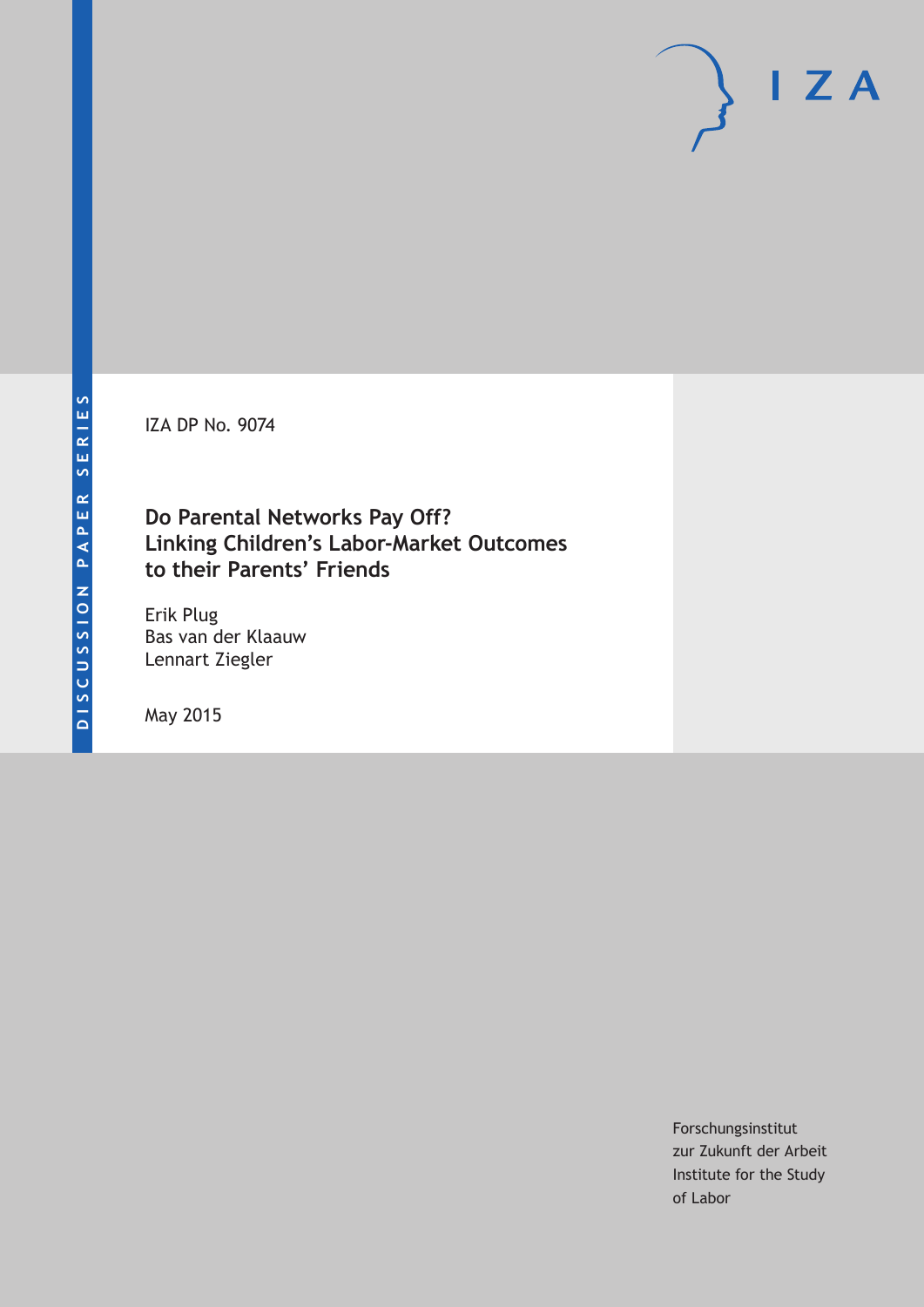# **Do Parental Networks Pay Off? Linking Children's Labor-Market Outcomes to their Parents' Friends**

### **Erik Plug**

*University of Amsterdam, Tinbergen Institute and IZA*

### **Bas van der Klaauw**

*VU University Amsterdam Tinbergen Institute and IZA*

### **Lennart Ziegler**

*University of Amsterdam, VU University Amsterdam and Tinbergen Institute*

#### Discussion Paper No. 9074 May 2015

IZA

P.O. Box 7240 53072 Bonn Germany

Phone: +49-228-3894-0 Fax: +49-228-3894-180 E-mail: iza@iza.org

Any opinions expressed here are those of the author(s) and not those of IZA. Research published in this series may include views on policy, but the institute itself takes no institutional policy positions. The IZA research network is committed to the IZA Guiding Principles of Research Integrity.

The Institute for the Study of Labor (IZA) in Bonn is a local and virtual international research center and a place of communication between science, politics and business. IZA is an independent nonprofit organization supported by Deutsche Post Foundation. The center is associated with the University of Bonn and offers a stimulating research environment through its international network, workshops and conferences, data service, project support, research visits and doctoral program. IZA engages in (i) original and internationally competitive research in all fields of labor economics, (ii) development of policy concepts, and (iii) dissemination of research results and concepts to the interested public.

IZA Discussion Papers often represent preliminary work and are circulated to encourage discussion. Citation of such a paper should account for its provisional character. A revised version may be available directly from the author.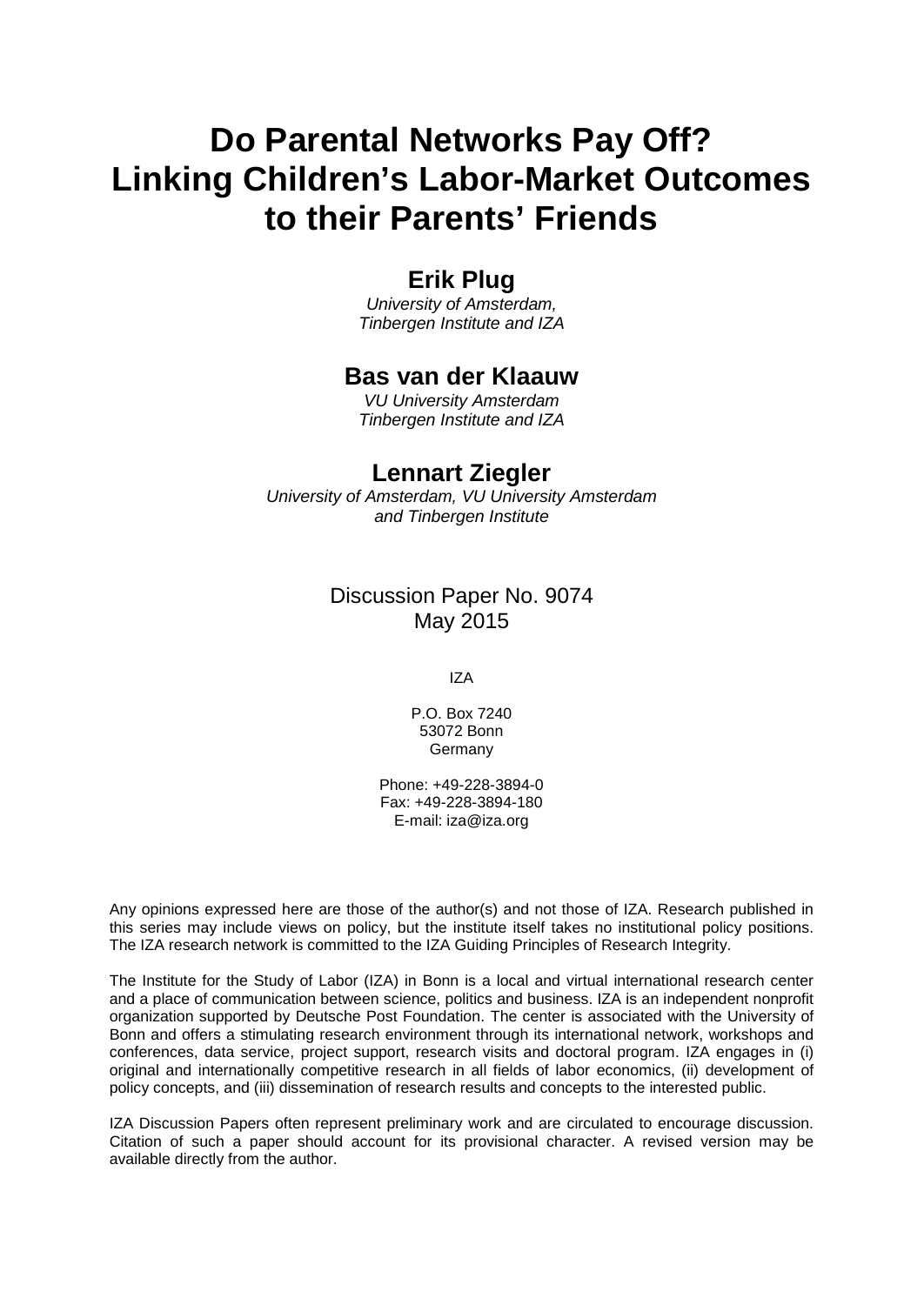IZA Discussion Paper No. 9074 May 2015

### **ABSTRACT**

### **Do Parental Networks Pay Off? Linking Children's Labor-Market Outcomes to their Parents' Friends[\\*](#page-2-0)**

This paper examines whether children are better off if their parents have stronger social networks. Using data on high-school friendships of parents, we analyze whether the number and characteristics of friends affect the labor-market outcomes of children. While parental friendships formed in high school appear long lasting, we find no significant impact on their children's occupational choices and earnings prospects. These results do not change when we account for network endogeneity, network persistency and network measurement error. Only when children enter the labor market, we find that friends of parents have a marginally significant but small influence on the occupational choice of children.

JEL Classification: A14, J24, J46, J62

Keywords: social networks, occupational choice, informal job search, intergenerational effects

Corresponding author:

Erik Plug Amsterdam School of Economics University of Amsterdam Roetersstraat 11 1018 WB Amsterdam The Netherlands E-mail: [e.j.s.plug@uva.nl](mailto:e.j.s.plug@uva.nl)

<span id="page-2-0"></span>We thank seminar and conference participants in Amsterdam, Braga and Ljubljana for their comments and suggestions. We further thank the National Institute on Aging (AG-9775), the National Science Foundation (SBR-9320660), the Spencer Foundation, and the Center for Demography and Ecology and the Vilas Estate Trust at the University of Wisconsin-Madison for their support in collecting and disseminating data from the Wisconsin Longitudinal Study. Only we bear the responsibility for the further analysis or interpretation of these data. Data and documentation from the Wisconsin Longitudinal Study are available at http://dpls.dacc.wisc.edu/WLS/wlsearch.htm.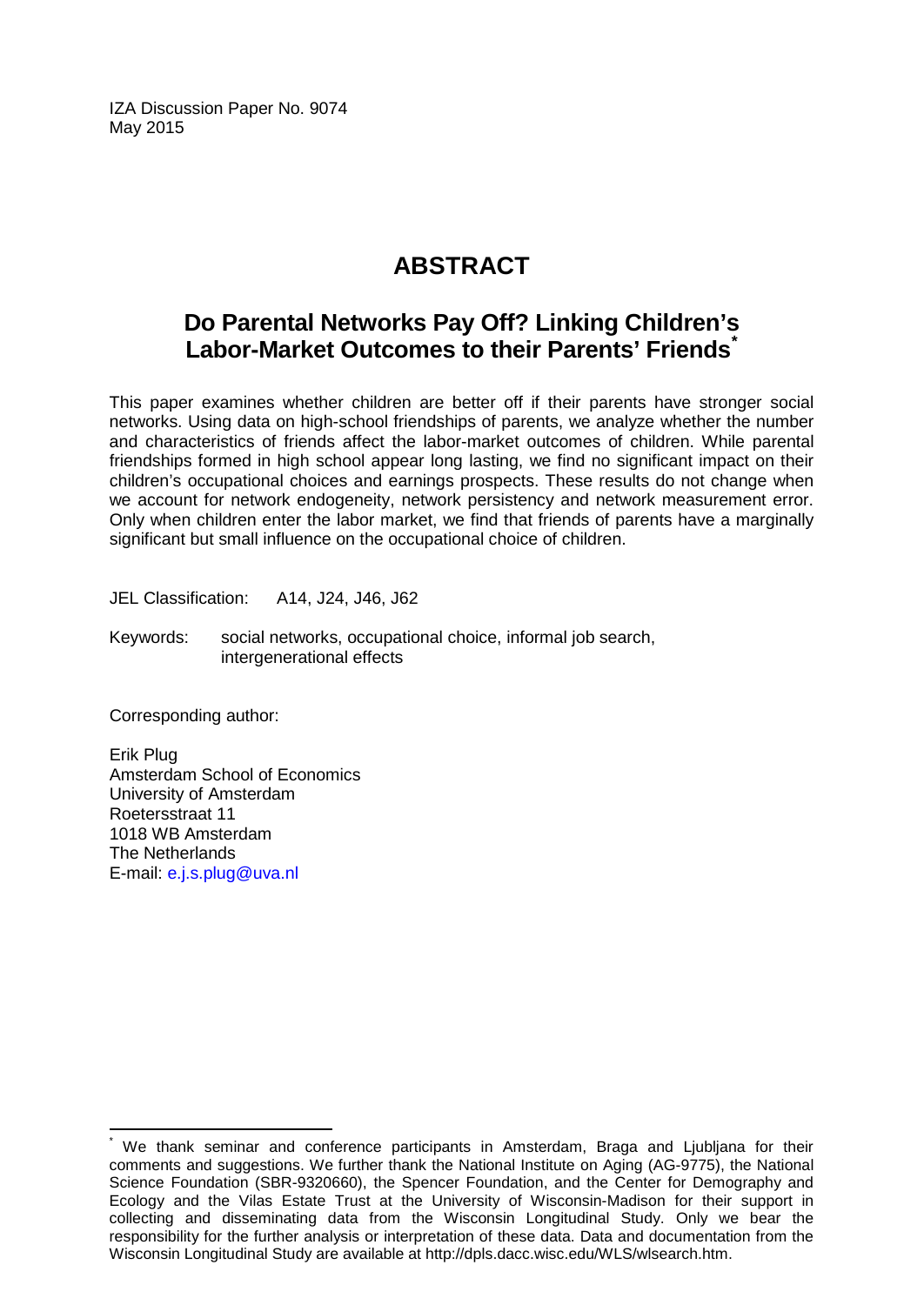### 1 Introduction

Social networks are widely considered important for labor-market outcomes (Jackson, 2010). In search models social networks are typically thought of as informal job-search channel providing job searchers with either information about open vacancies or background references, recommendations and job referrals (Rees, 1966; Granovetter, 1973). Also in surveys social networks are often mentioned as one of the main channels through which job searchers find jobs (Ioannides and Loury, 2004; Holzer, 1987, 1988; Cappellari and Tatsiramos, 2013).

Quantifying social networks and their impact on labor-market success, however, has been proved difficult. First, social networks are often loosely defined and can take many shapes and forms, ranging from family members and friends to colleagues, dormmates, neighbors and ethnic minority groups.<sup>1</sup> Second, information on social networks is rarely collected together with information on labor-market outcomes. And third, causal inference is difficult due to the potential endogeneity of network connections (Manski, 1993; Bramoullé et al., 2009).

In this paper we examine whether children are better off if their parents have stronger social networks. Specifically, we focus on the high-school friendships of parents and test whether the number and characteristics of high-school friends affect the labor-market outcomes of children. Our empirical strategy takes into account some of the selectivity effects that are common to studies on the labor-market consequences of social networks. In particular, we examine how sensitive our results are to network measurement error, network persistency and network endogeneity.

We use data from the Wisconsin Longitudinal Study (WLS). The WLS contains detailed information on a random sample of Wisconsin high-school graduates in 1957. Respondents are asked about their friendship connections

<sup>&</sup>lt;sup>1</sup>Examples are Kramarz and Nordström Skans (2014), Cappellari and Tatsiramos (2013), Cingano and Rosolia (2012), Marmaros and Sacerdote (2006), Topa (2001) and Edin et al. (2003).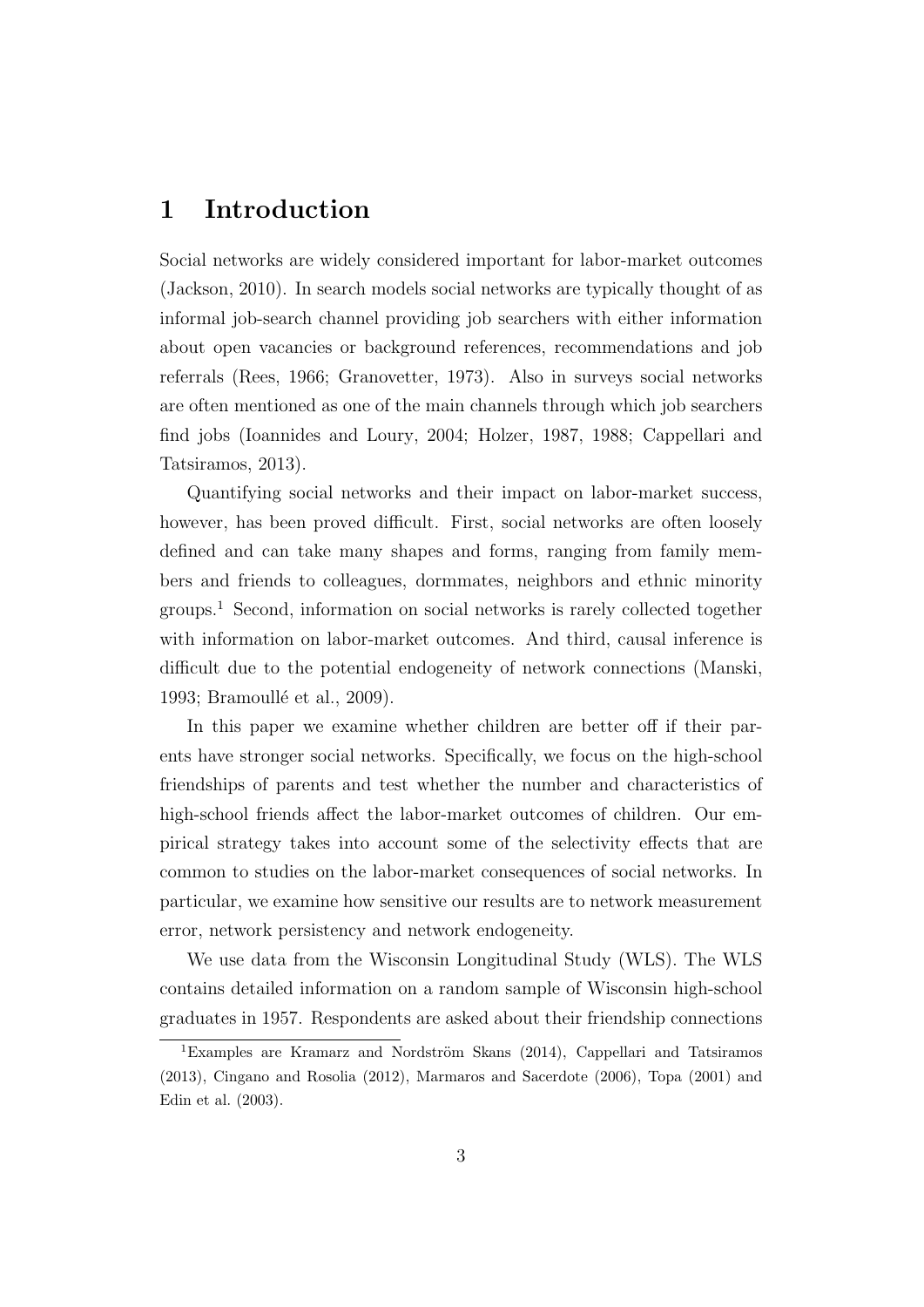in high school, which can be used to reconstruct the underlying friendship network. Respondents also report their children's occupational choice, which we measure in terms of prospective earnings and interpret as a proxy for lifetime earnings. We exploit the richness of the WLS, including information on the respondents' cognitive and non-cognitive abilities, educational attainment and other socioeconomic variables, to account for many of individual characteristics that possibly confound with friendship ties.

We start our empirical analysis by examining whether children, parents and high-school friends of parents make similar occupational choices. We do not find evidence for the presence of friendship network effects. We find positive correlations between the occupations of children and the friends of their parents, but these positive correlations disappear as soon as we account for coinciding occupational choices between parents and children. We next analyze the relationship between the number and characteristics of friends and the labor-market outcomes of children. Again, we find that the quantity and quality of friendship ties do not influence the occupational choices and earnings prospects of children, with the exception of a small and marginally significant network effect shortly after children entered the labor market.

Our paper relates to a few recent papers that focus on the impact of social networks on labor-market outcomes within an intergenerational context. Kramarz and Nordström Skans (2014) analyze the relevance of family and classroom networks for the school-to-work transition of high-school graduates in Sweden. Using matched employer-employee data taken from administrative registers, they look how own parents as well as the parents of their children's high-school classmates affect the likelihood of working at similar firms. They find that children are significantly more likely to start working at firms that also employ their parents, but not at firms that employ their classmates' parents. These family network effects are most pronounced for low-educated children. Olivetti et al. (2013) analyze the impact of family and friendship networks on female labor supply (measured at the intensive margin). Using intergenerational information taken from the AddHealth dataset,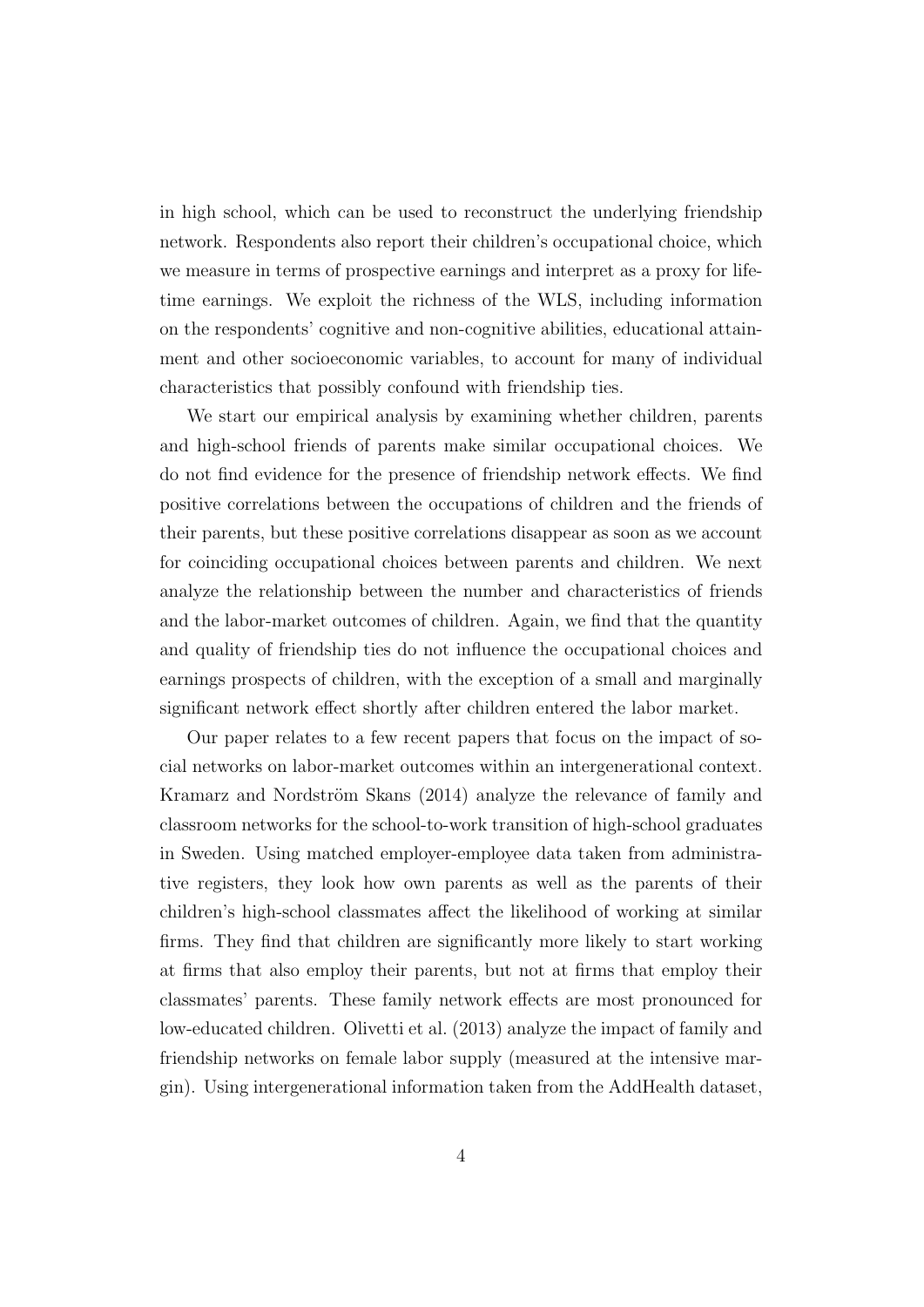they estimate the extent to which the labor supply of women depends on the labor supply of their mothers and that of their friends' mothers. They find that women work more if they, as teenagers, had working mothers as well as friends with working mothers. These family and friendship network effects are equally strong. Both papers focus on network ties between children and their parents, and between children and their classmates and friends; we focus on network ties between children, parents and their parents' high-school friends. The implications are, therefore, different. If, for example, old-boys networks are important in determining the labor-market outcomes of children, we expect that networks based on parents and their high-school friends are more suited to pick this up than networks based on children and their friends' parents.

Our paper also contributes to a larger literature in economics on the intergenerational effects of economic outcomes. In the context of labor-market outcomes, there are many empirical studies that report strong and positive associations between earnings and occupational choices of parents and their children (Solon, 1992; Björklund and Jäntti, 1997; Lentz and Laband, 1989; Laband and Lentz, 1992). In recent years, a growing number of studies have put more emphasis on causal intergenerational effects reporting substantially smaller parental effect estimates, thus revealing the importance of heritability and other selection effects (Behrman and Rosenzweig, 2002; Plug, 2004; Holmlund et al., 2011).

The remainder of this paper is organized as follows. Section 2 describes the data. We define measures for size and quality of a friendship network and discuss the earnings score as labor-market outcome. Section 3 presents the estimation results. In Section 4, we conduct several robustness tests to account for network endogeneity, network persistency and network measurement error. Finally, Section 5 concludes.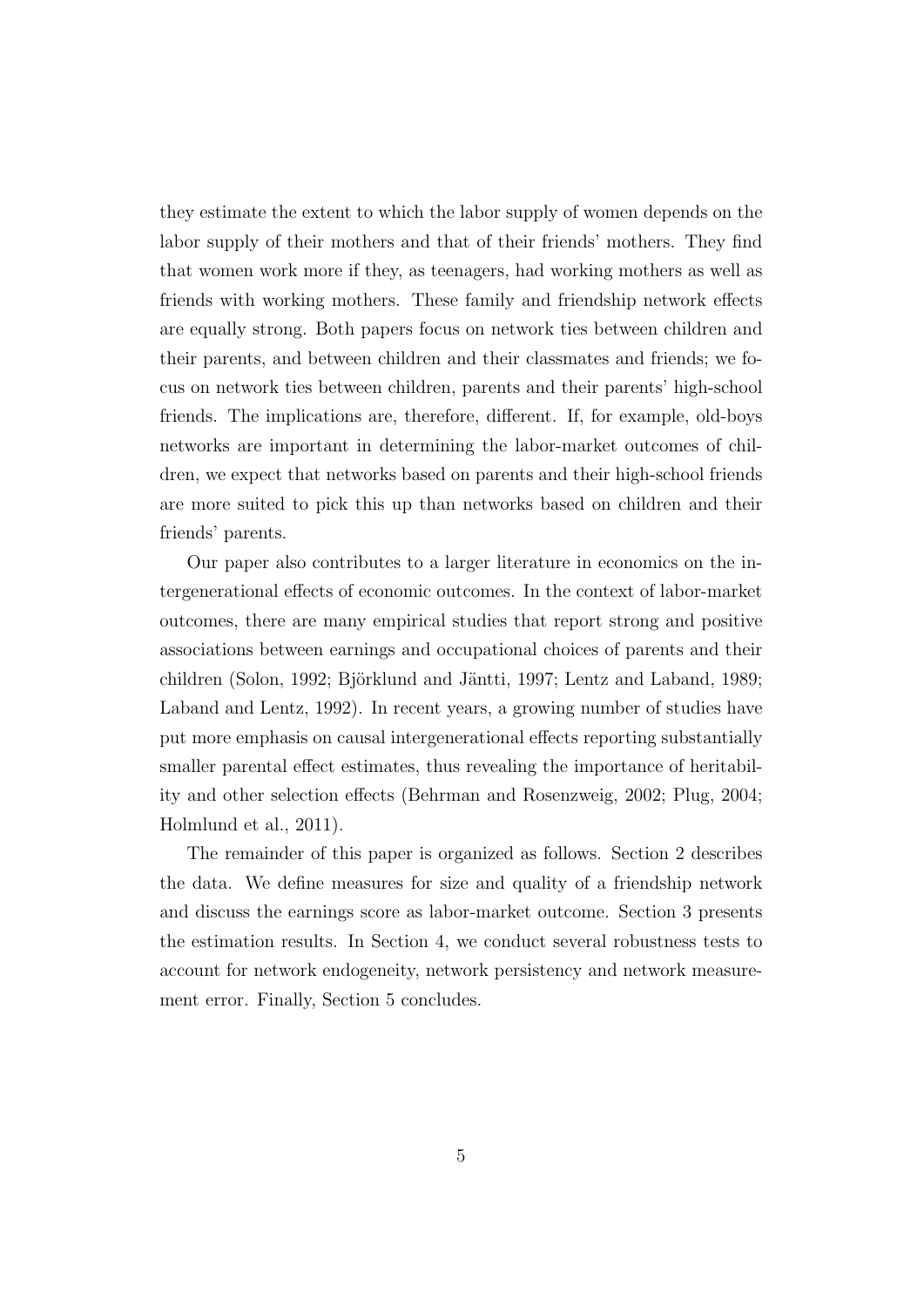### 2 Data and descriptive statistics

The Wisconsin Longitudinal Study (WLS) provides detailed survey data on 10,317 individuals who graduated from high school in 1957, which constitutes a random one-third sample of all graduates in Wisconsin in that year. Individuals have been interviewed during six waves (1957, 1964, 1975, 1992, 2004 and 2011) to collect detailed information on education, labor-market outcomes and measures of cognitive and non-cognitive skills. In 1975, 18 years after college graduation, individuals were asked to list their high-school friends. And in later waves respondents were also asked about basic characteristics and some labor-market outcomes of one of their (randomly selected) children. We use information information on the 6,481 children included in the 2004 wave.<sup>2</sup> Table 1 provides summary statistics for the main variables we use in our analysis.

#### 2.1 Occupations and earnings scores

We focus on the primary occupations of respondents and their children. Occupations of parents (i.e. respondents) are measured in 1992, whereas those of children are taken from the 2004 survey. WLS respondents are between 52 and 55 years old in 1992. The age of their children ranges from 28 to 50 years in 2004, with an average of 38 years. This avoids measuring occupations at the beginning of a working career for children and at the end of a working career for parents and their friends, which may be less representative for individual employment histories. Previous studies have shown that current income within this range proxies lifetime income most accurately for the US (e.g. Haider and Solon, 2006).

In the WLS, occupational choices of respondents and their children are coded in line with the definitions of the US census in 1990. We use two

<sup>2</sup>Reasons for the difference between the initial number of respondents and the number of children in the 2004 survey include childlessness, usual sample attrition, and in some cases refusal to answer the WLS questionnaires.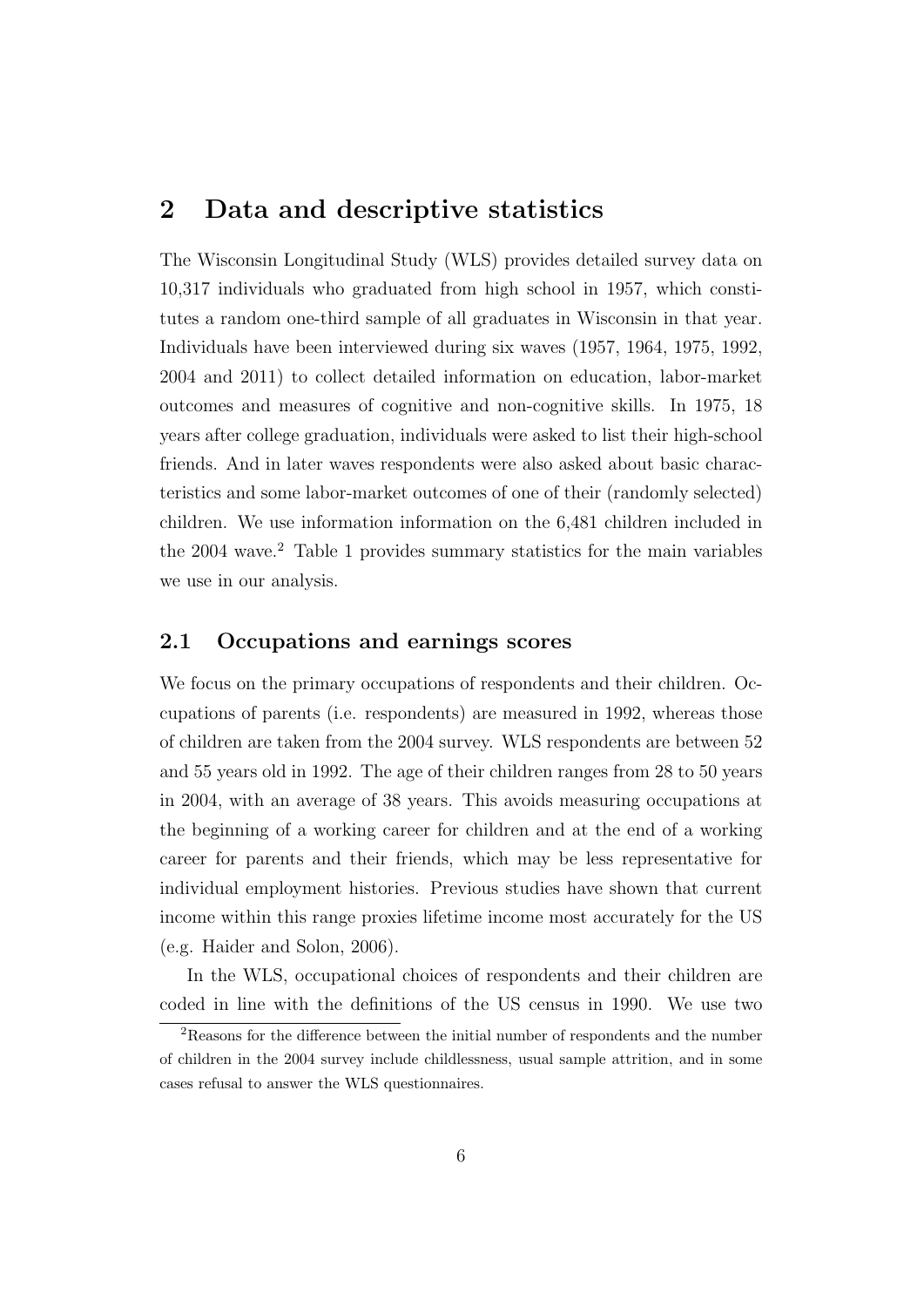classification schemes in our analysis. The first classification summarizes occupations into 18 distinct categories. Corresponding frequency distributions for both respondents and their children can be found in the appendix (Table A.1). The second classification summarizes occupations into 501 distinct categories. In the latter case, the WLS provides various measures of occupational prestige, such as educational requirements and average earning prospects. We focus on the occupational earnings score, which indicates the fraction of workers in a given occupation earning at least \$14.30 per hour in 1989 according to 1990 US census data. A comparison between the respondents' annual earnings (defined as the sum wages, salaries, commissions, and tips before taxes and other deductions) and earnings scores in 1992 shows that both measures are strongly correlated.<sup>3</sup> Thus, the occupational earnings score can be regarded as a good proxy for labor-income prospects.

Using earnings scores has several advantages in the analysis of occupational choices. First, it provides a continuous measure of the average returns to occupational choices. Since the earnings score is the same for all workers in a given occupation, the measure abstracts from earning differences due to individual heterogeneity and quantifies the potential payoff independent of worker-specific skills. This reduces the threat of biased estimates because of correlations between unobserved ability and earnings. Second, and more importantly, the earnings score can be interpreted as a proxy for lifetime earnings. Occupational choices are not only evaluated in terms of current payoffs but with respect to the average earnings across all workers in the US census. Interpreting the score as measure of lifetime earnings implicitly assumes that the occupation does not change considerably during the life cycle with respect to prospective earnings. A comparison between reported occupations in 1992 and 2004 shows that the earnings scores vary only modestly, with correlation coefficients of 0.72 and 0.49 for parents and children,

<sup>3</sup>The correlation between workers' annual earnings and earnings score in 1992 is 0.46 with a p-value less than 0.001. Because actual earnings are not reported for children of respondents, we cannot compute the same correlation for this generation.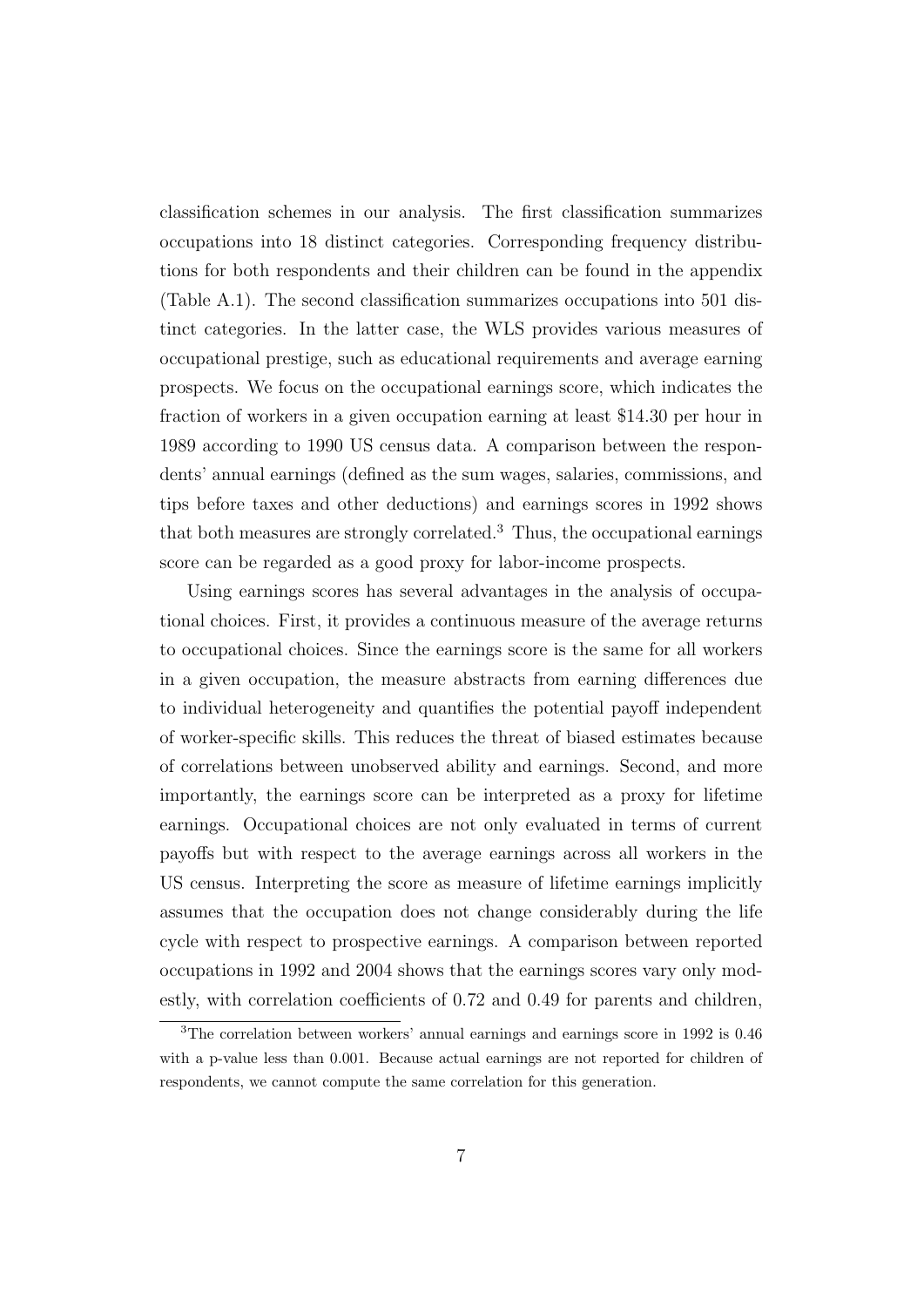

Figure 1: Occupational earnings score distribution

respectively.

As shown in Table 1, the earnings score averages are 35.9 and 32.5 percentage points for children and parents, respectively. A difference-in-means test confirms that the younger generation works in occupations with significantly higher earnings scores ( $p < 0.0001$ ), suggesting intergenerational differences in occupational choices.<sup>4</sup> To get a better idea of the distribution of earnings scores, Figure 1 plots the cumulative distribution for children and parents. It shows that earnings scores vary between the 4th and the 88th percentile and are relatively equally distributed apart from a slightly concave shape at higher percentiles. Compared to actual annual earnings of WLS respondents, the distribution of earnings scores is by construction smoother and has no outliers.

<sup>4</sup>Comparing earnings scores between children and parents of the same wave, in 1992 or 2004, leads to similar results.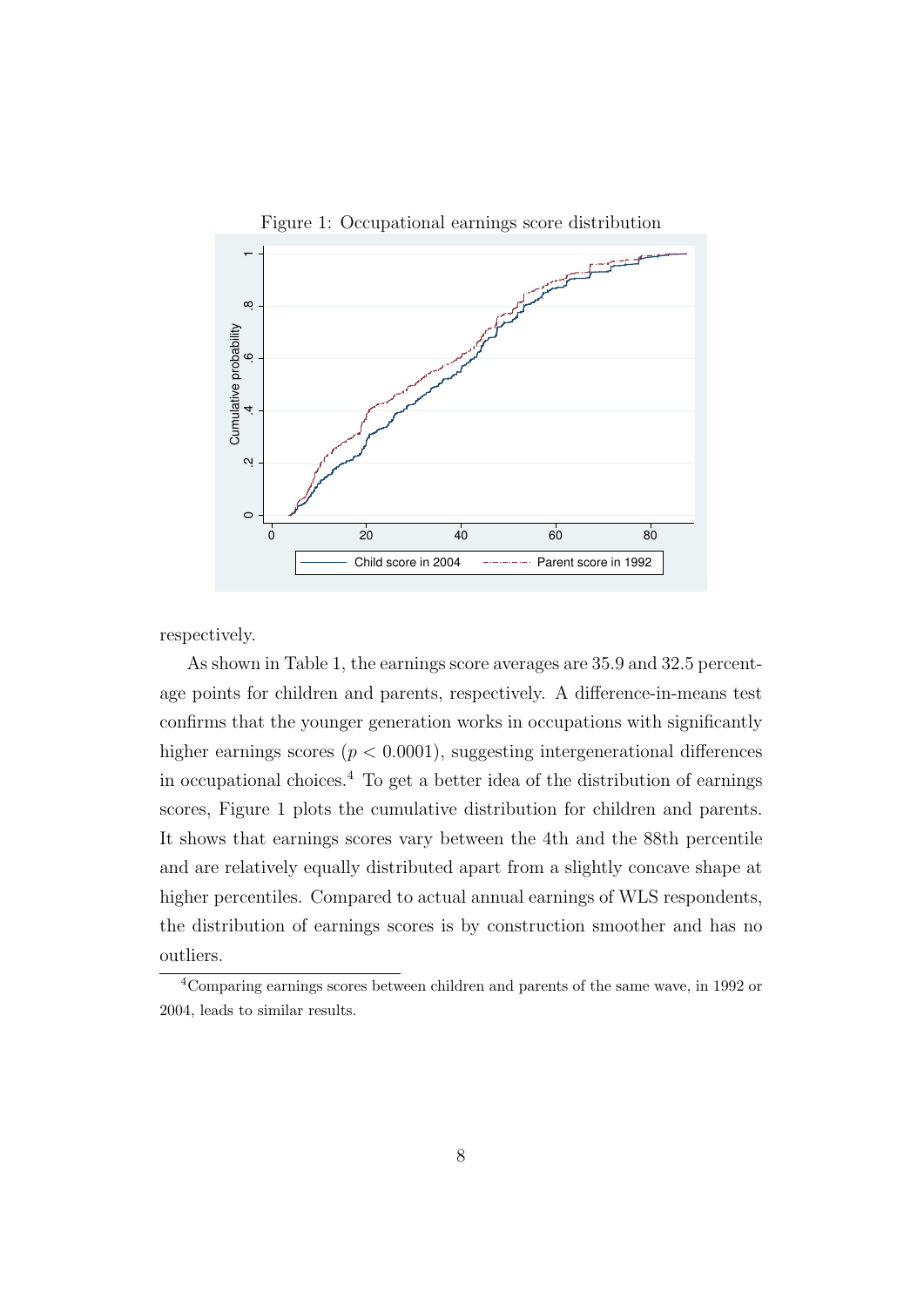|                           | All    |           | Mothers |           | Fathers |           |
|---------------------------|--------|-----------|---------|-----------|---------|-----------|
|                           | Mean   | <b>SD</b> | Mean    | <b>SD</b> | Mean    | <b>SD</b> |
| Child outcome             |        |           |         |           |         |           |
| Earning Score 2004        | 35.88  | 20.31     | 35.46   | 20.41     | 36.35   | 20.18     |
| Child characteristics     |        |           |         |           |         |           |
| Female                    | 0.49   | 0.50      | 0.49    | 0.50      | 0.48    | 0.50      |
| Age (in $2004$ )          | 37.97  | 4.10      | 38.82   | 4.00      | 37.00   | 3.99      |
| Parent characteristics    |        |           |         |           |         |           |
| Female                    | 0.53   | 0.50      | 1.00    |           | 0.00    |           |
| Age (in 1992)             | 53.13  | 0.48      | 53.08   | 0.45      | 53.19   | $0.52\,$  |
| Earning Score 1992        | 32.54  | 20.41     | 24.13   | 17.97     | 41.94   | 18.82     |
| Years of College          | 1.88   | 2.71      | 1.46    | 2.37      | 2.35    | 2.97      |
| IQ Score                  | 102.12 | 14.37     | 102.08  | 13.84     | 102.17  | 14.93     |
| <b>Extraversion Score</b> | 3.91   | 1.03      | 3.96    | 1.04      | 3.86    | 1.01      |
| Agreeableness Score       | 4.87   | 0.76      | 4.99    | 0.71      | 4.73    | 0.77      |
| Conscientiousness Score   | 4.88   | 0.76      | 4.90    | 0.75      | 4.86    | 0.78      |
| Neuroticism Score         | 3.10   | 1.07      | 3.22    | 1.09      | 2.97    | 1.04      |
| Openness Score            | 3.88   | 0.94      | 3.82    | 0.94      | 3.95    | 0.93      |
| $\mathcal{N}$             | 5290   |           | 2791    |           | 2499    |           |

Table 1: Descriptive statistics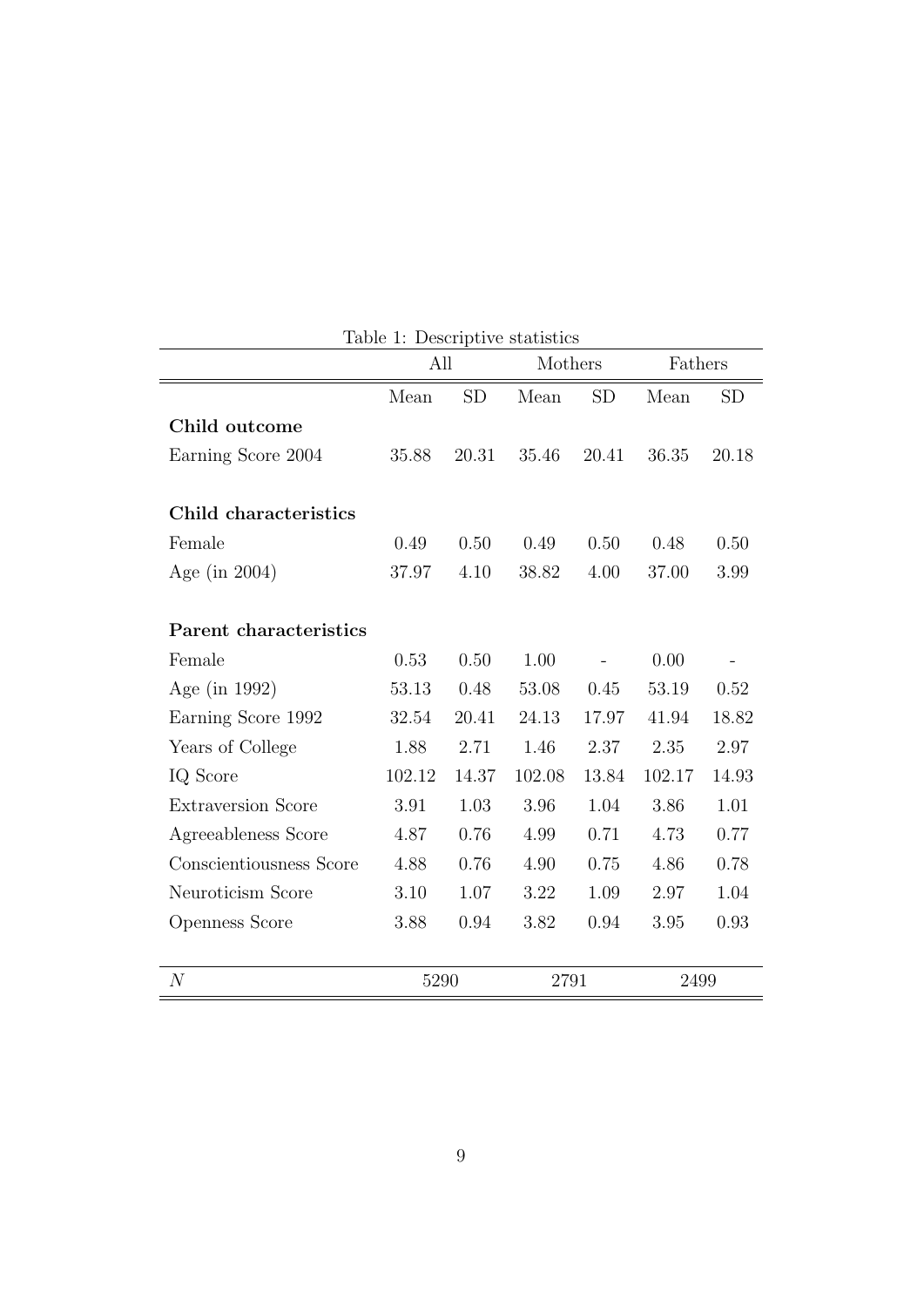#### 2.2 Friendship measures

In 1975, respondents are asked to list the three best same-sex friends from their high-school senior class. The WLS contains information about the number of claims that can be matched to other high-school graduates in the cohort.<sup>5</sup> Some of the claims are matched to other high-school graduates in the WLS, which allows us to reconstruct substantial parts of the friendship network in high school. $6$  Because the WLS sample represents a one-third share of all Wisconsin high-school graduates in 1957, survey data on characteristics of friends are available for approximately this fraction of friendship claims. According to previous research (Ennett and Bauman, 1996), US students form the majority of friendships within high school. Thus, the claims should capture the respondents' friends in 1957 reasonably well.

For each respondent in the WLS, we observe friendship links that are claimed by the individual (outgoing connections) as well as links with the individual that are claimed by other respondents (incoming connections). Borrowing the terminology of graph theory, we call the number of outgoing connections in-degree and the number of incoming connections out-degree. Furthermore, we observe whether connections are reciprocal and claimed by both sides (reciprocated connections). These friendship connections are arguably stronger and more persistent than non-reciprocated connections and can be used to measure network effects for two different strengths of friendship ties.<sup>7</sup> Next, we construct a measure that takes all connections of

<sup>&</sup>lt;sup>5</sup>In some cases, this number deviates from the number initially reported if respondents cannot remember their friend's full name, misspell the name or claim by mistake friends outside the cohort.

 $6$ Conti et al. (2013) use this feature of the WLS friendship data to study the impact of popularity on labor-market outcomes.

<sup>7</sup>Similarly, social-network theory distinguishes between weak and strong connections to qualify interpersonal ties. According to the weak tie hypothesis initiated by Granovetter (1973), weaker connections are more relevant for the impact of social networks since also individuals outside the direct social environment can be reached. Other studies (e.g. Krackhardt, 1992), however, argue that strong ties are of prior importance since more interaction takes place and more information is transmitted among these connections.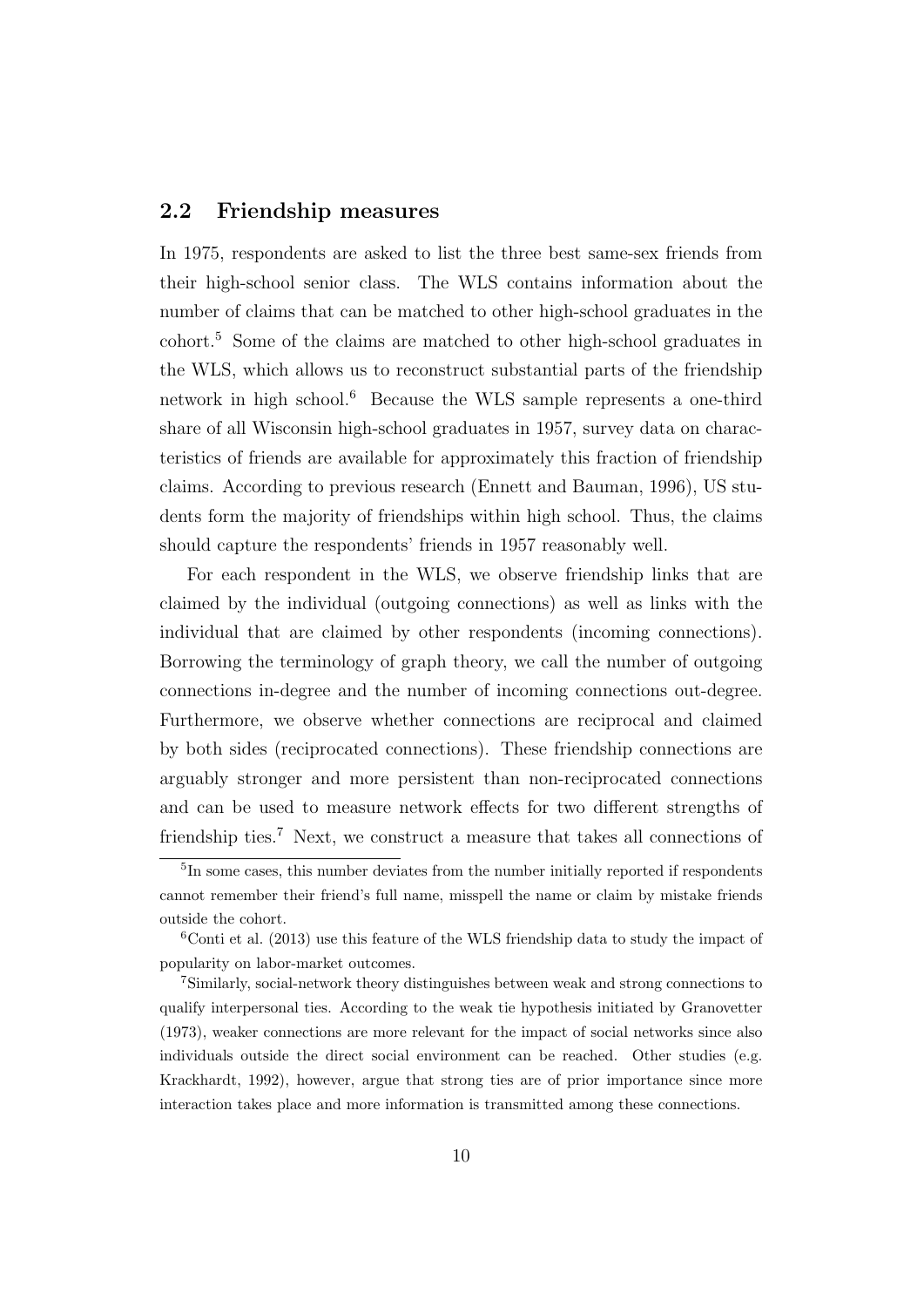



a respondent in high school into account (total friendship connections). It is defined as the sum of out-degree and in-degree connections corrected for double counting of the reciprocated friendship connections.

These friendship measures are subject to systematic measurement error. In particular, the observed in-degrees are incomplete because the WLS data cover only one-third of all potential high-school friends. Whether a respondent is claimed as friend is only observed for connections who are interviewed by the WLS. As a result, complete coverage of reciprocal friends and total friendship connections are not available. To illustrate this, Figure 2 depicts an example of a high-school graduate who claims three friends and is also claimed as friend by three other individuals. The in-degree is in this case not fully observed since some friendship connections are outside the WLS. Also, we do not observe for all claimed friends whether they are reciprocal.

Given that respondents with high in-degrees are more likely to have unobserved claims, missing observations introduce non-classical measurement error to the size of the network, which may lead to biased regression estimates. To correct the friendship measure for this error, we impute the expected number of received friendship claims based on the observed distri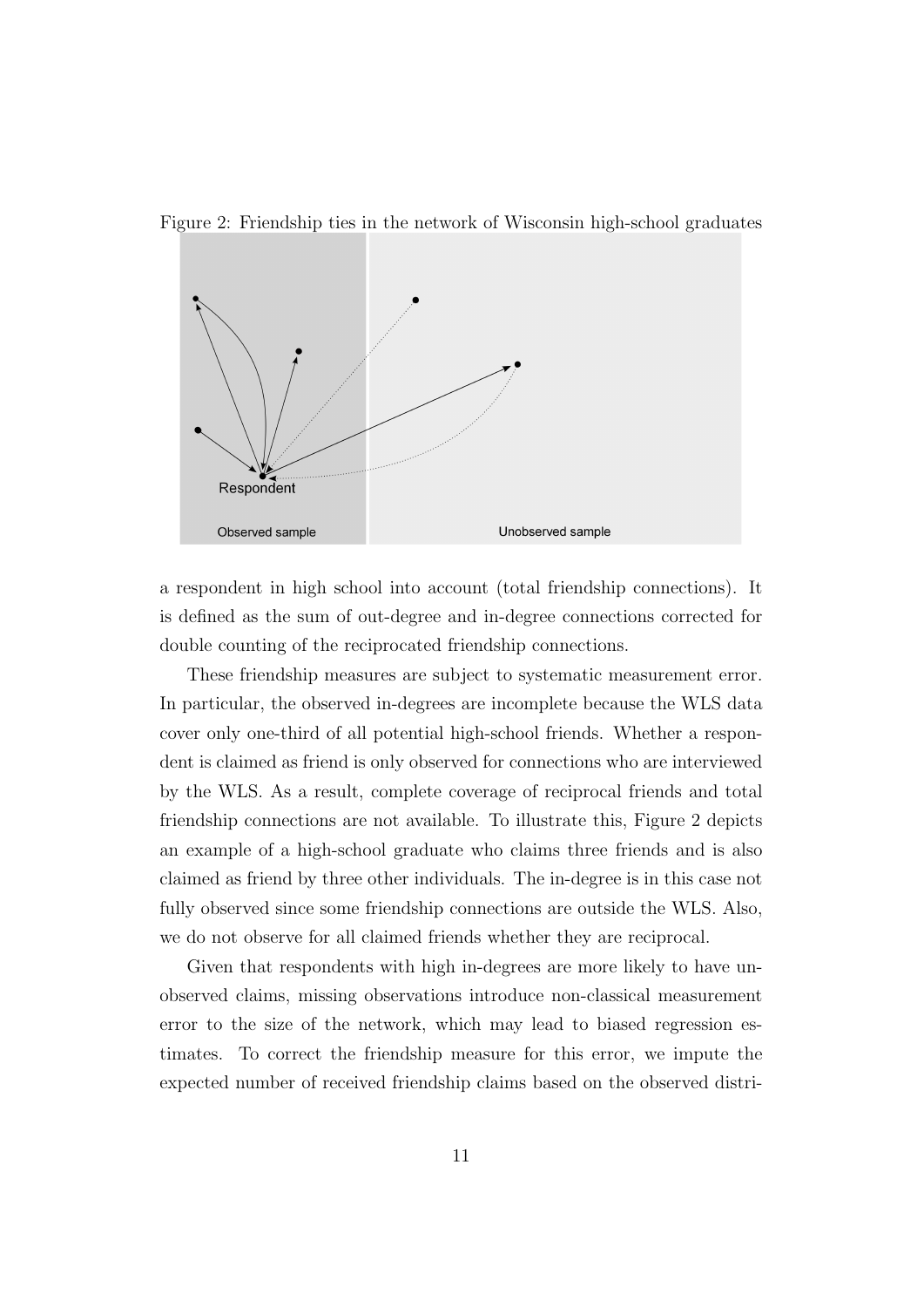bution and selection probability for each potential claim. As respondents can only claim same-sex friends, the imputation is done separately for the network of female and male friends. Let  $p$  define the share of Wisconsin high school graduates in 1957 who are not part of the WLS. Moreover, assume that the true in-degree for individual  $i$  is described by the variable  $in_i$ , which takes values  $k = 0, 1, 2, 3, \ldots, n$ . Then, the observed measure can be expressed as  $\tilde{in}_i = in_i - b$ , where  $b \sim Binomial(in_i, p)$ . To correct the in-degree, we first impute the distribution of  $in_i$  based on the distribution that can be observed for  $\tilde{m}_i$ . Denote the observed share of  $k = 0, 1, 2, 3, ..., n$  claims as  $\tilde{q}_k$ and the underlying shares as  $q_k$ . Then, the observed shares  $\tilde{q}_k$  are predicted by the true shares by  $\sum_{n=1}^{\infty}$  $l \geq k$  $\binom{l}{l}$  $\binom{l}{k} q_l(1-p)^k p^{l-k}$ . To estimate  $q_k$ , we minimize the squared difference between observed shares and their predictions subject to the constraints that the underlying  $q$ 's sum to one and are bounded between 0 and 1:

$$
\min_{\{q_0,\dots,q_n\}} \sum_{k=0}^n [\tilde{q_k} - \sum_{l\geq k}^n \binom{l}{k} q_l (1-p)^k p^{l-k}]^2 \ s.t \ \sum_{l=0}^n q_l = 1 \ and \ 0 \leq q_k \leq 1 \ \forall k
$$

Since friendship information is available from 9138 respondents out of approximately  $3 \times 10$ , 317 high-school graduates in 1957, the probability that a graduate is not observed amounts to  $p = 1 - \frac{9138}{3 \times 10317} \approx 0,705$ .<sup>8</sup> The potential number of received claims  $(n)$  can theoretically be as large as the whole population minus one. Given that we only observe up to six received claims (i.e.  $\tilde{q}_k = 0 \forall k > 6$ ), the optimization becomes less precise if many (or all) potential  $q$  need to be estimated. Therefore, we assume that the maximum number of potential friends is 43, which corresponds to approximately 25% of the average size of a school cohort in the WLS. Because the probability of having more than 43 friends is very close to zero, imposing this restriction barely affects our results. Finally, the imputed shares  $\{\hat{q}_0, \ldots, \hat{q}_{43}\}$  are used to calculate the expected in-degree of each respondent based on the observed

<sup>&</sup>lt;sup>8</sup>We have to assume that non-response is uncorrelated with the number of friendship connections.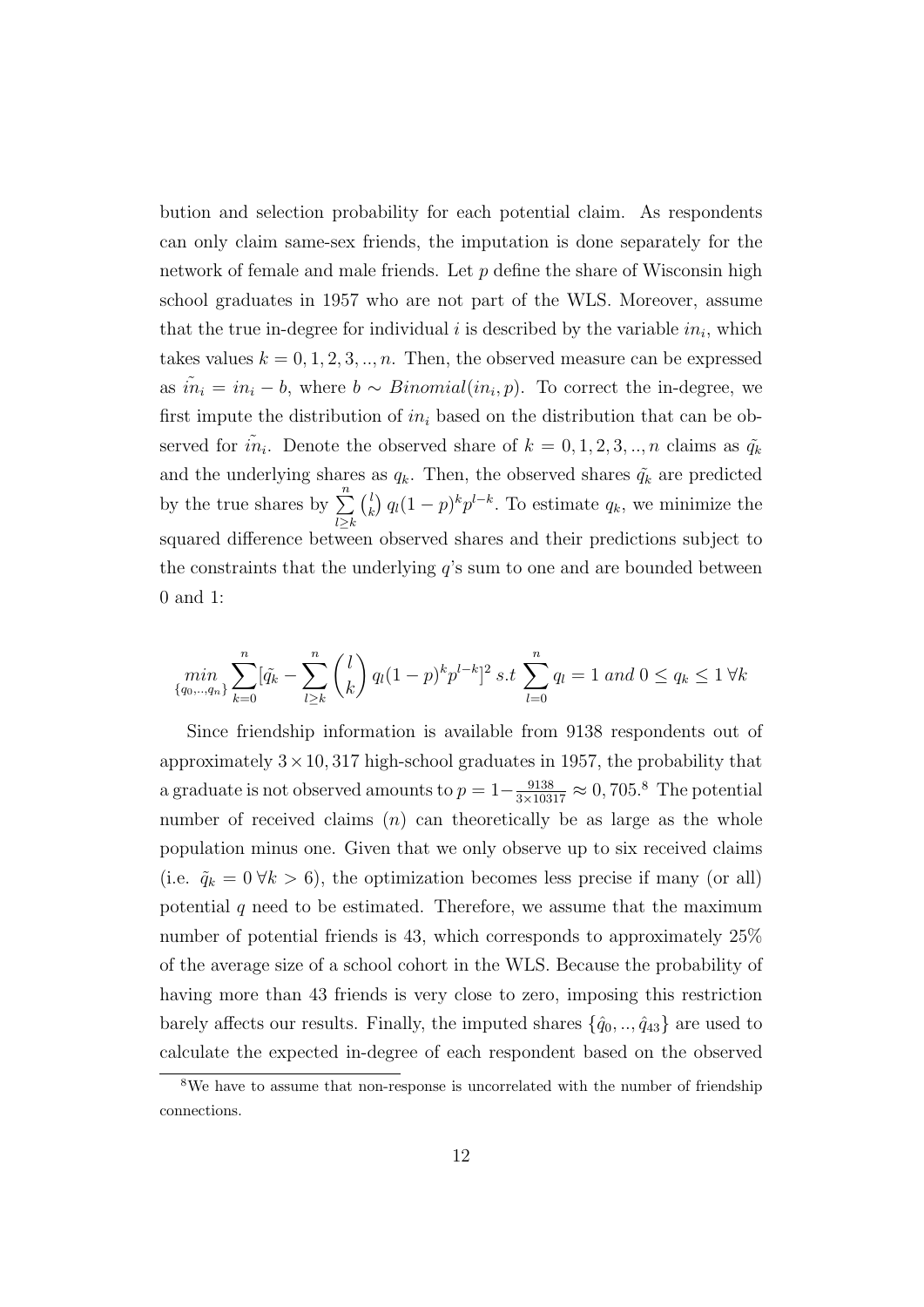number of received claims k:

$$
\hat{in}_i(k) = \sum_{l \ge k}^{43} \binom{l}{k} l \hat{q}_l (1-p)^k p^{l-k}
$$

For respondents who claim friends that are not covered by the WLS sample, also the number of reciprocal friends is measured with non-classical measurement error. Therefore, we impute the expected number of reciprocal connections exploiting the fact that friendship ties conditional on the number of claims are missing at random. Again, expected values are calculated separately for female and male friends. The dynamic imputation procedure consists of five steps and solely relies on information about observed reciprocal behavior.

First, respondents are sorted according to the number of claimed friends  $(s_i = 0, 1, 2, 3)$ . Next, we calculate the respective average number of reciprocal friends  $(\bar{r}_s)$  for the subset of respondents with all connections in the sample. This information is used to impute expected reciprocated friendships  $(\hat{r}_{s,i})$  for individuals with one missing claim. After using the imputed values to update the averages  $\bar{r}_s$ , we estimate the expected number for respondents with two missing claims. Finally,  $\bar{r}_s$  is updated again and used to impute values in case that all three claims are not observed.<sup>9</sup>

Table 2 provides summary statistics on the number of connections (network size) for each of the four friendship measures in the top panel. As shown in the first row, respondents claim, on average, 2.25 friends with a standard deviation of almost one friend. However, less than half of these claims are actually reciprocated. Contrary to that, the average number of received friends (in-degree) is similar to the out-degree but shows a higher variation as the number of claims is not restricted to three friends in this case. The last row summarizes the distribution of total connections, showing that

<sup>&</sup>lt;sup>9</sup>The imputation procedure could be extended by additionally considering observable characteristics (see Conti et al., 2013) or the order of claims. Yet, a further differentiation between friendship ties would lead to less accurate estimates because they are based on only few observations.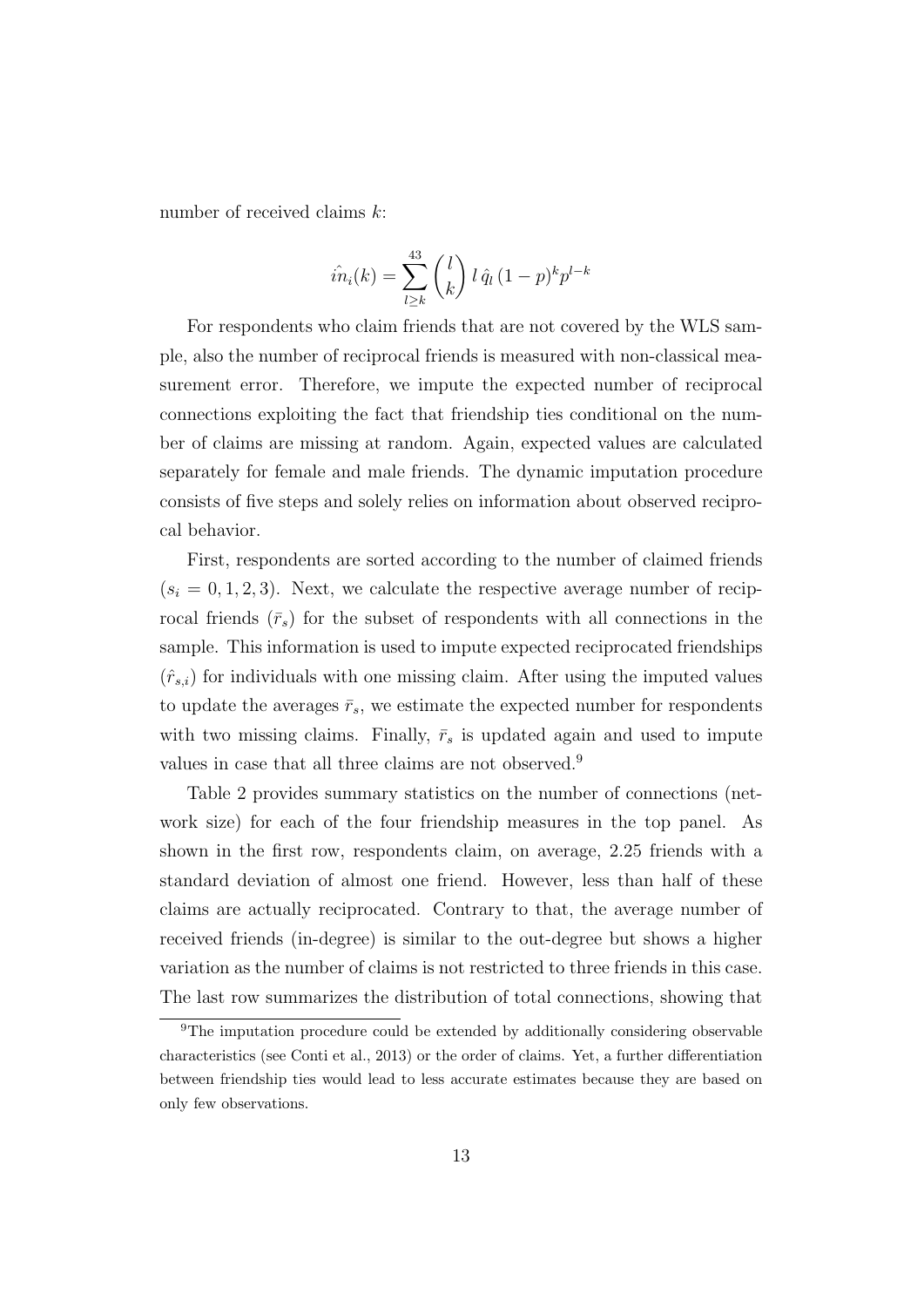|                                |          | Full sample             |                |       | Female         |                |         | Male     |                         |
|--------------------------------|----------|-------------------------|----------------|-------|----------------|----------------|---------|----------|-------------------------|
|                                | Mean     | $\overline{\mathrm{d}}$ | $\overline{X}$ | Mean  | $\overline{S}$ | $\overline{X}$ | Mean    | GS       | $\overline{\mathsf{X}}$ |
|                                |          |                         |                |       |                |                |         |          |                         |
| Number of friends:             |          |                         |                |       |                |                |         |          |                         |
| Out-degree                     | 2.25     | 0.94                    | 6191           | 2.37  | $78.0\,$       | 3356           | 2.11    | 0.99     | 2835                    |
| Reciprocated*                  | $1.08\,$ | 0.54                    | 6191           | 1.20  | 0.52           | 3356           | 0.95    | 0.53     | 2835                    |
| In-degree*                     | 2.10     | 1.27                    | 6191           | 2.23  | 1.18           | 3356           | 1.95    | $1.34\,$ | 2835                    |
| Total connections <sup>*</sup> | 3.27     | 1.34                    | 6191           | 3.40  | 1.22           | 3356           | 3.12    | 1.46     | 2835                    |
|                                |          |                         |                |       |                |                |         |          |                         |
|                                |          |                         |                |       |                |                |         |          |                         |
| Earnings score of friends:     |          |                         |                |       |                |                |         |          |                         |
| Out-degree                     | 32.72    | $19.81$                 | 2859           | 24.75 | 17.25          | 1604           | 42.90   | 18.14    | 1255                    |
| Reciprocated                   | 32.04    | 19.87                   | 1466           | 25.35 | 17.68          | 893            | 42.46   | 18.58    | 573                     |
| In-degree                      | 31.43    | $18.80$                 | 2613           | 24.15 | $16.34\,$      | 1476           | $40.87$ | 17.54    | 1137                    |
| Total connections              | 32.09    | 18.79                   | 3716           | 24.09 | 16.10          | 2043           | 41.85   | 17.15    | 1673                    |

Table 2: The quantity and quality of friendship connections Table 2: The quantity and quality of friendship connections

are corrected for measurement error.

are corrected for measurement error.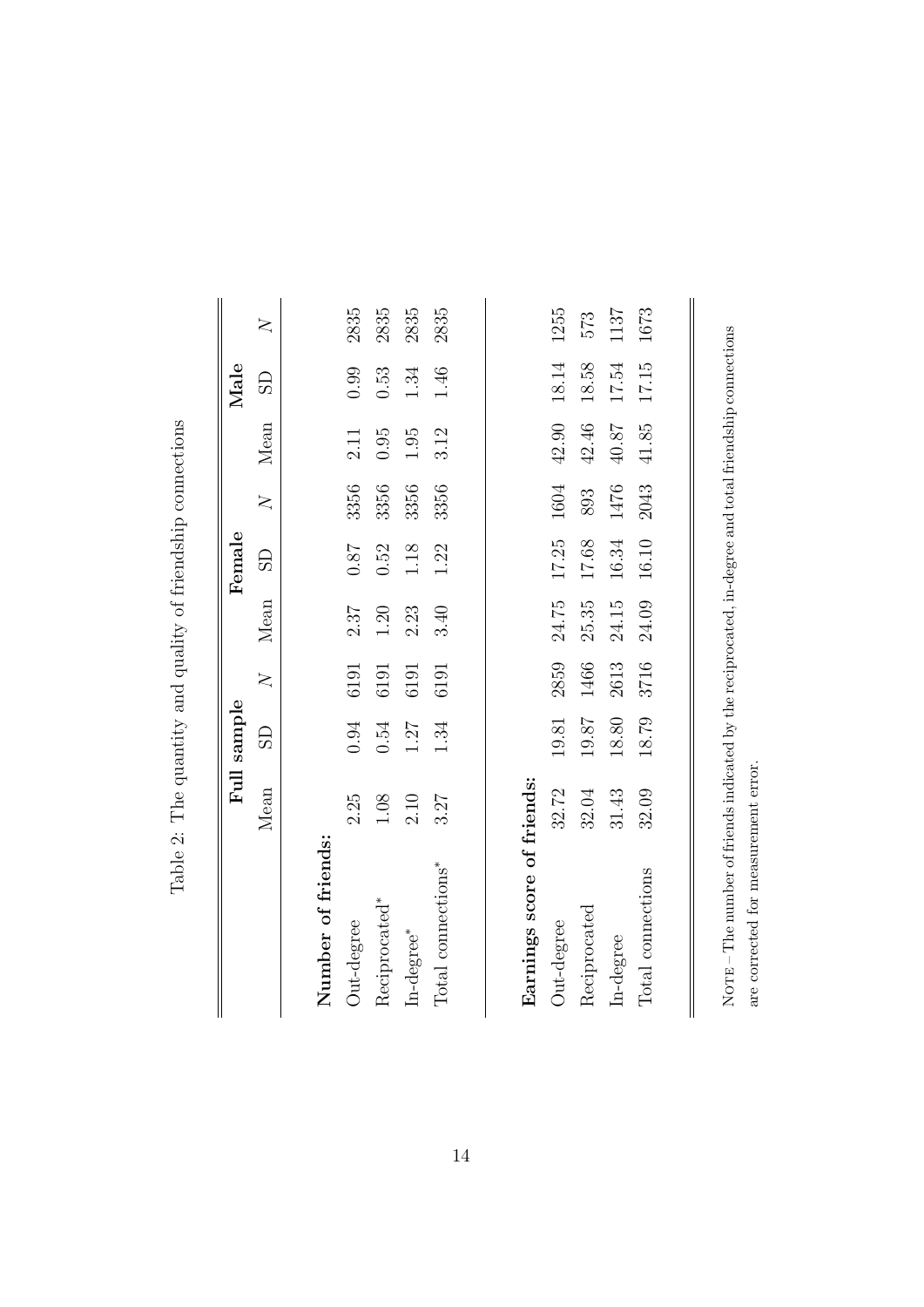an average individual is connected to 3.27 high-school friends. Furthermore, we observe that the average number of connections differs with respect to gender. According to all four friendship measures, female respondents have more connections than males.

In addition to the number of ties, our network analysis also explores data on observed earnings scores of friends in 1992. As social contacts with high earnings scores might be better able to assist children in finding equally wellpaid jobs, this variable can be regarded as a proxy for the quality of the network. For each of the four friendship measures, we compute the average earnings score across all observed connections.<sup>10</sup> Here systematic measurement error is less of a concern. Although not all high-school graduates are interviewed and information on earnings scores is only available for some friends, the friendship data are missing at random conditional on the number of connections because respondents are selected randomly. This means that our measure of friendship quality is an unbiased measure of network quality.<sup>11</sup>

Table 2 also provides summary statistics for the average earnings score in all friendship categories in the bottom panel. Earnings scores of outdegree connections are, on average, somewhat larger than those of reciprocal or in-degree friends. This suggests that WLS respondents tend to claim connections that are successful on the labor market. A comparison by gender shows that earnings scores of female networks are considerably lower.

 $10$ We have experimented with alternative friendship quality measures such as the maximum earnings score of friends. Our friendship quality results are insensitive to the quality measures we use and are not reported.

<sup>&</sup>lt;sup>11</sup>There is another issue of sample selection; that is, respondents with more friends are over-represented because characteristics of friends are less likely missing. Of course, missing earnings scores could also be imputed based on available data. This requires additional assumptions on the earnings score distribution across friends. If we assume linear dependence between the earnings scores of a respondent's friends, we can impute values for all friendship claims and test the sensitivity of our network quality results. We find that our results do not change in any meaningful way.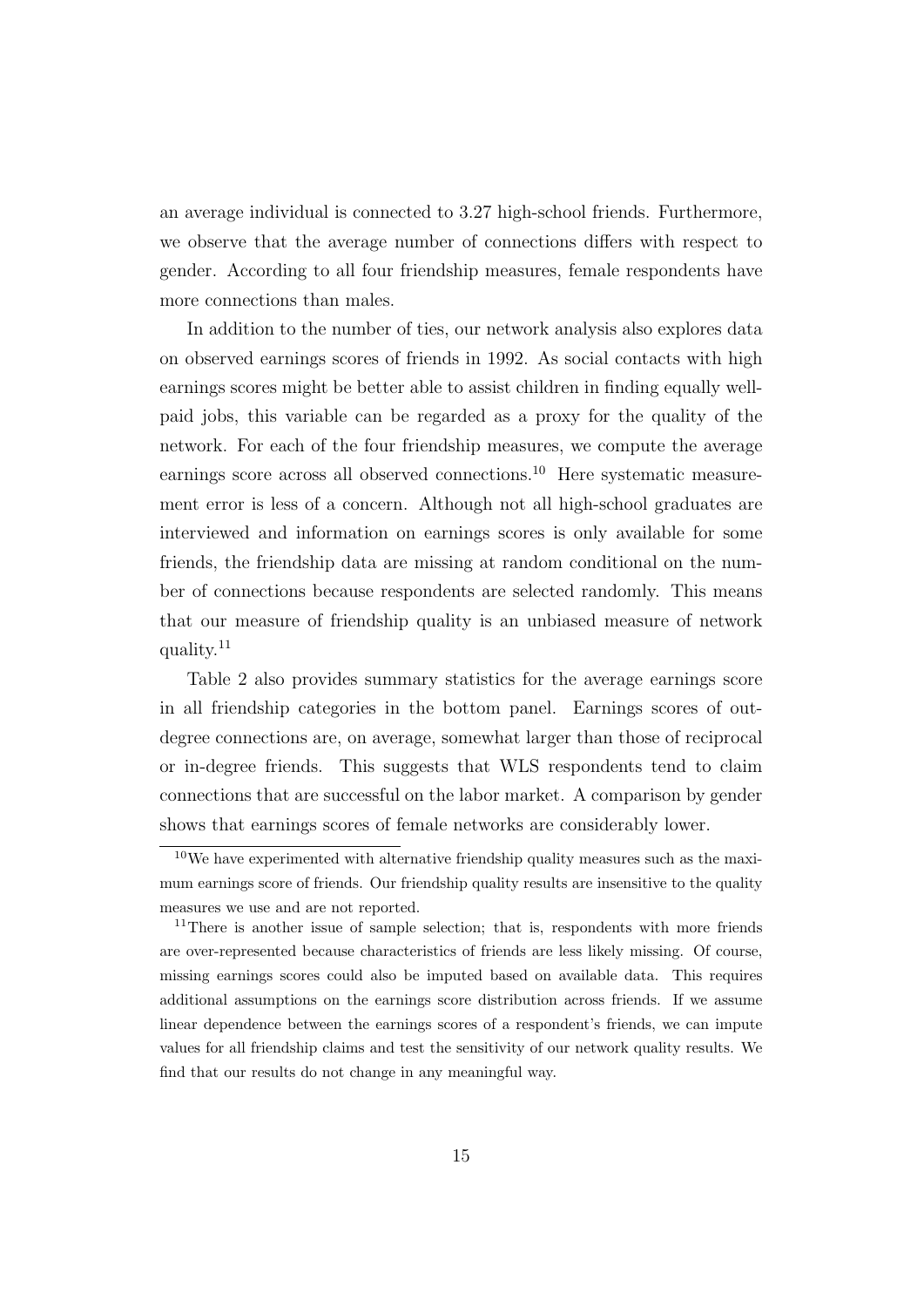#### 2.3 Individual characteristics

The WLS includes some information both on respondents and their children. Table 1 shows that children are, on average, better educated than their parents and that most of them work. Only 11% of WLS respondents report that their children are not working.

The WLS contains information on cognitive and non-cognitive skills of the respondents. Cognitive skills are measured in the 1957 wave by means of the Henmon-Nelson Test of Mental Ability. The test score results are converted to standard IQ scores. Non-cognitive skills are assessed in the 1992 wave, together with information on the respondents' labor-market careers, based on the Big Five Inventory (BFI) developed by John et al. (1991). Five personality traits (openness, conscientiousness, extraversion, agreeableness, and neuroticism) are taken from five to seven questionnaire items for each trait, where the magnitude of these item attributes are measured on a one to six scale. Using this information, we calculate average scores for each personality trait. To avoid imprecise measurement, scores are coded as missing if respondents answer less than two items per attribute. According to the Five Factor model, the combination of these traits provides a proficient summary of individual personality (Goldberg, 1990; Costa Jr and McCrae, 1992). In our analysis, we think of these cognitive and non-cognitive skill variables as fixed when parents form their friendships.

### 3 Empirical analysis

#### 3.1 Occupational choice

Table 3 reports the observed matches in main occupations between children and their parents and between children and the high-school friendship connections of their parents. Matches refer to those children who work in the same occupation as their parents and as their parents' friends. Occupations are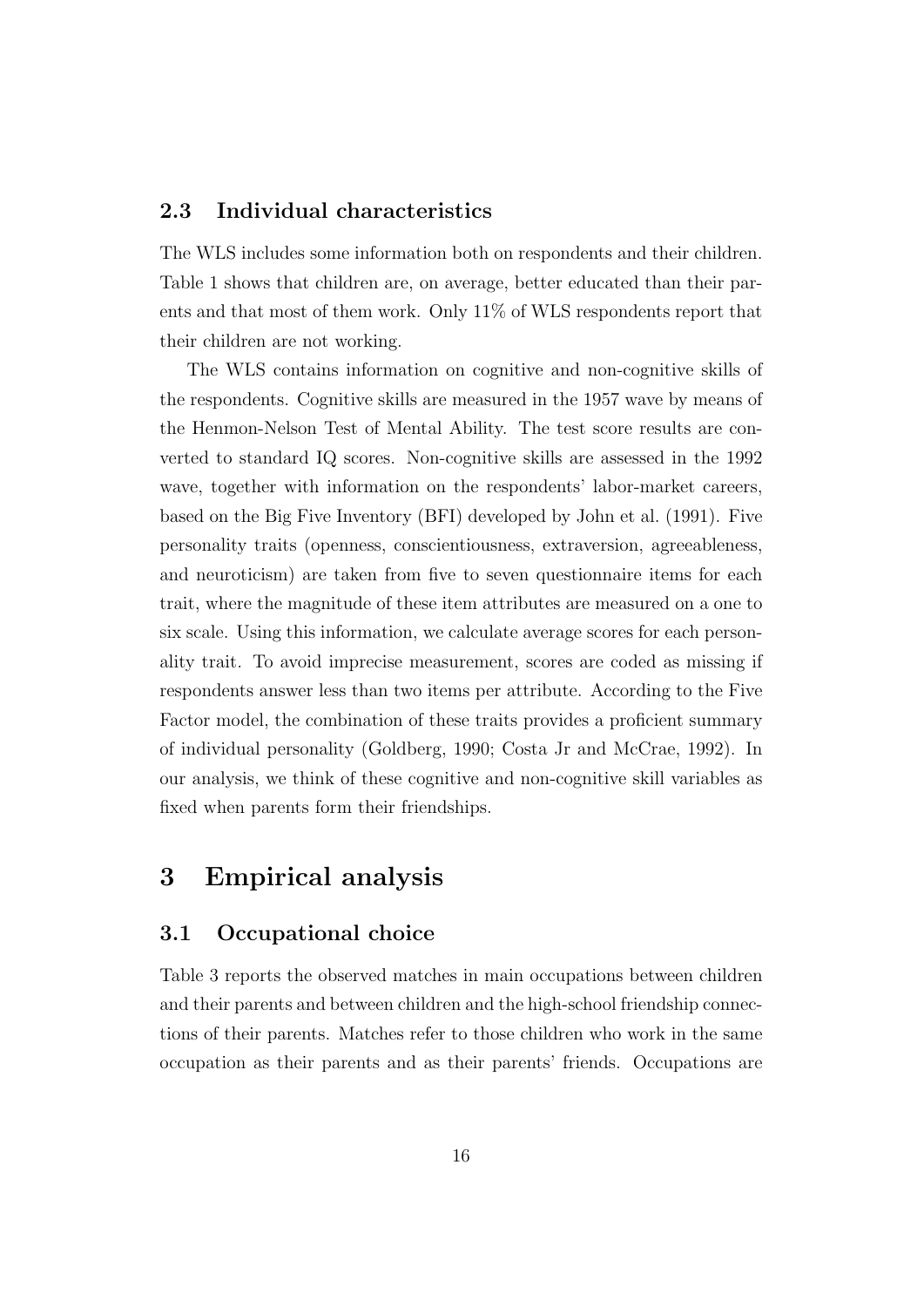based on the 18 main occupation categories.<sup>12</sup> When focusing on the friendship connections of parents, we divide for each child the number of matches by the number of friendship connections. The reported shares represent averages across all individuals. Furthermore, we report matching shares for in- and out-degree connections separately. We further compare the observed matching rates to those that would result from random matching. Assuming that occupational choices are random draws from the empirical distributions for children, parents and parents' friends, we randomly assign occupations to individuals of each subgroup and calculate the random matching shares. This procedure is repeated 100, 000 times. The average random matching shares are then used to test whether observed shares are statistically larger.

We find that in 17% of all cases, the occupation of parents and children match. This is significantly different from the 12% matches that would occur if parents and children would randomly choose their occupations. The observed matching shares with the parents' friends of 14% is considerably lower but still significantly different from the random matching share, regardless of the type of friendship connections. We find that differences in matching shares between out-degree and in-degree friendship connections are remarkably small.

One explanation for the observed matches with parents' friends might be that occupational choices of the friends are correlated with those of the parents, and thus simply proxy the direct intergenerational link. To account for this possibility, we additionally calculate the matching shares between children and friends for the subsample of children who do not work in the same occupation as their parents. We find that the matching shares fall to 12%, which resemble the random matching shares. This suggests that children are significantly more likely to end up working in occupations in which their parents work, but not in occupations in which their parents'

<sup>&</sup>lt;sup>12</sup>An analysis based on the more detailed occupation codes leads by construction to very few matches, which makes a reliable evaluation difficult. In the next subsection we return to the detailed occupational codes.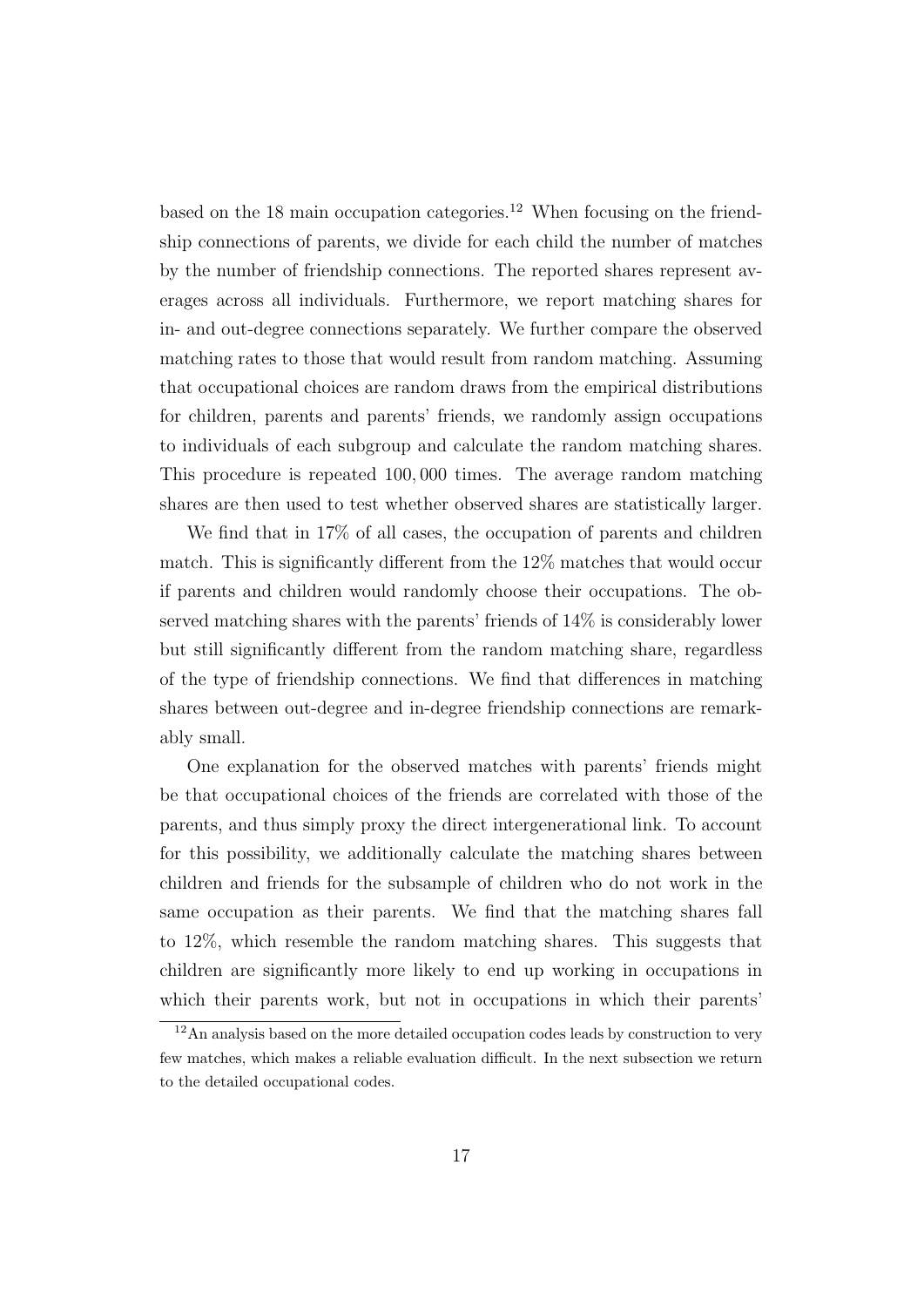| Share of matches with Observed matches            |       | Random matches | $p$ -value |
|---------------------------------------------------|-------|----------------|------------|
| Parent                                            | 0.173 | 0.119          | 0.000      |
| Friends of parent                                 |       |                |            |
| Total connections                                 | 0.138 | 0.123          | 0.003      |
| Out-degree                                        | 0.140 | 0.124          | 0.006      |
| In-degree                                         | 0.141 | 0.123          | 0.003      |
| Friend of parent if parent's occupation different |       |                |            |
| Total connections                                 | 0.119 | 0.116          | 0.294      |
| Out-degree                                        | 0.122 | 0.117          | 0.239      |
| In-degree                                         | 0.119 | 0.116          | 0.305      |

Table 3: Observed and random matches with main occupations of children

NOTE – The  $p$ -value corresponds to a one-sided t-test of the hypothesis that observed matching rates exceed random matching rates.

friends work once the occupation of parents is taken into account.

#### 3.2 Earnings score

While children do not choose the same occupations as their parents' friends (once we account for the occupational choices of parents), it does not mean that parents' friends do not have any influence on the labor-market outcomes of children. The parents' friends might, for instance, help or motivate children to get into better-paid occupations other than their own. To examine such a potential payoff of friendship connections, we estimate a linear relationship between the prospective earnings of children and the friendship network of parents of the following form

$$
Y_i^c = \alpha + \beta FN_i + \delta X_i^c + \gamma X_i^p + u_i
$$

where  $Y<sup>c</sup>$  is the earnings score of child in family i and  $FN$  is the friendship network measure of the parent. Our parameter of interest is  $\beta$  which captures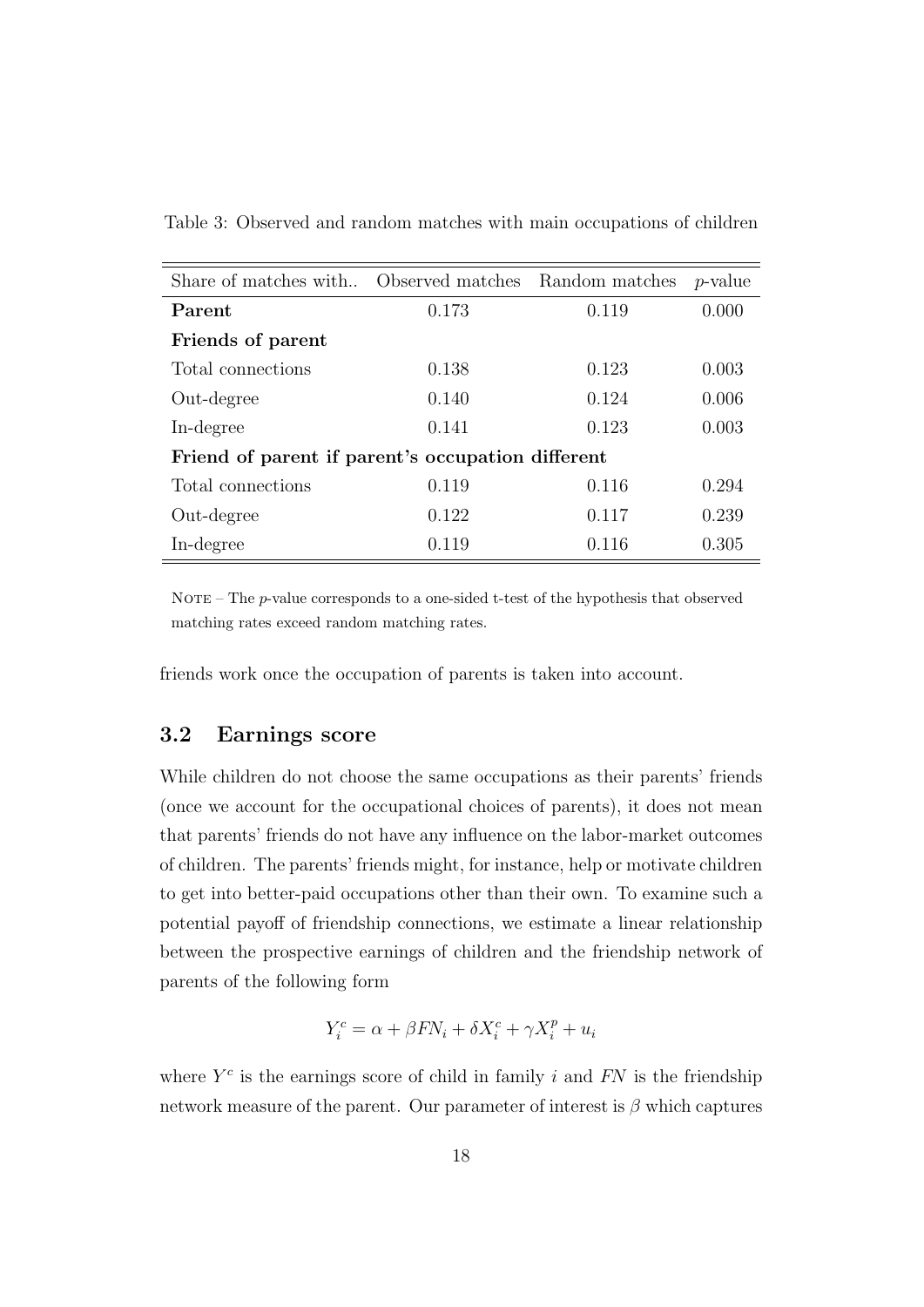the network effect on the child's earnings score. We estimate the model using OLS. To give a causal interpretation to  $\beta$ , the friendship network should be independent of the error term  $u_i$  conditional on the observed characteristics of the child and the parent  $(X^c$  and  $X_p$ , respectively). The observed characteristics should thus include variables which are related to the formation of a friendship network, which are probably other characteristics than just the basic characteristics such as gender and age. In the estimation, we use varying sets of observed characteristics including the cognitive and non-cognitive skill measures of parents.

As network measure FN we consider both the quantity and the quality of the friendship network of the parent. As measure for network quantity we use the number of connections and make a distinction between in-degree, out-degree and reciprocated friendship connections.<sup>13</sup> As measure of network quality we use the average earnings scores of the parents' friends. To show how observed characteristics affect the impact of friendship ties, we consecutively extend the set of control variables in the regression equation. For each friendship measure, the sample is restricted to individuals for whom information on the full set of characteristics is available. Furthermore, we perform the analysis separately for female and male respondents to account for potential gender differences.

Number of friends (size of the network) Table 4 reports estimates for six different specifications, where we use the total number of friendship connections as measure for the size of the network. In column (1) we show the marginal friendship effect in a model without other covariates. The coefficient is significantly different from zero and indicates that one additional friendship connection of the parent is associated with an earnings score increase of the child of 0.534 percentage points. The estimated association, however, is very small given an earnings-score standard deviation of approx-

<sup>13</sup>All estimates are based on the corrected friendship measures. Marginal effects for the (uncorrected) observed number of connections are summarized in the appendix (Table A.2).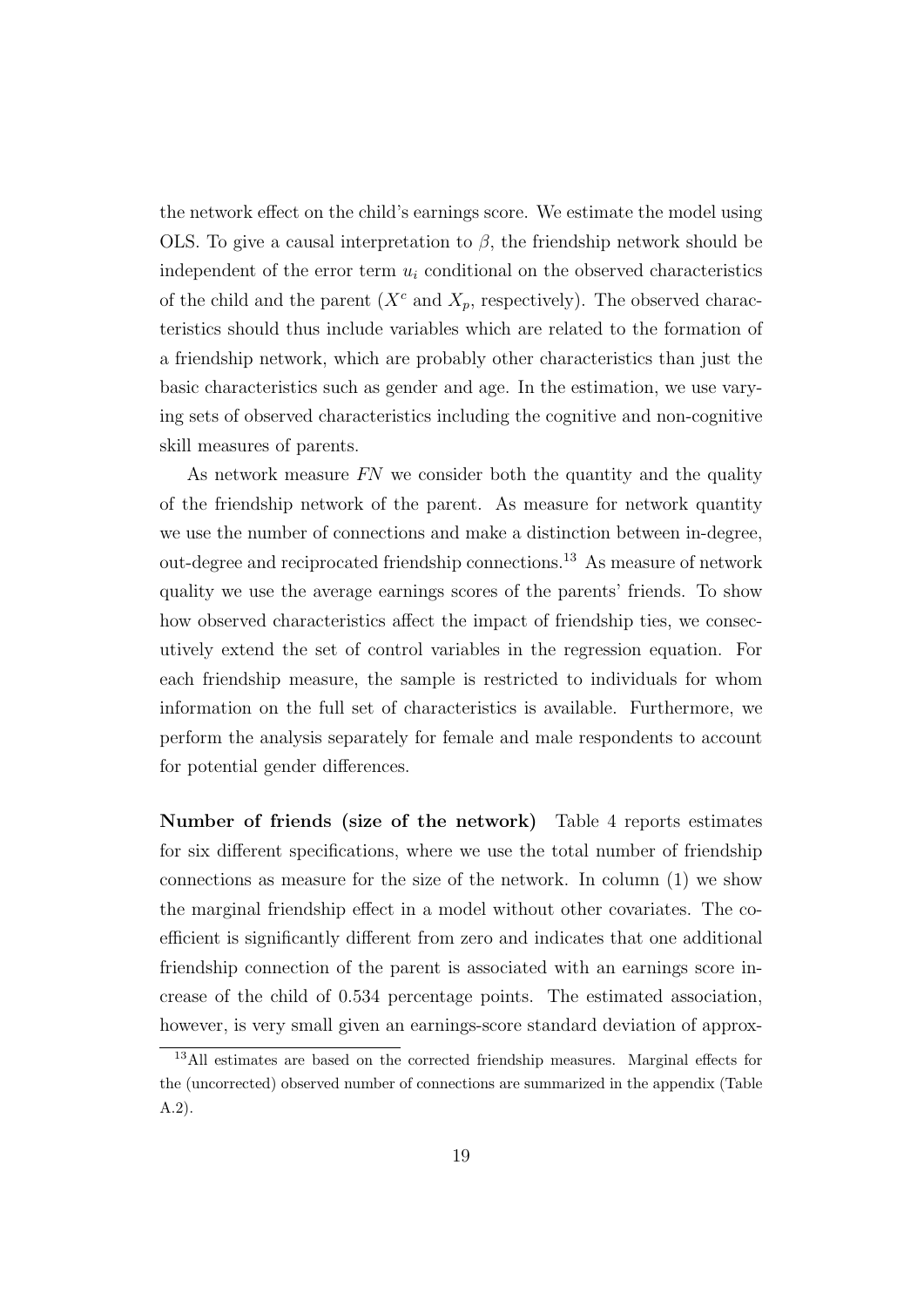imately 20 percentage points. In columns  $(2)$  to  $(5)$  we add characteristics to the regression model that are arguably exogenous, including the child's gender and age, and measures of parents' cognitive and non-cognitive skills. In column (2) we find that adding child characteristics does not alter the estimated network coefficient. The estimates for gender and age are nonetheless statistically significant and similar to those found in most other wage regressions; that is, the earnings score is lower for women and concave in age. In column (3) we also find that including personality traits does no change the friendship effect. Of the five personality traits, only agreeableness and openness to experiences affect the child's earnings score in a statistical significant way. In column (4) we add parental IQ and find that the total number of friendship connections continues to have a small but marginally significant effect on the child's earnings score. Parental IQ itself has a significantly positive impact, which suggests that high IQ parents have, on average, more high-school friends as well as more children who are more successful on the labor market.

In columns (5) and (6) we also control for the earnings score and years of education of parents. Including these parental characteristics as control variables in the earnings-score regressions is debatable. In case parents' friends help parents to find jobs in higher paying occupations, or influence their educational qualifications that enable parents to work in higher paying occupations, the parents' educational attainment and earnings scores are outcome variables rather than control variables. Nonetheless, if we control for the parents' earnings score and years of education, we find that the estimated network coefficient does not change much. The impact of parents' friends on the child earnings score is still insignificantly small, holding parental education, occupational earnings score, and other characteristics constant. As such, these findings coincide with those from the previous subsection, where the friendship connections of parents had no effect anymore after conditioning on parental outcomes.

Table 5 contains results on the parents' network effect on child earnings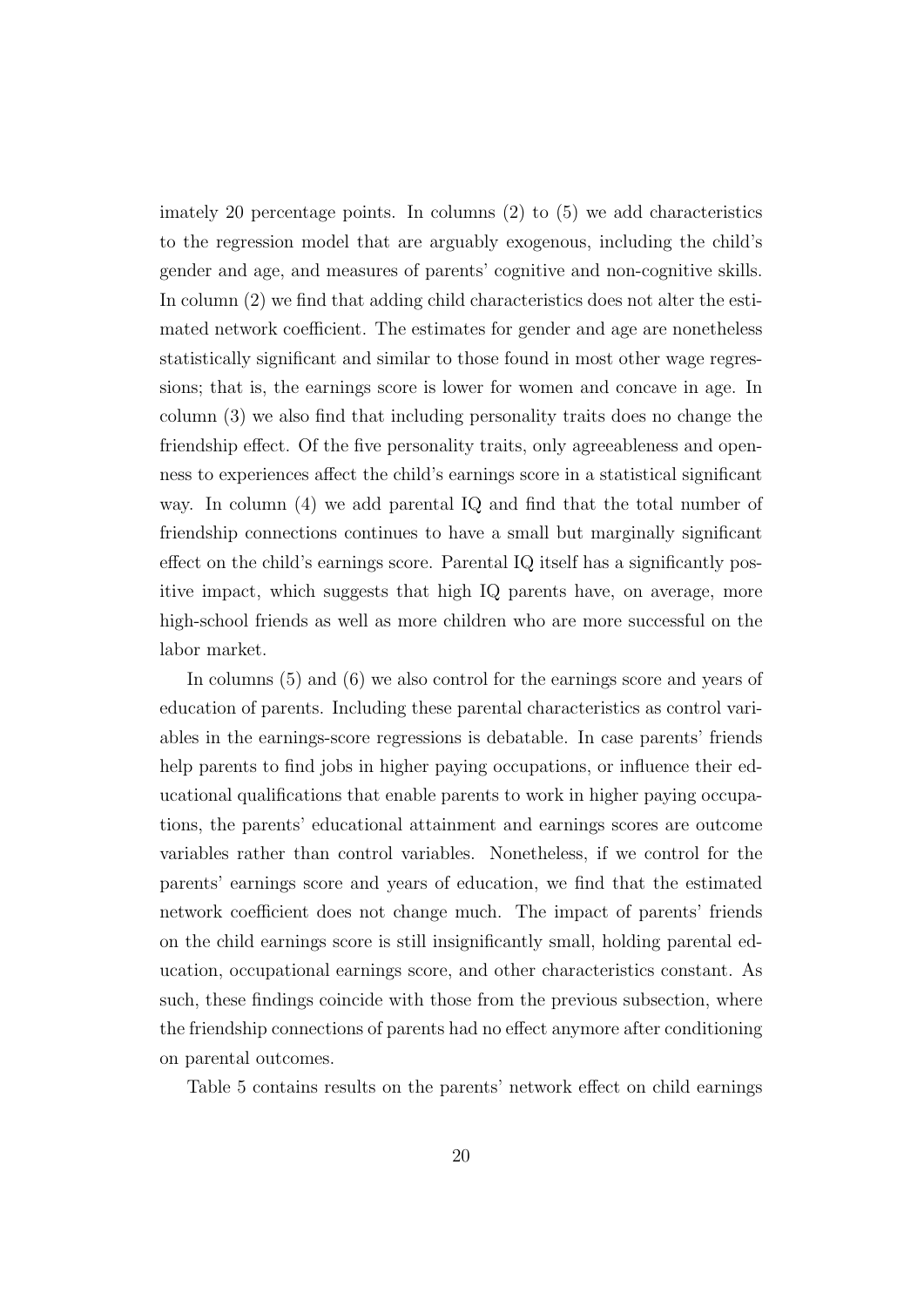|                                  | (1)        | (2)         | (3)         | (4)         | (5)         | (6)         |
|----------------------------------|------------|-------------|-------------|-------------|-------------|-------------|
| Total friendship connections     | $0.534***$ | $0.536***$  | $0.585***$  | $0.372*$    | 0.307       | 0.214       |
|                                  | (0.204)    | (0.200)     | (0.201)     | (0.200)     | (0.199)     | (0.198)     |
| Child - Female                   |            | $-7.959***$ | $-7.836***$ | $-7.959***$ | $-7.953***$ | $-7.967***$ |
|                                  |            | (0.547)     | (0.544)     | (0.540)     | (0.536)     | (0.531)     |
| Child - Age (in $2004$ )         |            | $4.463***$  | $4.509***$  | $4.251***$  | $4.056***$  | $3.851***$  |
|                                  |            | (1.124)     | (1.120)     | (1.110)     | (1.102)     | (1.093)     |
| Child - Age squared              |            | $-0.062***$ | $-0.062***$ | $-0.058***$ | $-0.055***$ | $-0.051***$ |
|                                  |            | (0.015)     | (0.015)     | (0.015)     | (0.015)     | (0.015)     |
| Parent - Female                  |            |             | $-0.0629$   | $-0.391$    | $1.889***$  | $1.887***$  |
|                                  |            |             | (0.579)     | (0.575)     | (0.627)     | (0.621)     |
| Parent - Extraversion score      |            |             | $\rm 0.353$ | $0.627**$   | $0.608**$   | $0.614**$   |
|                                  |            |             | (0.281)     | (0.280)     | (0.278)     | (0.276)     |
| Parent - Agreeableness score     |            |             | $-1.138***$ | $-0.755*$   | $-0.623$    | $-0.536$    |
|                                  |            |             | (0.390)     | (0.388)     | (0.386)     | (0.383)     |
| Parent - Conscientiousness score |            |             | 0.412       | 0.519       | 0.480       | 0.500       |
|                                  |            |             | (0.376)     | (0.373)     | (0.370)     | (0.367)     |
| Parent - Neuroticism score       |            |             | $-0.331$    | $-0.0300$   | 0.0516      | 0.0640      |
|                                  |            |             | (0.277)     | (0.276)     | (0.274)     | (0.272)     |
| Parent - Openness score          |            |             | $1.777***$  | $1.126***$  | $0.691**$   | 0.178       |
|                                  |            |             | (0.311)     | (0.315)     | (0.316)     | (0.318)     |
| Parent - IQ score                |            |             |             | $0.195***$  | $0.151***$  | $0.092***$  |
|                                  |            |             |             | (0.020)     | (0.020)     | (0.021)     |
| Parent - Earnings score 1992     |            |             |             |             | $0.137***$  | $0.096***$  |
|                                  |            |             |             |             | (0.016)     | (0.016)     |
| Parent - Years of education      |            |             |             |             |             | $1.124***$  |
|                                  |            |             |             |             |             | (0.118)     |
| Intercept                        | $34.12***$ | $-41.62**$  | $-46.80**$  | $-64.03***$ | $-60.99***$ | $-52.20**$  |
|                                  | (0.729)    | (20.89)     | (21.02)     | (20.90)     | (20.75)     | (20.60)     |
| Observations                     | 5290       | 5290        | 5290        | 5290        | 5290        | 5290        |

Table 4: Marginal network size effects on the child's earnings score

NOTE – The dependent variable is the child's earnings score measured in 2004. The independent variable of interest is the total number of friendship connections measured in 1992. Regressions contain varying sets of controls. Standard errors are in parentheses; \* significant at 10% level, \*\* significant at 5% level, \*\*\* significant at 1% level.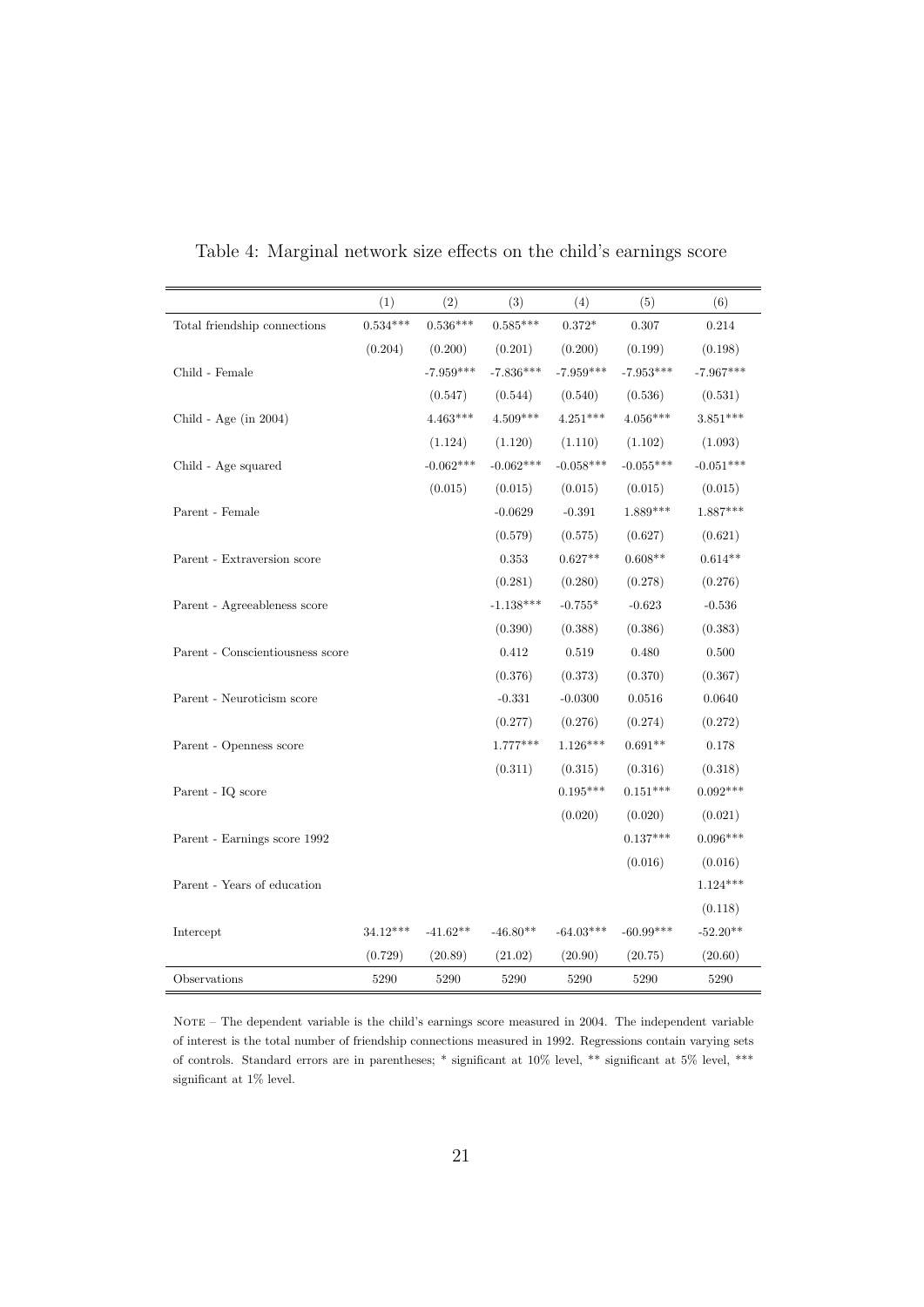scores using the out-degree, the in-degree and the number of reciprocated claims as alternative measures for the size of the friendship network. We find that claimed friendships (out-degree) have a somewhat weaker association with the child's earnings score than received friendship claims (indegree). The number of reciprocated friendships shows the smallest associations, which are also never statistically significant.

Table 6 contains some tests on whether the father's network has another influence on their children than the mother's network. We expect to see differences for a number of reasons. First, respondents of the WLS are asked to report same-sex friends; that is, we only observe the male friends for fathers and female friends for mothers. Second, simple network averages already show that mothers have a larger network than fathers. And third, previous studies report different intergenerational correlations for mothers and fathers (e.g. the review by Haveman and Wolfe, 1995). When we run our network regressions on samples of mothers and fathers separately, we find that the small but positive friendship effects on the earnings score of children are mostly driven by the network of mothers. The network effects of mothers are all positive but get smaller when covariates are added. When we include the full set of covariates, we find that maternal network effects on child earnings scores are insignificantly small, regardless of how friendship connections are measured. The network effects of fathers are, in most specifications, smaller than the network effects of mothers. In case networks are based on out-degree or reciprocated friendship connections, the father network effects turn even slightly negative.<sup>14</sup>

Earnings score of friends (quality of network) We next take another perspective on friendship ties and examine whether network quality, as proxied by the average earnings score of friends, has an impact on the child's

<sup>&</sup>lt;sup>14</sup>We have also tested whether the network effects are different for daughters and sons. The impact of parent friendship ties is only slightly larger when we restrict the sample to sons. Also, our estimates suggest no significant interaction effects between gender of parents' friends and gender of children.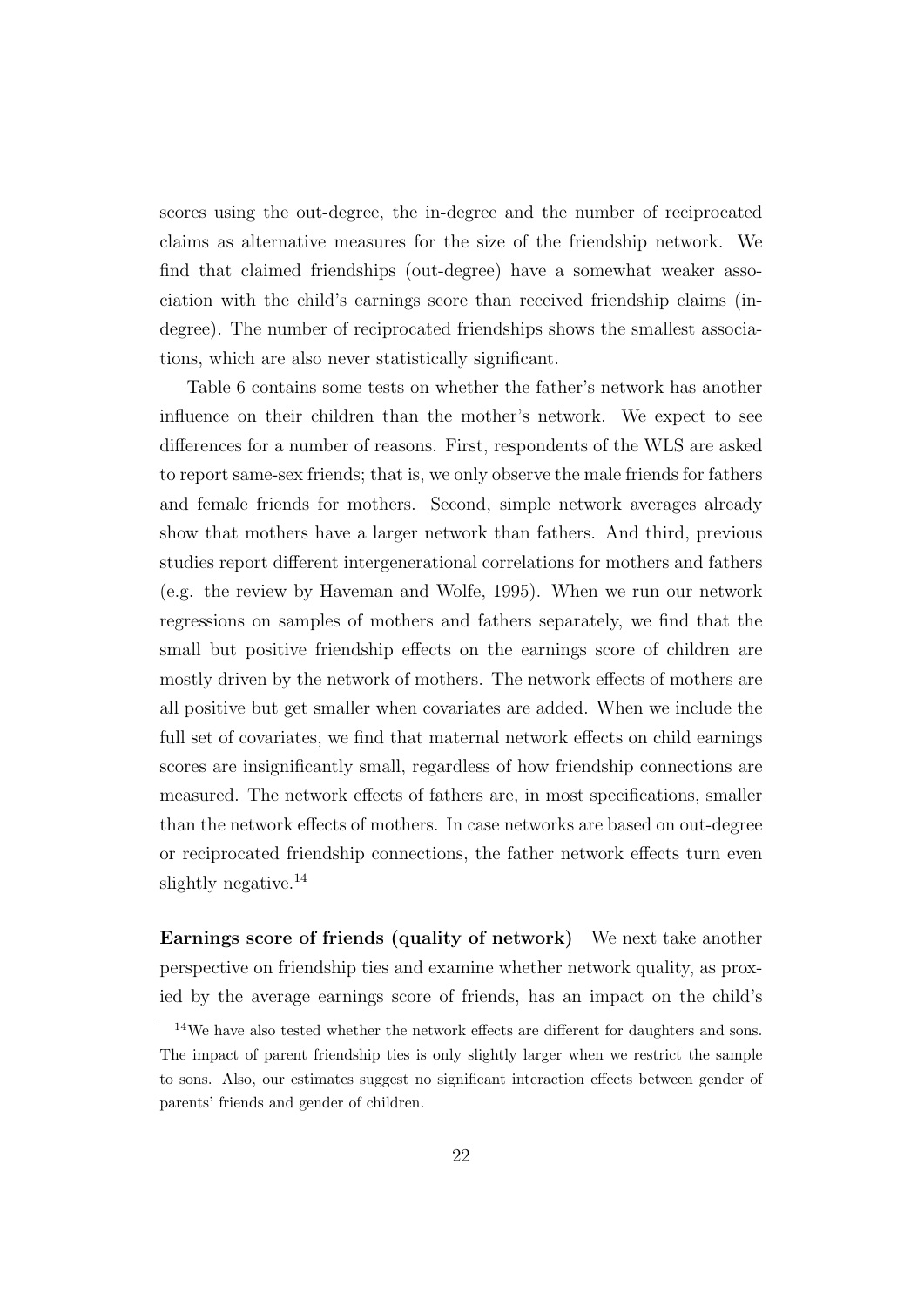| Number of              | (1)        | $\left( 2\right)$ | (3)       | (4)          |
|------------------------|------------|-------------------|-----------|--------------|
| Total connections      | $0.534***$ | $0.536***$        | $0.372*$  | 0.214        |
|                        | (0.204)    | (0.200)           | (0.200)   | (0.198)      |
| Out-degree             | 0.332      | 0.342             | 0.137     | 0.013        |
|                        | (0.302)    | (0.296)           | (0.296)   | (0.292)      |
| Reciprocated           | 0.291      | 0.287             | $-0.0369$ | $-0.341$     |
|                        | (0.523)    | (0.512)           | (0.524)   | (0.516)      |
| In-degree              | $0.475**$  | $0.471**$         | 0.336     | 0.175        |
|                        | (0.216)    | (0.211)           | (0.211)   | (0.208)      |
| Child characteristics  |            |                   |           |              |
| Parent characteristics |            |                   | ✓         | $\checkmark$ |
| Parent outcomes        |            |                   |           | ✓            |
| Observations           | 5290       | 5290              | 5290      | 5290         |

Table 5: Marginal network size effects using several network measures

NOTE – The dependent variable is the child's earnings score measured in 2004. The independent variable of interest is the number of friends for four different network measures measured in 1992. Each estimate involves OLS regressions based on one independent network variable with varying sets of controls. Child controls include gender, age and age squared. Parental controls include including gender, five personality traits and IQ test scores. Parental outcomes include earnings score and years of schooling. Standard errors are in parentheses; \* significant at  $10\%$  level, \*\* significant at  $5\%$  level, \*\*\* significant at  $1\%$ level.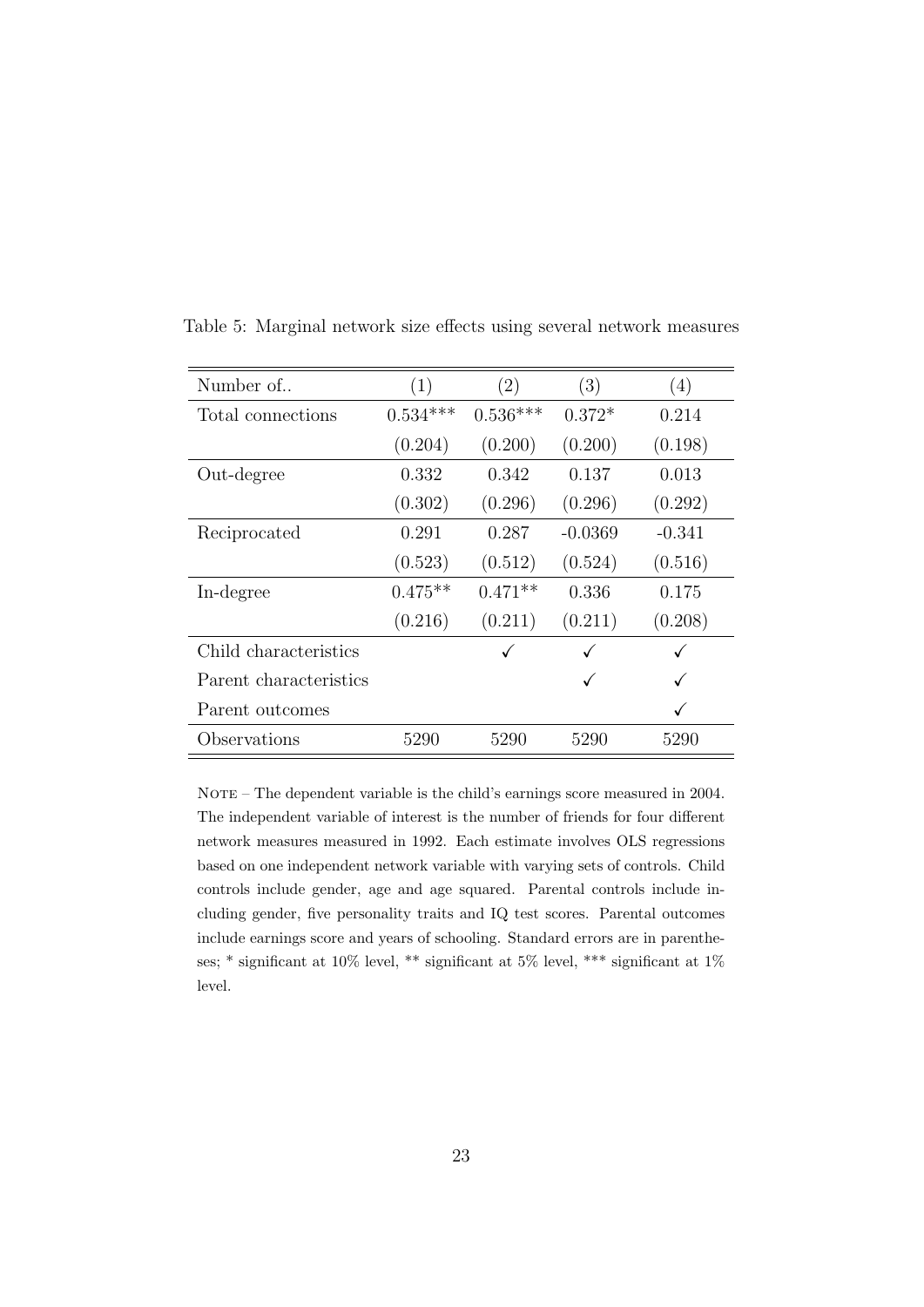| I<br>l<br>֕<br>ı                                                     |
|----------------------------------------------------------------------|
| י<br>ו                                                               |
|                                                                      |
|                                                                      |
|                                                                      |
| ξ                                                                    |
| ・・・・・・ ソユム                                                           |
| $\mathbf{r}$                                                         |
| ;<br>)<br>                                                           |
| Vlarennal notureriz eus offorte tor mothore and tathore conarar<br>١ |
| ا ماماما<br>.<br>E<br>I                                              |

|                        |           | Mothers                  |          |             |                 | Fathers       |                 |             |
|------------------------|-----------|--------------------------|----------|-------------|-----------------|---------------|-----------------|-------------|
|                        |           | $\widehat{\mathfrak{O}}$ | $\odot$  | $\bigoplus$ | $\widetilde{5}$ | $\widehat{6}$ | $\widetilde{C}$ | $\circledS$ |
| Total connections      | $0.762**$ | $0.812***$               | $0.574*$ | 0.457       | 0.428           | 0.374         | 0.218           | 0.031       |
|                        | (0.313)   | (0.307)                  | (0.305)  | (0.302)     | (0.272)         | (0.267)       | (0.267)         | (0.261)     |
| Out-degree             | $0.975**$ | $1.077***$               | 0.703    | 0.651       | $-0.087$        | $-0.204$      | $-0.351$        | $-0.549$    |
|                        | (0.451)   | (0.441)                  | (0.438)  | (0.434)     | (0.412)         | (0.405)       | (0.403)         | (0.394)     |
| Reciprocated           | 0.690     | 0.817                    | 0.234    | 0.045       | 0.315           | $-0.003$      | $-0.332$        | $-0.748$    |
|                        | (0.751)   | (0.735)                  | (0.729)  | (0.723)     | (0.769)         | (0.757)       | (0.754)         | (0.738)     |
| In-degree              | 0.435     | 0.457                    | 0.289    | 0.157       | $0.589**$       | $0.538*$      | 0.382           | 0.205       |
|                        | (0.322)   | (0.315)                  | (0.312)  | (0.309)     | (0.293)         | (0.288)       | (0.287)         | (0.281)     |
| Child characteristics  |           |                          |          |             |                 |               |                 |             |
| Parent characteristics |           |                          |          |             |                 |               |                 |             |
| Parent outcomes        |           |                          |          |             |                 |               |                 |             |
| Observations           | 2791      | 2791                     | 2791     | 2791        | 2499            | 2499          | 2499            | 2499        |
|                        |           |                          |          |             |                 |               |                 |             |

NOTE - The dependent variable is the child's earnings score measured in 2004. The independent variables of interest are the number of friends for four different network measures measured in 1992. Each estimate involves OLS regressions based on one independent network variable with varying sets of controls using separate samples of fathers and mothers. In columns  $(1)$  to  $(4)$  results are based on samples of mothers and their children. In columns  $(5)$  to  $(8)$  results are based on samples of fathers and their children. Child controls include gender, age and age squared. Parental controls include gender, five personality traits and IQ test scores. Parental outcomes include earnings score and years of schooling. Standard errors are in parentheses; \* significant at 10% level, \*\* Nor $E - T$ he dependent variable is the child's earnings score measured in 2004. The independent variables of interest are the number of friends for four different network measures measured in 1992. Each estimate involves OLS regressions based on one independent network variable with varying sets of controls using separate samples of fathers and mothers. In columns (1) to (4) results are based on samples of mothers and their children. In columns (5) to (8) results are based on samples of fathers and their children. Child controls include gender, age and age squared. Parental controls include gender, five personality traits and IQ test scores. Parental outcomes include earnings score and years of schooling. Standard errors are in parentheses; \* significant at 10% level, \*\* significant at 5% level, \*\*\* significant at 1% level. significant at 5% level, \*\*\* significant at 1% level.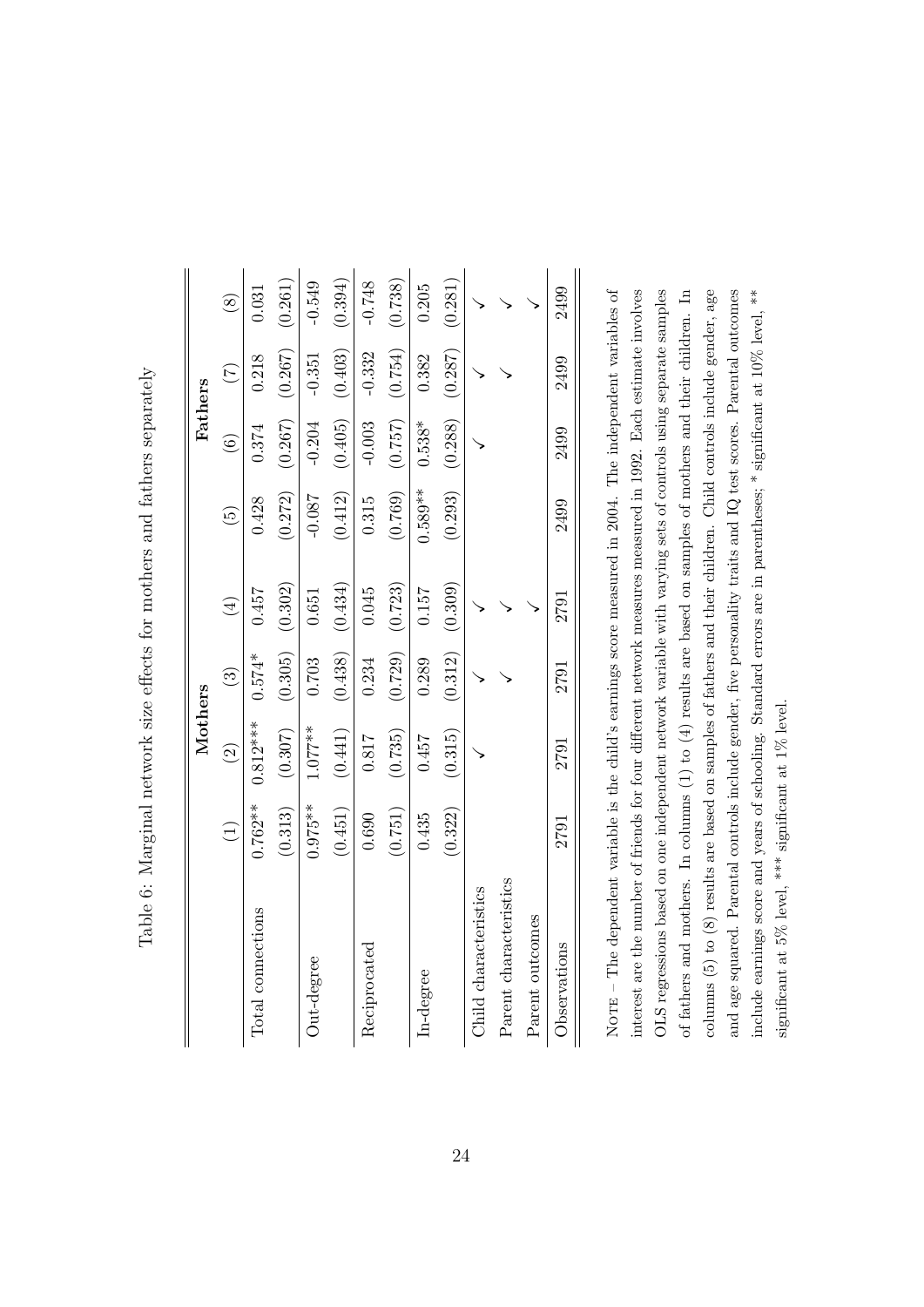outcome. Because not all claims are observed, the sample size reduces by approximately two-thirds. Tables 7 and 8 present the estimation results for the average earnings score of all connections and for those of the distinct friendship channels (in the same format as before).

Almost all results in Tables 7 and 8 are qualitatively similar to those reported in Tables 5 and 6. If we do not control for other child and parent characteristics, the average earnings score, regardless of the type of friendship connections, has a significantly positive impact on the earnings score of children even though the network effect is moderate in size. A one percentage point increase in the average earnings score of friends raises the outcome variable by approximately 0.07 percentage points. As before, the network estimates decrease and turn insignificant when we add the child and parent control variables. Estimation results for the different measures for friendship networks do not reveal any considerable heterogeneity. If we look again at the network effects for mothers and fathers separately, we observe similar patterns as before although differences by gender of parent are less pronounced here.

### 4 Robustness checks

Our regression results indicate that parental friendship connections have little, if any, influence on the prospective earnings of children. This is by no means a trivial finding, given the widespread notion that friends of parents provide children with valuable information about job opportunities. We, therefore, perform additional robustness checks to see how sensitive our parental network estimates are to a number of potential threats: network endogeneity, network recall and measurement error, network persistency and the timing of network effects. In examining the impact of each of these threats, we focus attention on network specifications based on out-degree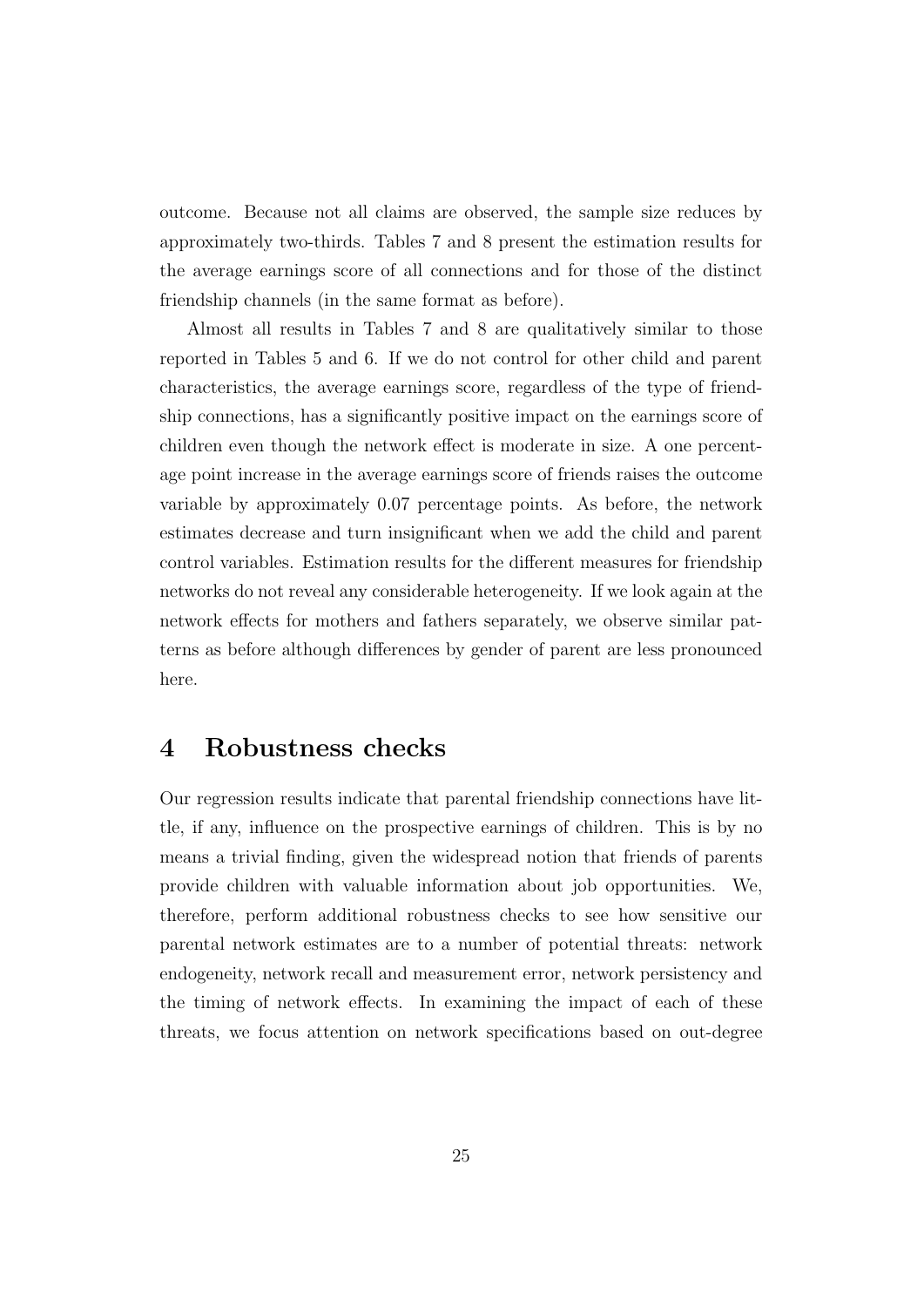|                        | (1)        | (2)        | (3)     | (4)     |
|------------------------|------------|------------|---------|---------|
| Total connections      | $0.070***$ | $0.054***$ | 0.026   | 0.006   |
|                        | (0.019)    | (0.019)    | (0.021) | (0.021) |
| Observations           | 3189       | 3189       | 3189    | 3189    |
| Out-degree             | $0.069***$ | $0.059***$ | 0.028   | 0.010   |
|                        | (0.021)    | (0.020)    | (0.023) | (0.023) |
| Observations           | 2455       | 2455       | 2455    | 2455    |
| Reciprocated           | $0.088***$ | $0.077***$ | 0.040   | 0.025   |
|                        | (0.0286)   | (0.028)    | (0.031) | (0.030) |
| Observations           | 1242       | 1242       | 1242    | 1242    |
| In-degree              | $0.072***$ | $0.053**$  | 0.023   | 0.004   |
|                        | (0.023)    | (0.023)    | (0.025) | (0.025) |
| Observations           | 2226       | 2226       | 2226    | 2226    |
| Child characteristics  |            | ✓          |         |         |
| Parent characteristics |            |            | ✓       |         |
| Parent outcomes        |            |            |         |         |

Table 7: Marginal network quality effects on the child's earning score

NOTE – The dependent variable is the child's earnings score measured in 2004. The independent variable is the average earnings score of friends for four different network measures measured in 1992. Each estimate involves OLS regressions based on one independent network variable with varying sets of controls. Child controls include gender, age and age squared. Parental controls include gender, five personality traits and IQ test scores. Parental outcomes include earnings score and years of schooling. Standard errors are in parentheses; \* significant at 10% level, \*\* significant at 5% level, \*\*\* significant at 1% level.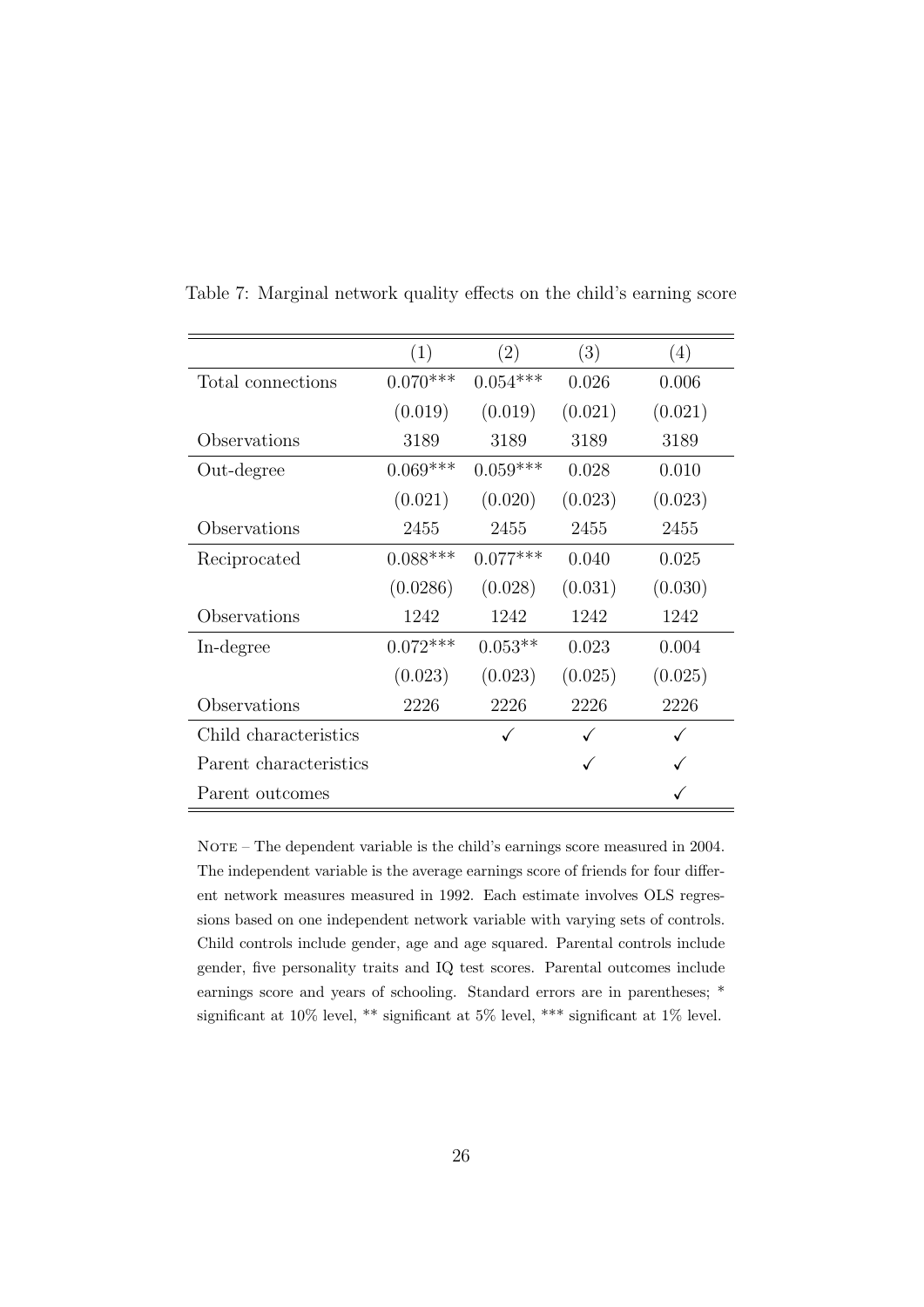| l<br>֕<br>ׇ֚֓<br>I<br>ׇ֚֕֡<br>ׇ֚֕֡<br>.<br>{                                                                                                                                                                          |
|-----------------------------------------------------------------------------------------------------------------------------------------------------------------------------------------------------------------------|
| ちょう こうこうせんこう こうしょう<br>I<br>)<br>1<br>i<br>><br>)<br>                                                                                                                                                                  |
| $\frac{1}{2}$                                                                                                                                                                                                         |
| )<br> <br> <br>Î<br>i                                                                                                                                                                                                 |
| $\sim$ $\sim$ $\sim$ $\sim$ $\sim$ $\sim$ $\sim$<br>ׇ֚֓<br>$\vdots$<br>j<br>ı                                                                                                                                         |
| ֧֧֧֧֧֧֧֧֧֧֧֧֪ׅ֧֧֧֧֧֧֧֧֧֧֧֧֧֧ׅ֧֧֧֧֧֧֧֧֧֧֧֧֧֧֧֧֧֧֧֚֚֚֚֚֚֚֚֚֚֚֚֚֚֝֝֓֝֓֝֬֝֬֝֬֝֬֝֬֓֓֓֬֓֬֓֝֬֬֜֓<br>֧֧֪֧֪֧֪֪֪֪֪֪֧֜֩<br>$\frac{1}{2}$ . The contract of $\frac{1}{2}$ is the contract of $\frac{1}{2}$<br>$\overline{ }$<br>ı |
| ׇ֘֝֬֕<br>$\ddot{\phantom{a}}$<br>$-22.5$<br>)                                                                                                                                                                         |
| ł                                                                                                                                                                                                                     |
| į<br>;<br> <br>I<br>$\overline{a}$                                                                                                                                                                                    |

| Average earnings score of  |                                   | Female    |         |                   |                                   | Male      |                |           |
|----------------------------|-----------------------------------|-----------|---------|-------------------|-----------------------------------|-----------|----------------|-----------|
|                            | $\begin{pmatrix} 1 \end{pmatrix}$ | $\odot$   | $\odot$ | $\left( 4\right)$ | $\begin{pmatrix} 1 \end{pmatrix}$ | $\odot$   | $\binom{3}{2}$ | $\tag{4}$ |
| Total connections          | $0.086***$                        | $0.077**$ | 0.048   | 0.038             | $0.054*$                          | 0.041     | 0.006          | $-0.030$  |
|                            | (0.031)                           | (0.030)   | (0.030) | (0.030)           | (0.030)                           | (0.030)   | (0.030)        | (0.030)   |
| Observations               | 1709                              | 1709      | 1709    | 1709              | 1480                              | 1480      | 1480           | 1480      |
| Out-degree                 | $0.084***$                        | $0.081**$ | 0.051   | 0.042             | 0.049                             | 0.039     | $-0.000$       | $-0.038$  |
|                            | (0.032)                           | (0.032)   | (0.031) | (0.031)           | (0.033)                           | (0.033)   | (0.033)        | (0.033)   |
| Observations               | 1330                              | 1330      | 1330    | 1330              | 1125                              | 1125      | 1125           | 1125      |
| Reciprocated               | 0.070                             | 0.059     | 0.033   | 0.027             | $0.104**$                         | $0.099**$ | <b>170:0</b>   | 0.017     |
|                            | (0.043)                           | (0.042)   | (0.041) | (0.041)           | (0.046)                           | (0.045)   | (0.046)        | (0.046)   |
| Observations               | 733                               | 733       | 733     | 733               | 509                               | 509       | 509            | 509       |
| $In-degree$                | $0.060*$                          | 0.042     | 0.018   | 0.007             | $0.077**$                         | $0.066*$  | 0.032          | 0.005     |
|                            | (0.036)                           | (0.035)   | (0.035) | (0.034)           | (0.036)                           | (0.035)   | (0.036)        | (0.035)   |
| Observations               | 1232                              | 1232      | 1232    | 1232              | 994                               | 994       | 994            | 994       |
| istics<br>Child characteri |                                   |           |         |                   |                                   |           |                |           |
| Parent characteristics     |                                   |           |         |                   |                                   |           |                |           |
| Parent outcomes            |                                   |           |         |                   |                                   |           |                |           |
|                            |                                   |           |         |                   |                                   |           |                |           |

are the average earnings score of friends for four different network measures measured in 1992. Each estimate involves OLS regressions based on one independent network variable with varying sets of controls using separate samples of Parental controls include gender, five personality traits and IQ test scores. Parental outcomes include earnings score NOTE - The dependent variable is the child's earnings score measured in 2004. The independent variables of interest OLS regressions based on one independent network variable with varying sets of controls using separate samples of fathers and mothers. In columns  $(1)$  to  $(4)$  results are based on samples of mothers and her children. In columns  $(5)$ to (8) results are based on samples of fathers and his children. Child controls include gender, age and age squared. and years of schooling. Standard errors are in parentheses; \* significant at  $10\%$  level, \*\* significant at  $5\%$  level, \*\*\* No $\tt{re}$  – The dependent variable is the child's earnings score measured in 2004. The independent variables of interest are the average earnings score of friends for four different network measures measured in 1992. Each estimate involves fathers and mothers. In columns (1) to (4) results are based on samples of mothers and her children. In columns (5) to (8) results are based on samples of fathers and his children. Child controls include gender, age and age squared. Parental controls include gender, five personality traits and IQ test scores. Parental outcomes include earnings score and years of schooling. Standard errors are in parentheses; \* significant at 10% level, \*\* significant at 5% level, \*\*\* significant at 1% level. significant at 1% level.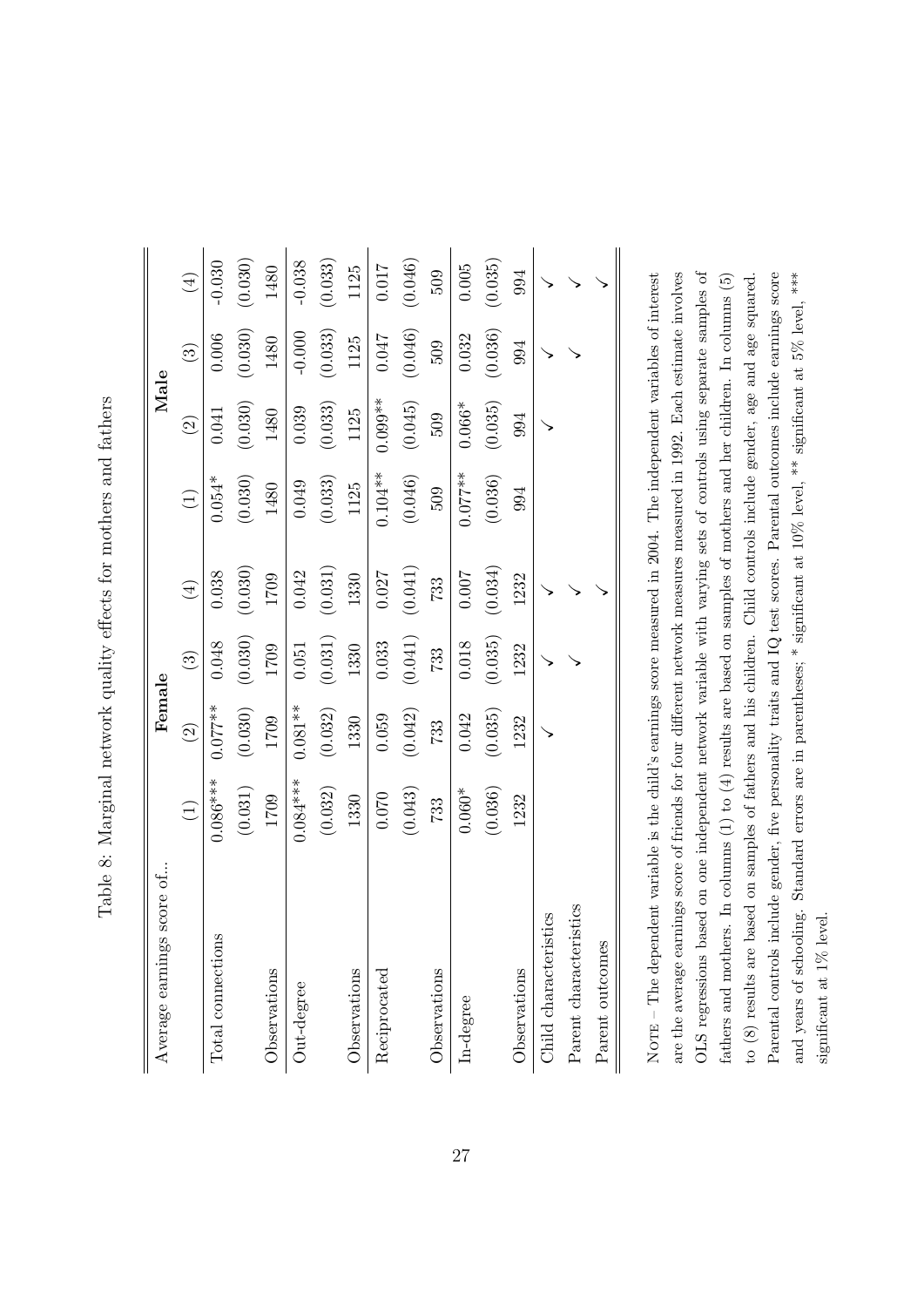friendship connections for reasons of brevity.<sup>15</sup>

Network endogeneity. One natural concern is that size and characteristics of friendship networks are endogenously determined. If there are unobserved factors that enable parents to form friendships and help their children to obtain better job qualifications, our network effects are biased and probably too high. In our empirical setup, however, this appears less of a concern when interpreting the absence of parental network effects.

To explore the role of these unobserved factors in more detail, we repeat the friendship analysis in the context of a friendship fixed effects model. If high-school friends are similar in most characteristics but differ in the number and type of additional friends they have, we can reduce the impact of these unobserved factors by taking differences between the friends' children. In our analysis we focus on differences between parents and their first claimed friends, which excludes by construction all parents who claim to have no friends in the WLS. In total, our sample consists of 926 friendship pairs.<sup>16</sup>

Table 9, Panel B, reports the fixed effects estimates for the out-degree and the average earnings score of friends. Comparing these estimates with our baseline estimates, reported in Panel A, we find that almost all the estimated network effects are slightly negative. We also find that the fixed effects estimates do not change much when we add other control variables. This is not surprising. If friends indeed share (some of) the confounding factors that may bias our network results, we should find that our fixed effects estimates are insensitive to the inclusion of cognitive and non-cognitive skill measures. Because the friendship fixed effect network estimates continue to be small and statistically insignificant, we do not think that unobserved factors (shared by friends) can explain the weak network effects found in the previous section.

<sup>15</sup>We have also compared the results with those obtained for the network measures based on in-degree, total and reciprocated connections. We found no systematic differences. These sensitivity results are available upon request.

<sup>&</sup>lt;sup>16</sup>Even though some claims are reciprocated, each friendship pair is included only once in the analysis.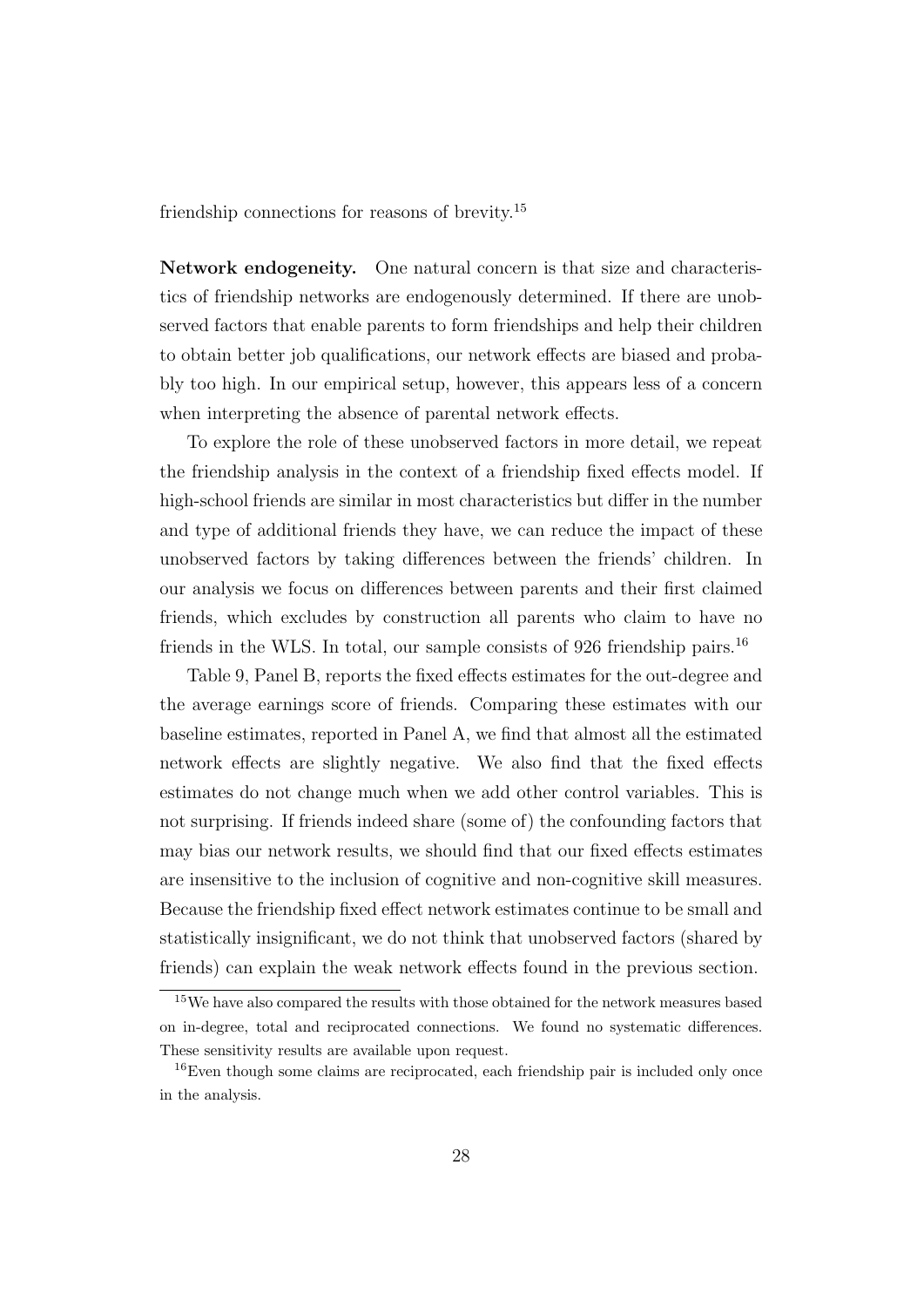|                                                      |                 | Network size                            |          |                                          |                 |               | Network quality  |             |
|------------------------------------------------------|-----------------|-----------------------------------------|----------|------------------------------------------|-----------------|---------------|------------------|-------------|
|                                                      | $\widehat{\Xi}$ | $\widehat{c}$                           | $\odot$  | $\bigoplus$                              | $\widetilde{5}$ | $\widehat{6}$ | $(\overline{C})$ | $\circledS$ |
| A: Baseline results $(N=5290; 2455)$                 |                 |                                         |          |                                          |                 |               |                  |             |
| Out-degree                                           | 0.332           | 0.342                                   | 0.137    | 0.013                                    | $0.069***$      | $0.059***$    | 0.028            | $0.010\,$   |
|                                                      | (0.302)         | (0.296)                                 | (0.296)  | (0.29)                                   | (0.021)         | (0.020)       | (0.023)          | (0.023)     |
|                                                      |                 |                                         |          |                                          |                 |               |                  |             |
| B: Friendship fixed effects results $(N=1562; 1327)$ |                 |                                         |          |                                          |                 |               |                  |             |
| Out-degree                                           | $-0.769$        | $-1.056$                                | $-1.129$ | $-1.030$                                 | $-0.043$        | $-0.066$      | $-0.030$         | 120.0       |
|                                                      |                 | $(1.237)$ $(1.210)$ $(1.213)$ $(1.206)$ |          |                                          | (0.057)         | (0.056)       | (0.058)          | (0.090)     |
| C: Network based on                                  |                 | sustained friendships $(N=1341)$        |          |                                          |                 |               |                  |             |
|                                                      |                 |                                         |          |                                          |                 |               |                  |             |
| Sustained out-degree                                 | 0.682           | 0.613                                   | 0.546    | 0.467                                    |                 |               |                  |             |
|                                                      | (0.462)         | (0.452)                                 | (0.455)  | (0.448)                                  |                 |               |                  |             |
|                                                      |                 |                                         |          |                                          |                 |               |                  |             |
| D: Network effects in                                |                 |                                         |          | entry level occupations $(N=4909; 2270)$ |                 |               |                  |             |
| Out-degree                                           | 0.476           | $0.533*$                                | 0.459    | 0.375                                    | $0.044**$       | $0.060***$    | $0.051**$        | $0.039*$    |
|                                                      | (0.303)         | (0.286)                                 | (0.289)  | (0.287)                                  | (0.021)         | (0.020)       | (0.022)          | (0.022)     |
| Child characteristics                                |                 |                                         |          |                                          |                 |               |                  |             |
| Parent characteristics                               |                 |                                         |          |                                          |                 |               |                  |             |
| Parent outcomes                                      |                 |                                         |          |                                          |                 |               |                  |             |

Table 9: Robustness checks using alternative samples and specifications Table 9: Robustness checks using alternative samples and specifications

Each estimate involves OLS regressions based on one independent network variable with varying sets of controls. Panel A reports baseline results. Panel B reports results based on friendship fixed effects estimation. Panel C reports results with the number of out-degree high school friends reported in 2011 as independent variable. Panel D reports results based on child's earnings score measured in 1992. Standard errors are in parentheses; \* significant at 10% level, \*\* significant at 5% level, \*\*\* significant at 1% of out-degree friends measured. In columns  $(6)$  to  $(8)$  the independent variable is the average earnings scores of out-degree friends. baseline results. Panel B reports results based on friendship fixed effects estimation. Panel C reports results with the number of of out-degree friends measured. In columns (6) to (8) the independent variable is the average earnings scores of out-degree friends. Each estimate involves OLS regressions based on one independent network variable with varying sets of controls. Panel A reports out-degree high school friends reported in 2011 as independent variable. Panel D reports results based on child's earnings score measured in 1992. Standard errors are in parentheses; \* significant at 10% level, \*\* significant at 5% level, \*\*\* significant at 1% level.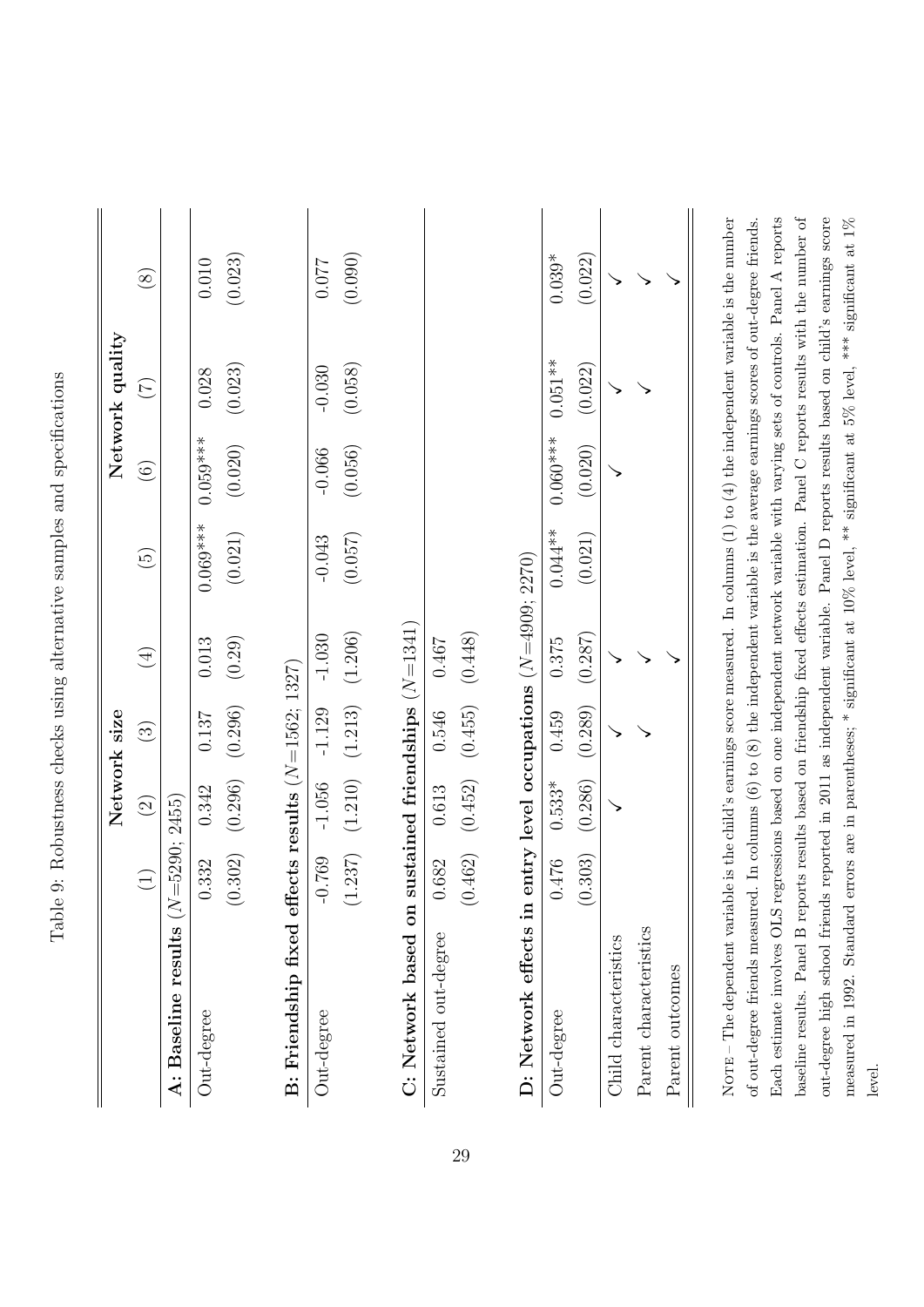Network measurement error. Another concern is measurement error in our network measures. We construct the measures based on information about high-school friends that is collected 18 years after high-school graduation. When parents make mistakes or have difficulties in recalling who their best friends are, there is measurement error in our network measure. If the measurement error is random, i.e. unrelated to the true network measure, the estimated marginal effects are biased towards zero (classical measurement error). To test for the impact of this error, we treat the friendship network measure as a continuous variable and adjust the parameter estimates and standard errors by imposing predetermined noise to signal ratios in estimation.

Table 10 presents the marginal effects of the corrected number of total friendship connections on the earnings score of children for different noise to signal ratios (which are reported in column (3)). The estimation result show only a modest increase in the true network effect for increasing degrees of measurement error  $(VAR(U))$ . Even if half of the observed variation can be explained by measurement error, the network estimate suggest that one additional friend increases the earnings score by only 1.154 percentage points, which is still small given a earnings score standard deviation of around 20 percentage points. This simulation exercise shows that small estimates cannot be explained by classical measurement error in the friendship variables. Taking into account that the marginal effect further decreases when we control for parent covariates, the underlying error must be inconceivably high to obtain sizeable estimates.

Network persistency. It is also clear to what extent parents are still in contact with the high-school friends later in life. Although friends who kept in touch after high school are more likely to be reported, it is reasonable to assume that some of the claimed connections have not been maintained. As those friends are unlikely to affect the labor-market outcomes of each other's children, they will, by construction, lower the average impact of friendship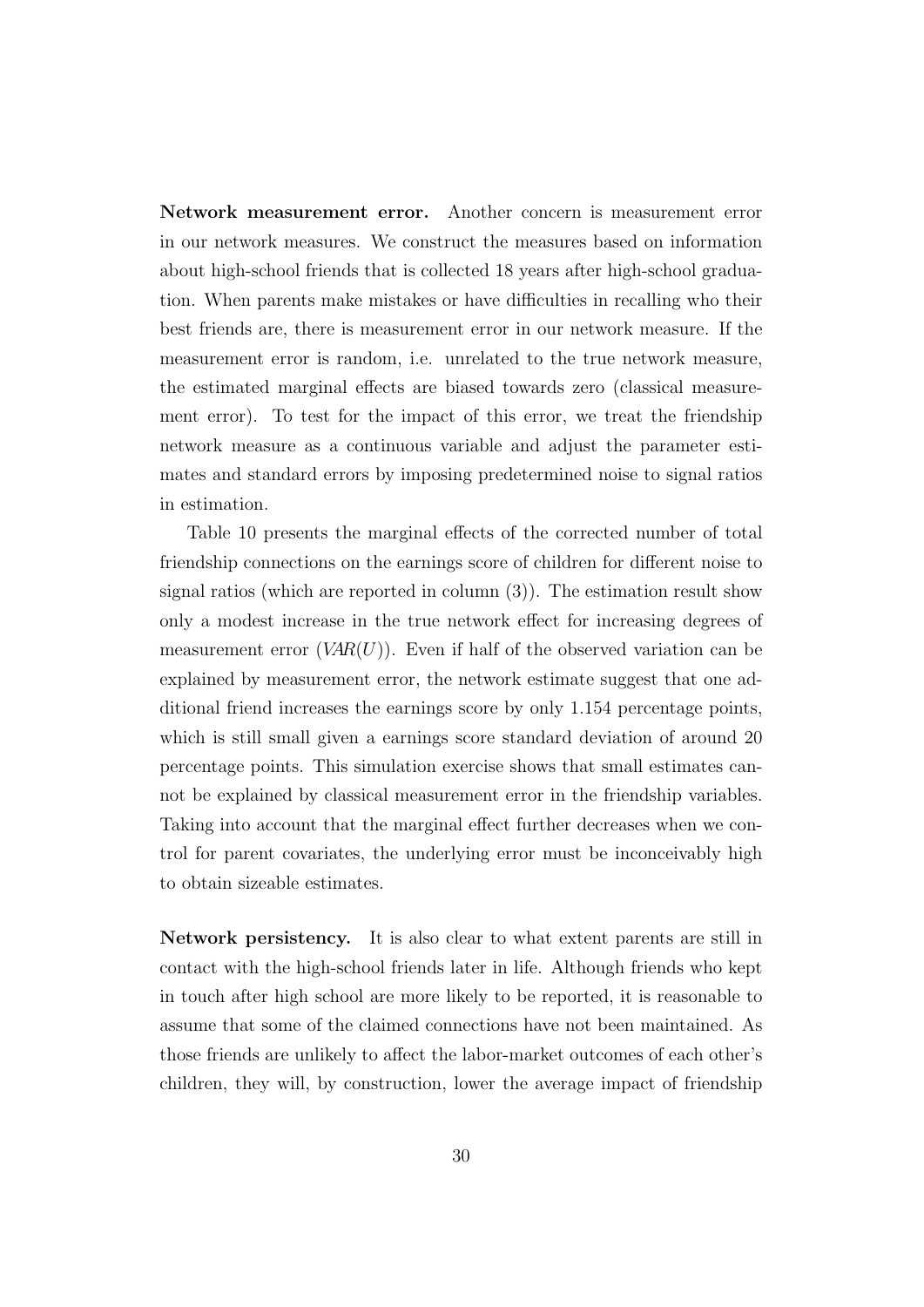| VAR(U) | $VAR(FN^*)$ | VAR(U)<br>VAR(FN) | β      | SE    | β<br>$\overline{SE(\beta)}$ |
|--------|-------------|-------------------|--------|-------|-----------------------------|
| 0.0    | 1.86        | $0\%$             | 0.534  | 0.204 | 2.61                        |
| 0.2    | 1.66        | 11\%              | 0.599  | 0.216 | 2.77                        |
| 0.4    | 1.46        | 22\%              | 0.681  | 0.231 | 2.95                        |
| 0.6    | 1.26        | 32%               | 0.788  | 0.248 | 3.18                        |
| 0.8    | 1.06        | 43\%              | 0.937  | 0.271 | 3.46                        |
| 1.0    | 0.86        | 54%               | 1.154  | 0.300 | 3.84                        |
| 1.2    | 0.66        | 65\%              | 1.502  | 0.343 | 4.38                        |
| 1.4    | 0.46        | 75%               | 2.150  | 0.410 | 5.24                        |
| 1.6    | 0.26        | 86\%              | 3.785  | 0.544 | 6.96                        |
| 1.8    | 0.06        | 97\%              | 15.788 | 1.111 | 14.21                       |

Table 10: Measurement error and marginal network size effects

NOTE – The dependent variable is the child's earnings score measured in 2004. The independent variable is the total number of friends measured in 1992. Results are reported for different noise-to-signal ratios. Column (1) reports the assumed variance of the measurement error  $VAR(U)$ . Column (2) reports the variance of the true number of friends  $VAR(FN^*)$ , which equals  $VAR(FN)$  –  $VAR(U)$ . Column (3) reports the noise-to-signal ratio. Column (4) to (6) report corresponding network effects, together with standard errors and t-values.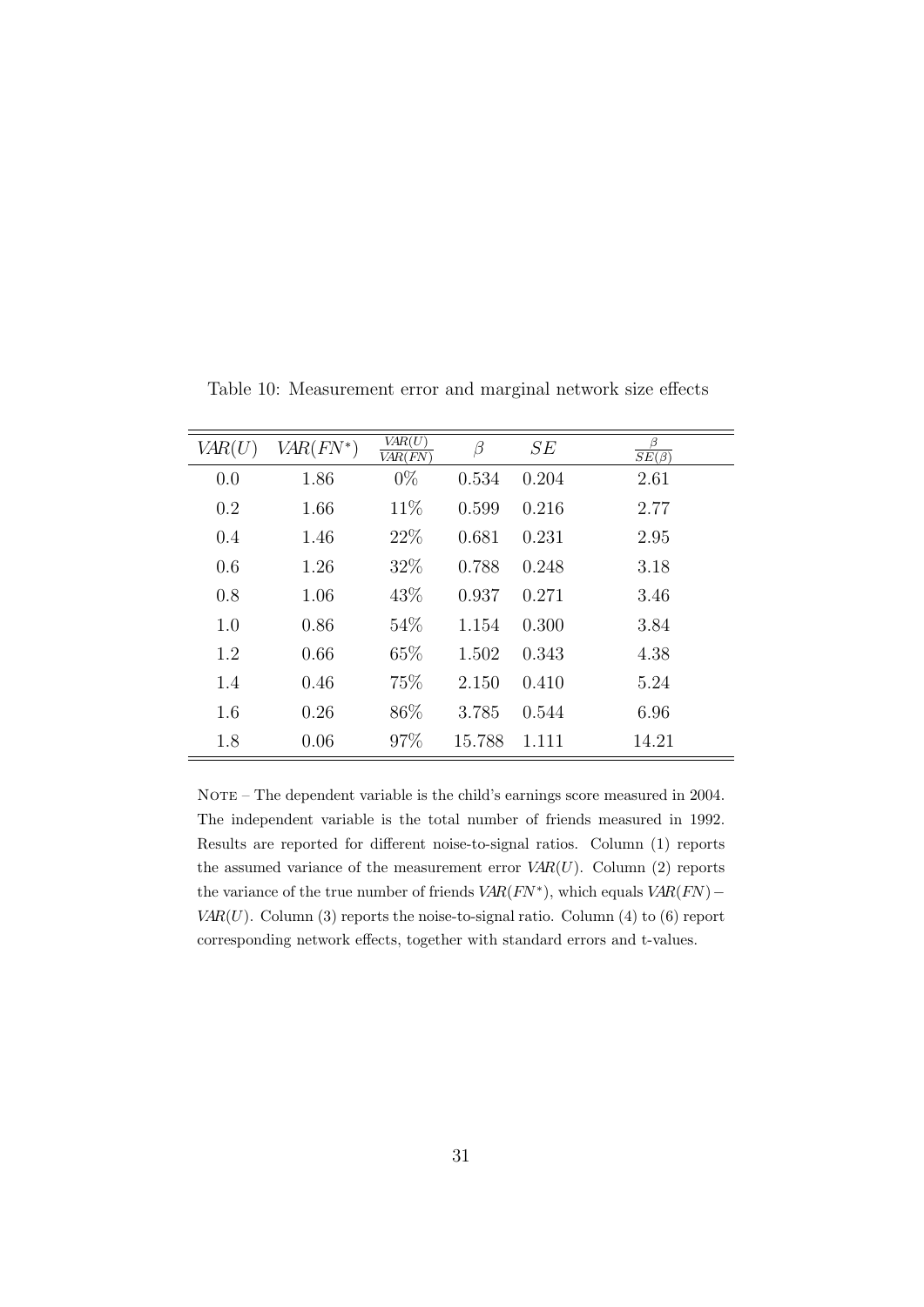connections. To address this concern, we rely on the most recent survey held under the WLS respondents. In 2011 the subsample of respondents who had at least one reciprocal friend in 1975 (complemented with a 15% random draw of other WLS respondents) were asked again to report up to three same-sex high school friends they are still in contact with. This sample contains 1558 observations. While the questionnaire does not explicitly refer to friendship claims in 1975, it provides an additional measure of network connections that allows us to draw inference on the importance of high-school connections later in life. Compared to the initial out-degree, the average number of friendship claims decreases from 2.25 to 1.42. About 40% of all the parents report to have the same number of friends in both waves. The correlation between the 1975 and 2011 out-degree equals 0.20.

Table 9, Panel C, tests whether sustained connections have a stronger impact on the earnings score of children. We find that the effect of sustained friendships is larger in all specifications and less sensitive to the inclusion of control variables. Since not all high school friendships have been maintained until 2011, it makes sense that the estimated network effect is somewhat larger among the long lasting friends of parents. The estimates, however, remain small and statistically insignificant, which confirms that high school friends of parents have no substantial effect on the earnings score of children.

Network effects in entry level occupations. Our analysis has focused on the earnings score of children in 2004, when most children are about 38 years old and likely work in their primary lifetime occupation. However, it is possible that friendship networks of parents are stronger at earlier stages of the child's occupational career. Job-market entrants may benefit more from social networks of their parents because they are less good connected themselves and less informed about employment prospects than older workers. Also employers are less able to evaluate the productivity of young workers and, thus, rely more often on informal referrals (see Hensvik and Nordström Skans  $(2013)$ ). Or children might have more contact with their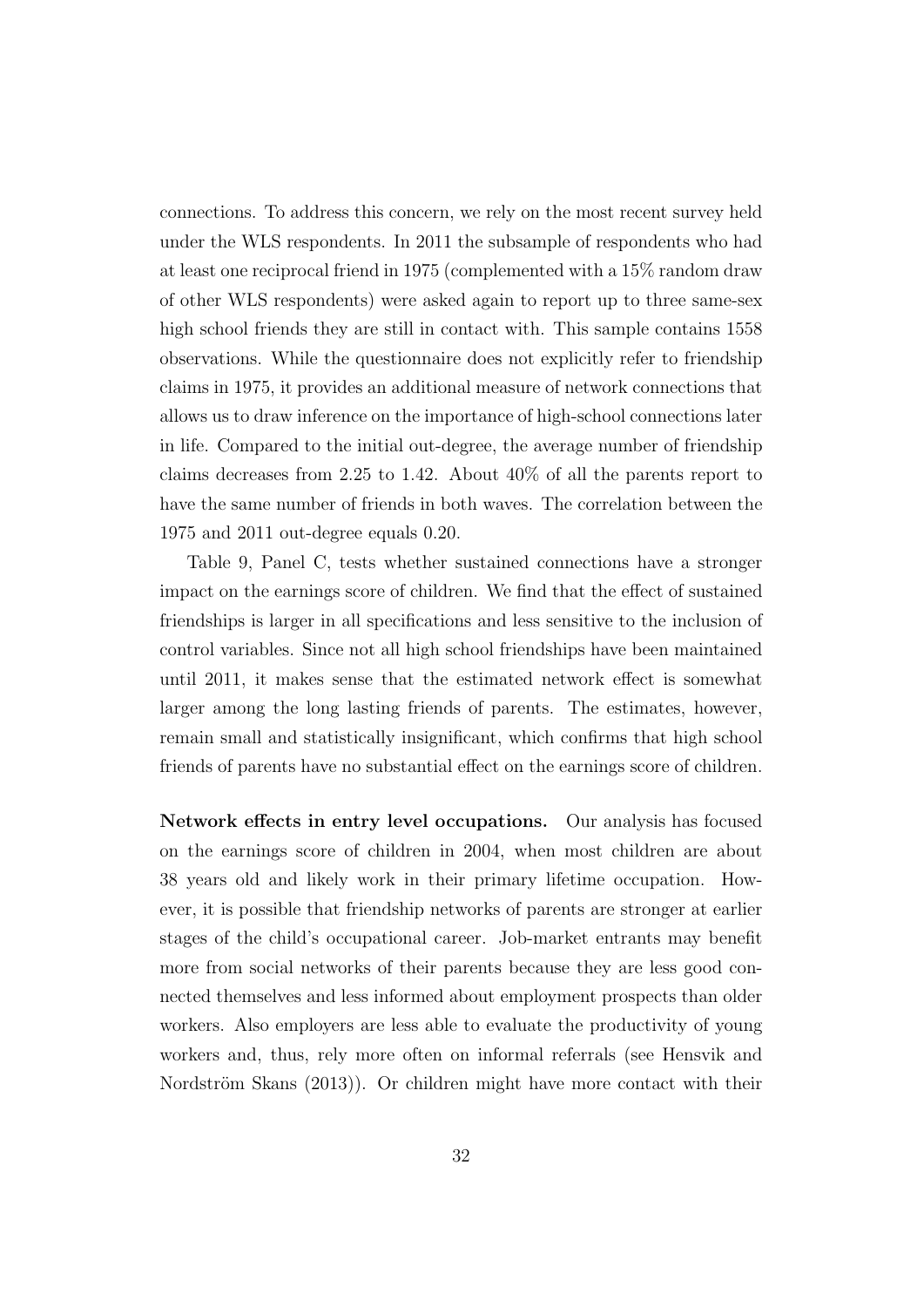parents at young ages and can better benefit from their friendship network.

To detect whether network effects are stronger in entry level occupations, we repeat our analysis using the earnings score of children measured in 1992. At this early stage, most children are about 26 years old, just finished their education, and started working in their first occupation.<sup>17</sup> Table 9, Panel D, reports the network effect estimates for entry level occupations using the earnings score of children in 1992 as outcome variable. We find that the number of friends as well as the average earnings scores of friends have a somewhat stronger impact 12 years earlier. The estimates are also less sensitive to the inclusion of parent covariates, leading to higher and in part marginally significant effects. Controlling for child characteristics, one additional friendship connection increases the earning score of children in 1992 significantly by 0.533 percentage points. While not reported in the table, we find for the other network measures (based on total, in-degree and reciprocal friendship connections) estimates that are similar in size and in most cases statistically significant. Also the earnings score of friendship connections shows somewhat stronger and statistically significant effects 12 years earlier. In the richest specification, we find that a one standard deviation increase raises the earnings score of children by approximately 0.765 percentage points. Compared to the overall variation in earnings scores, however, the network effects in entry level occupations are still modest.

### 5 Conclusion

Motivated by the idea that children may incur labor-market benefits from their parents' social network, this study makes a first attempt to empirically test whether children are better off because their parents have stronger social networks. Using data on high-school connections of parents, we find evidence

 $17$ It is possible that some of the children in our sample have not finished their university education yet and report to work in a part-time or student jobs. However, the WLS occupations are only reported if children have worked at least six months in the same occupation.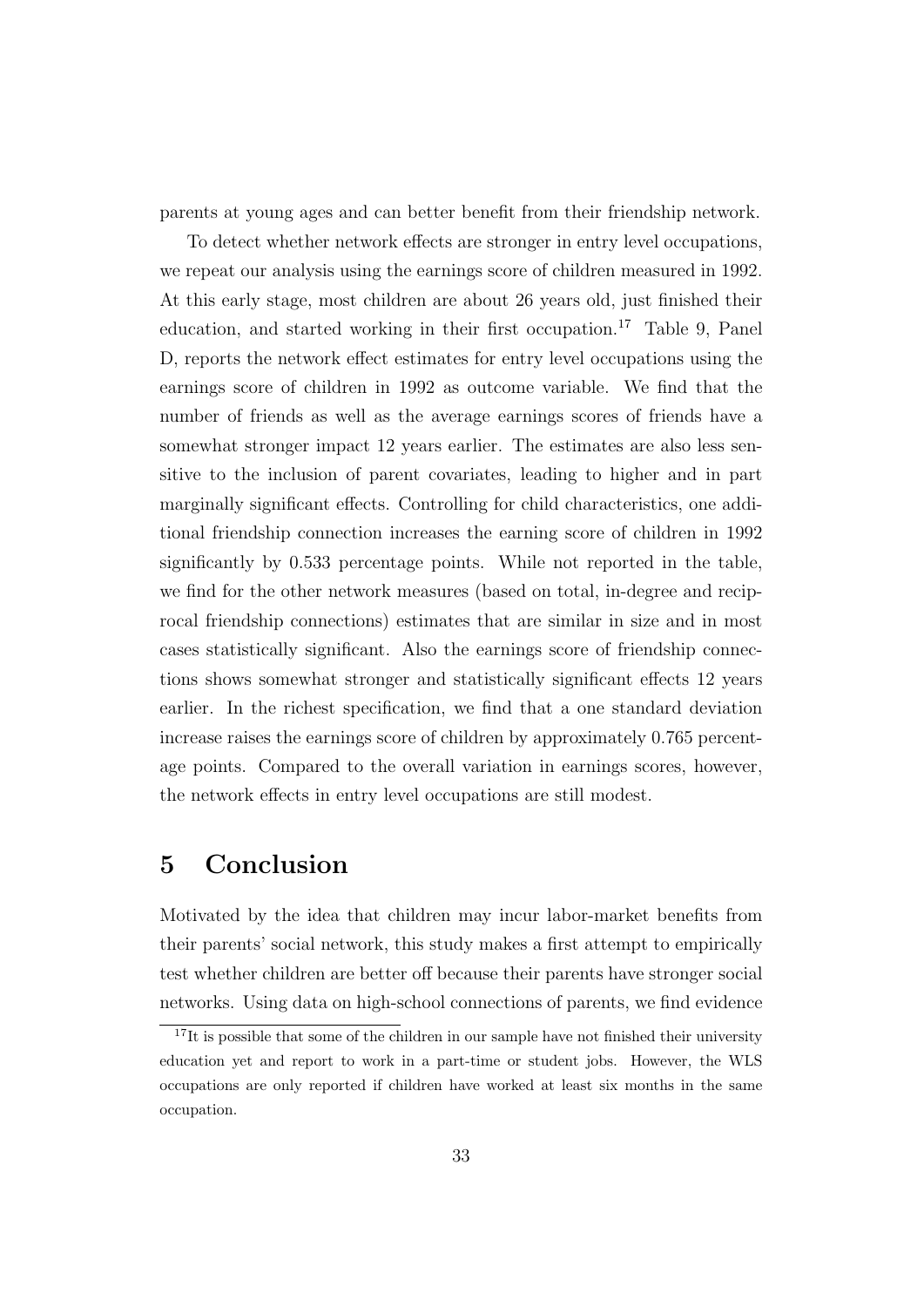that children are slightly more likely to work in the same occupation as their parent's friends, but this association disappears once we take into account the similarity in occupational choices of children and parents. When we analyze the network impact on the occupational earnings score of children (which quantifies the average payoff by occupations), we also find that neither larger nor better friendship networks of parents significantly increase the children's earnings score. Robustness tests confirm these results, showing that threats to the empirical approach such as network endogeneity, network persistency and network measurement error cannot explain the absence of substantial network effects.

These findings together suggest children do not work in occupations that pay higher wages because of their parents' friendship network. Our findings, however, are not the result of a well-defined natural experiment and must be interpreted with care. We can think of three possible interpretations. The first one is a selection interpretation; that is, children raised by parents with many high-school friends are different from children raised by parents with few high-school friends. This is consistent with the notion of biased network estimates in which omitted variables relevant to the occupational choice of children are negatively related to their parents' friendship network. We have little indication of what these variables might be. Our sensitivity analysis rules out a number of plausible candidate variables. The second interpretation takes our findings at face value; that is, children do not take advantage of their parents' friends. The recent findings of Kramarz and Nordström Skans (2014) using network data from Sweden supports this view. The third interpretation relies on heterogeneous network effects; that is, we measure an offsetting average where some children experience positive network effects and other children experience negative earnings effects. In this case friends of parents are indeed helpful in mediating children into occupations where some children benefit and work in occupations of better quality with higher paying wages while other children just accept offers to escape unemployment and work in occupations less fit for their skills. Evidence about small but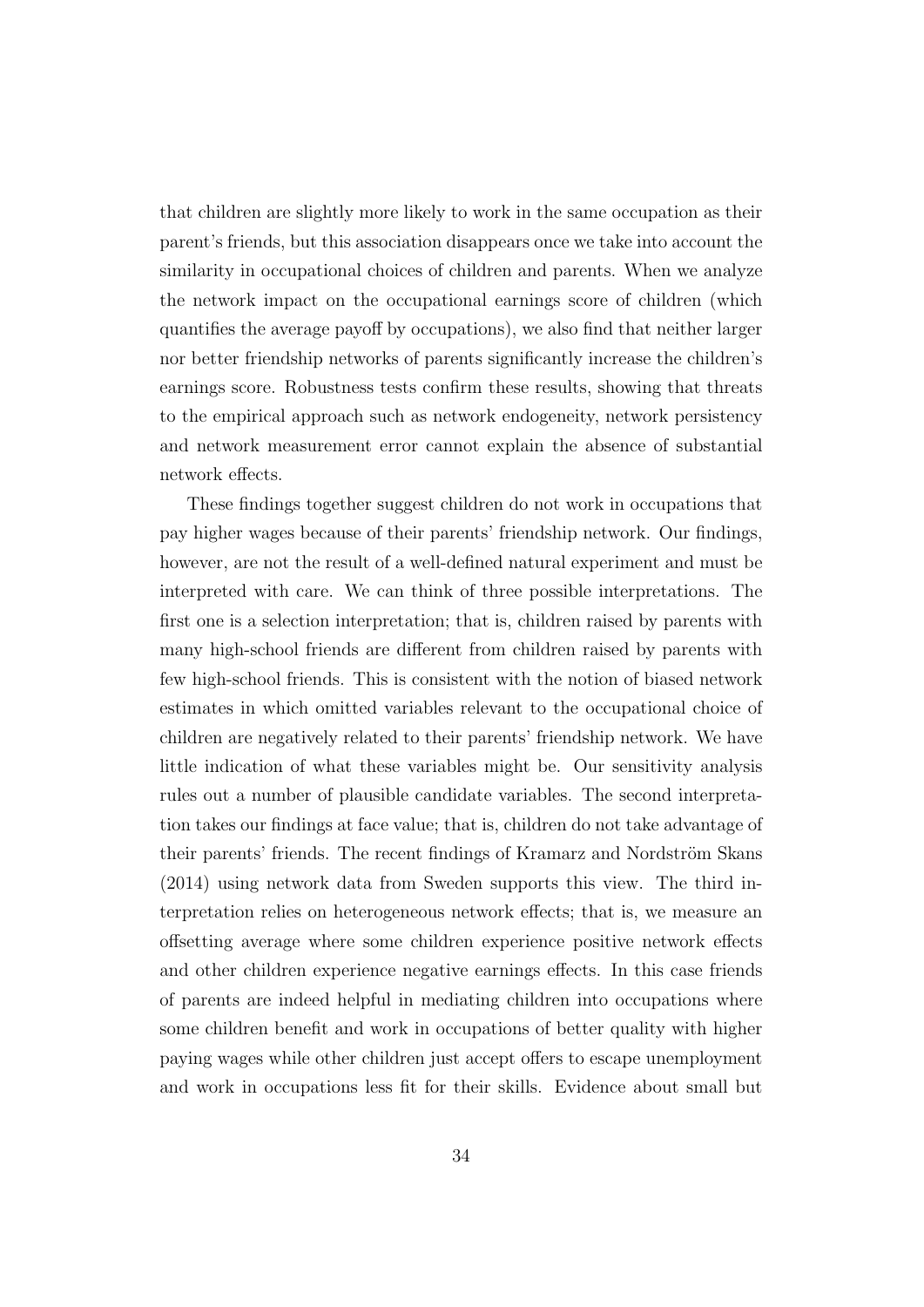negative network effects have been discussed in Bentolila et al. (2010) and Pellizzari (2010). Our friendship fixed effects estimates, which show network effects that are modest but negative, also appear consistent with the latter interpretation.

In our view, it is difficult to say whether the zero network effect represents an effect that holds for all children or represents an average effect of positive and negative effects that offset each other. Given the limited nature of our friendship network information, our estimates cannot make a distinction between the two interpretations. Nonetheless, we are confident enough to conclude that, on average, children do not take advantage of their parents' friends.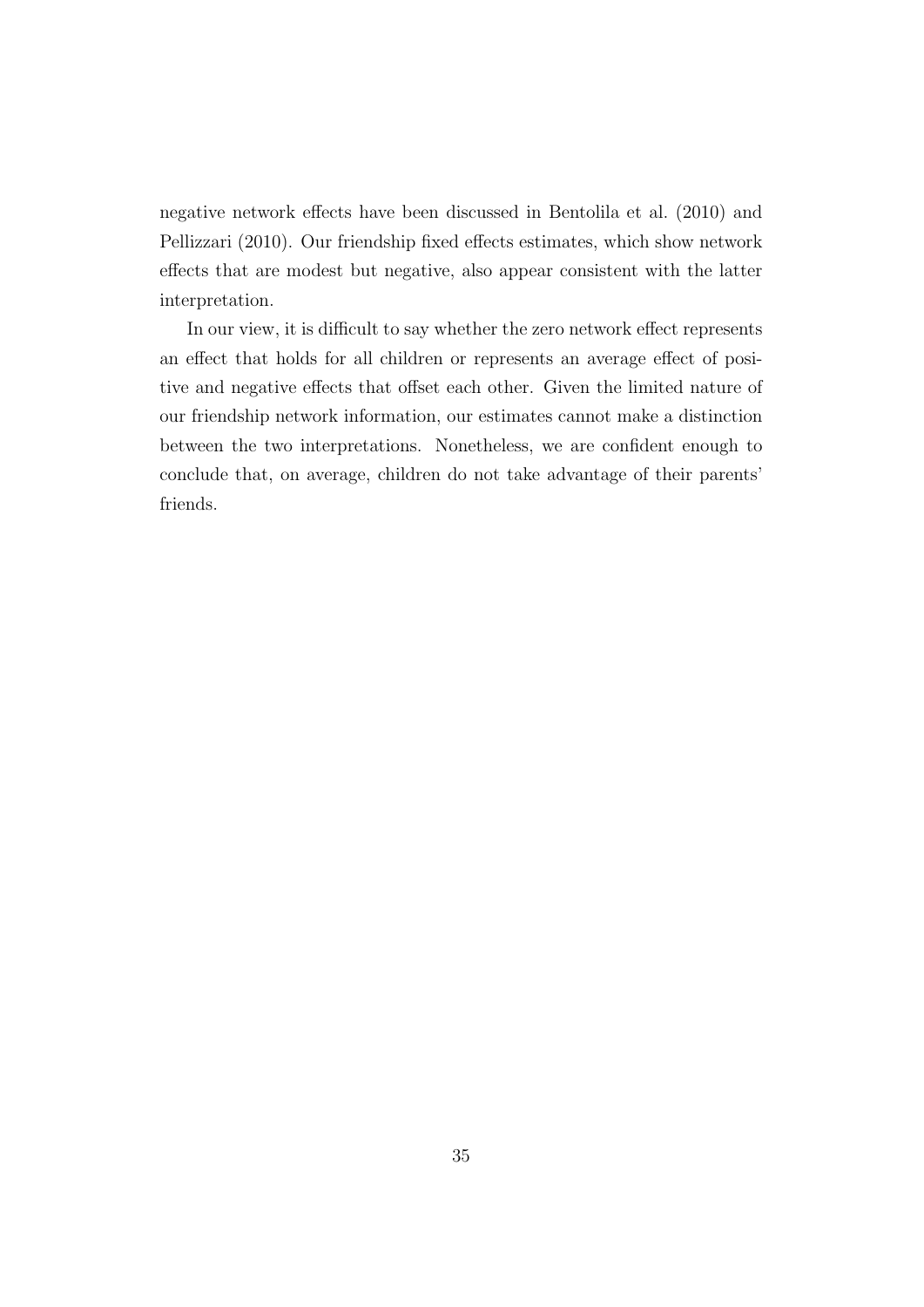### References

- Behrman, J. R. and Rosenzweig, M. R. (2002). Does increasing women's schooling raise the schooling of the next generation? American Economic Review, 92(1):323–334.
- Bentolila, S., Michelacci, C., and Suarez, J. (2010). Social contacts and occupational choice. Economica, 77(305):20–45.
- Björklund, A. and Jäntti, M. (1997). Intergenerational income mobility in sweden compared to the united states. American Economic Review, 87(5):1009–1018.
- Bramoullé, Y., Djebbari, H., and Fortin, B. (2009). Identification of peer effects through social networks. Journal of Econometrics,  $150(1)$ : 41–55.
- Cappellari, L. and Tatsiramos, K. (2013). With a little help from my friends? quality of social networks, job finding rates and job match quality. Working Paper.
- Cingano, F. and Rosolia, A. (2012). People i know: job search and social networks. Journal of Labor Economics, 30(2):291–332.
- Conti, G., Galeotti, A., Müller, G., and Pudney, S. (2013). Popularity. Journal of Human Resources, 48(4):1072–1094.
- Costa Jr, P. T. and McCrae, R. R. (1992). Four ways five factors are basic. Personality and Individual Differences, 13(6):653–665.
- Edin, P.-A., Fredriksson, P., and Åslund, O. (2003). Ethnic enclaves and the economic success of immigrants - evidence from a natural experiment. Quarterly Journal of Economics, 118(1):329–357.
- Ennett, S. T. and Bauman, K. E. (1996). Adolescent social networks school, demographic, and longitudinal considerations. Journal of Adolescent Research, 11(2):194–215.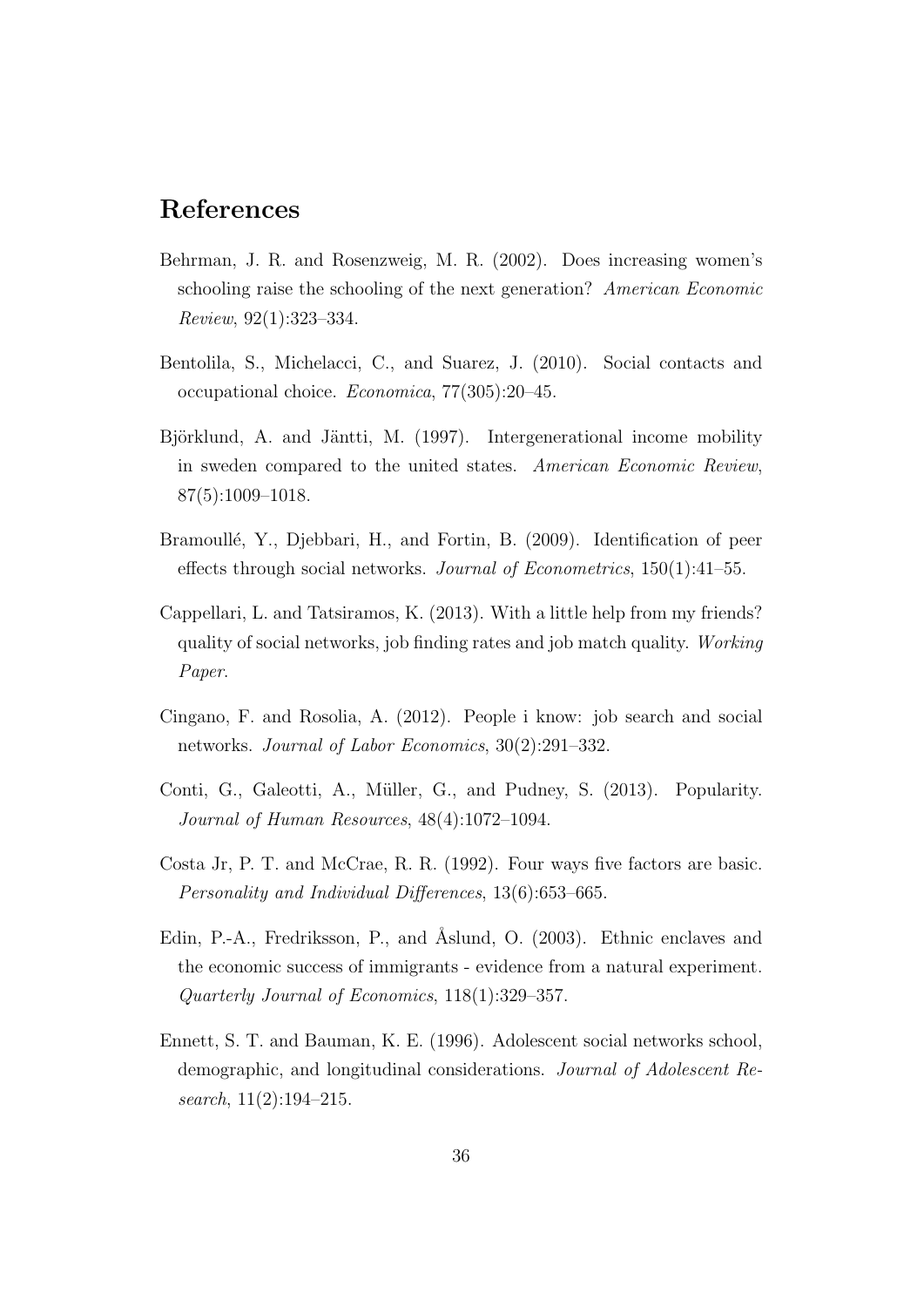- Goldberg, L. R. (1990). An alternative "description of personality": The big-five factor structure. Journal of Personality and Social Psychology, 59(6):1216–1229.
- Granovetter, M. S. (1973). The strength of weak ties. American Journal of Sociology, 78(6):1360–1380.
- Haider, S. and Solon, G. (2006). Life-cycle variation in the association between current and lifetime earnings. American Economic Review, 96(4):1308–1320.
- Haveman, R. and Wolfe, B. (1995). The determinants of children's attainments: A review of methods and findings. Journal of Economic Literature, 33(4):1829–1878.
- Hensvik, L. and Nordström Skans, O. (2013). Networks and youth labor market entry. IFAU Working Paper 2013:23.
- Holmlund, H., Lindahl, M., and Plug, E. (2011). The causal effect of parents' schooling on children's schooling: A comparison of estimation methods. Journal of Economic Literature, 49(3):615–651.
- Holzer, H. J. (1987). Informal job search and black youth unemployment. American Economic Review, 77(3):446–452.
- Holzer, H. J. (1988). Search method use by unemployed youth. Journal of Labor Economics,  $6(1):1-20$ .
- Ioannides, Y. M. and Loury, L. D. (2004). Job information networks, neighborhood effects and inequality. Journal of Economic Literature, 42(4):1056–1093.
- Jackson, M. O. (2010). An overview of social networks and economic applications. In Benhabib, J., Bisin, A., and Jackson, M. O., editors, Handbook of Social Economics, volume 1, chapter 12, pages 511–585. Elsevier Science.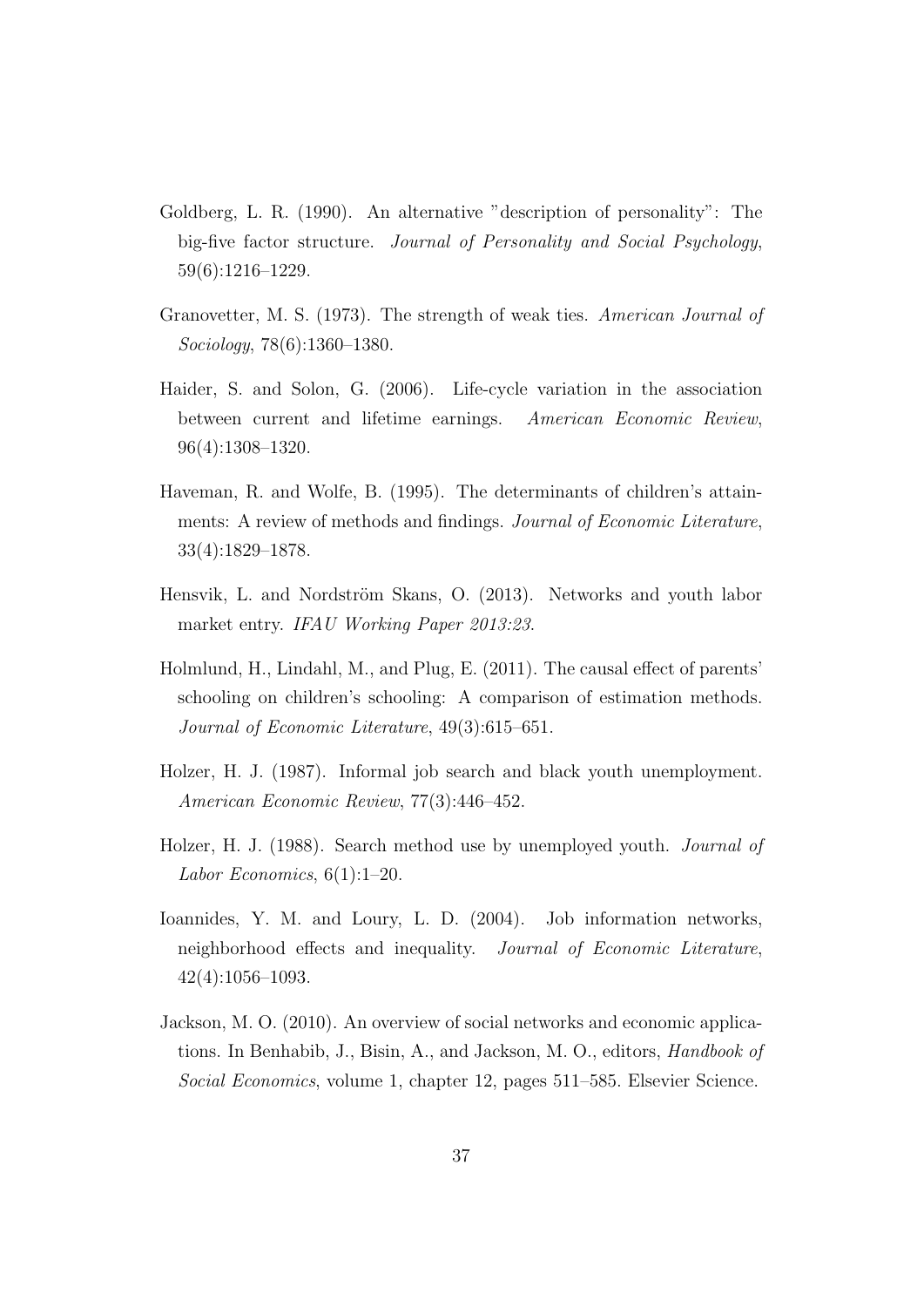- John, O. P., Donahue, E. M., and Kentle, R. L. (1991). The big five inventoryversions 4a and 54. Berkeley: University of California, Berkeley, Institute of Personality and Social Research.
- Krackhardt, D. (1992). The strength of strong ties: The importance of philos in organizations. Networks and organizations: Structure, form, and action, 216:239.
- Kramarz, F. and Nordström Skans, O. (2014). When strong ties are strong - networks and youth labor market entry. Review of Economic Studies, (81):1164–1200.
- Laband, D. N. and Lentz, B. F. (1992). Self-recruitment in the legal profession. Journal of Labor Economics, 10(2):182–201.
- Lentz, B. F. and Laband, D. N. (1989). Why so many children of doctors become doctors: Nepotism vs. human capital transfers. Journal of Human Resources, 24(3):396–413.
- Manski, C. F. (1993). Identification of endogenous social effects: The reflection problem. Review of Economic Studies, 60(3):531–542.
- Marmaros, D. and Sacerdote, B. (2006). How do friendships form? Quarterly Journal of Economics, 121(1):79–119.
- Olivetti, C., Patacchini, E., and Zenou, Y. (2013). Mothers, friends and gender identity. NBER Working Paper No. 19610.
- Pellizzari, M. (2010). Do friends and relatives really help in getting a good job? Industrial and labor relations review, 63(3):494–510.
- Plug, E. (2004). Estimating the effect of mother's schooling on children's schooling using a sample of adoptees. American Economic Review, 94(1):358–368.
- Rees, A. (1966). Information networks in labor markets. American Economic  $Review, 56(1/2):559-566.$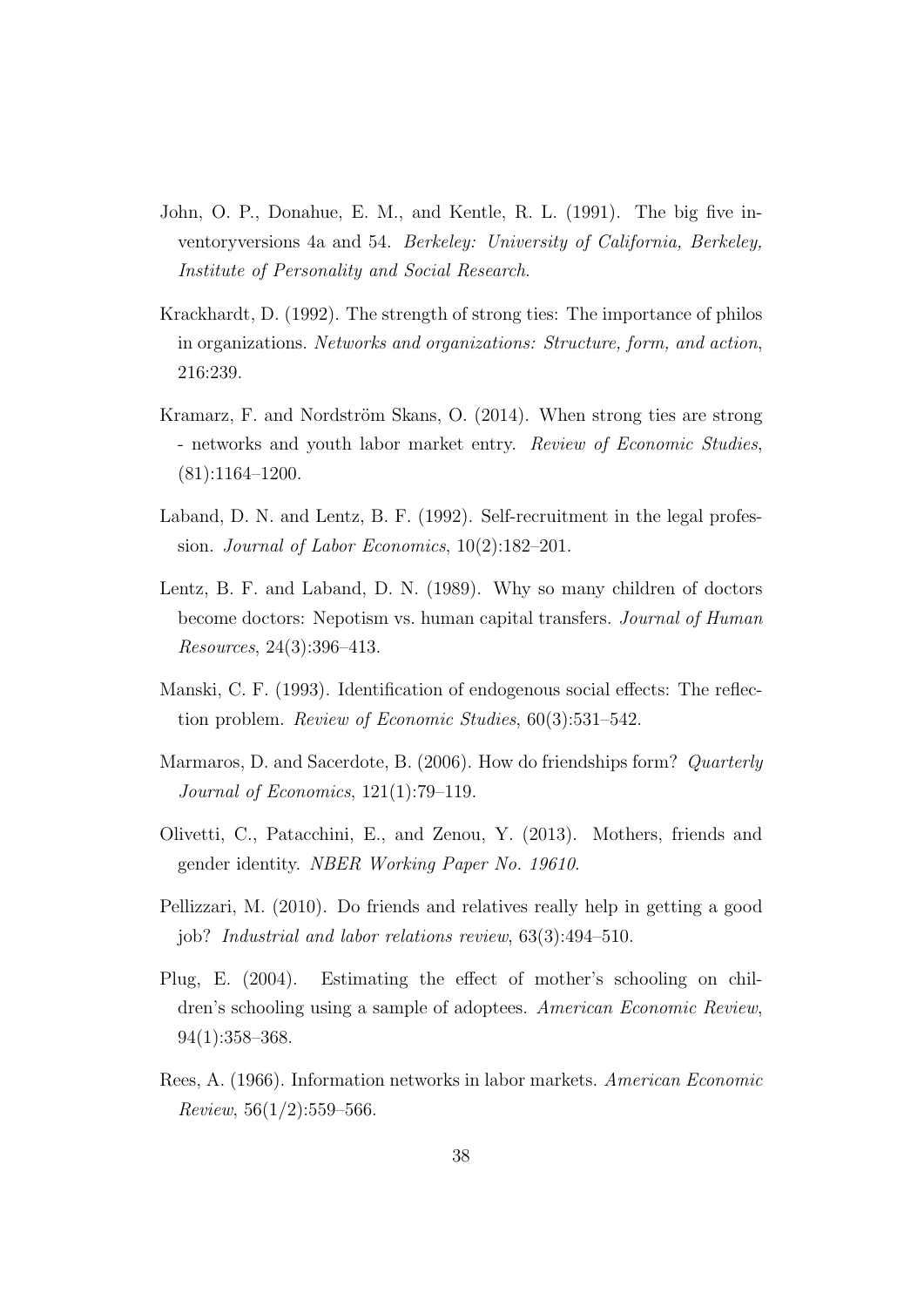- Solon, G. (1992). Intergenerational income mobility in the united states. American Economic Review, 82(3):393–408.
- Topa, G. (2001). Social interactions, local spillovers and unemployment. Review of Economic Studies, 68(2):261–295.

## Appendix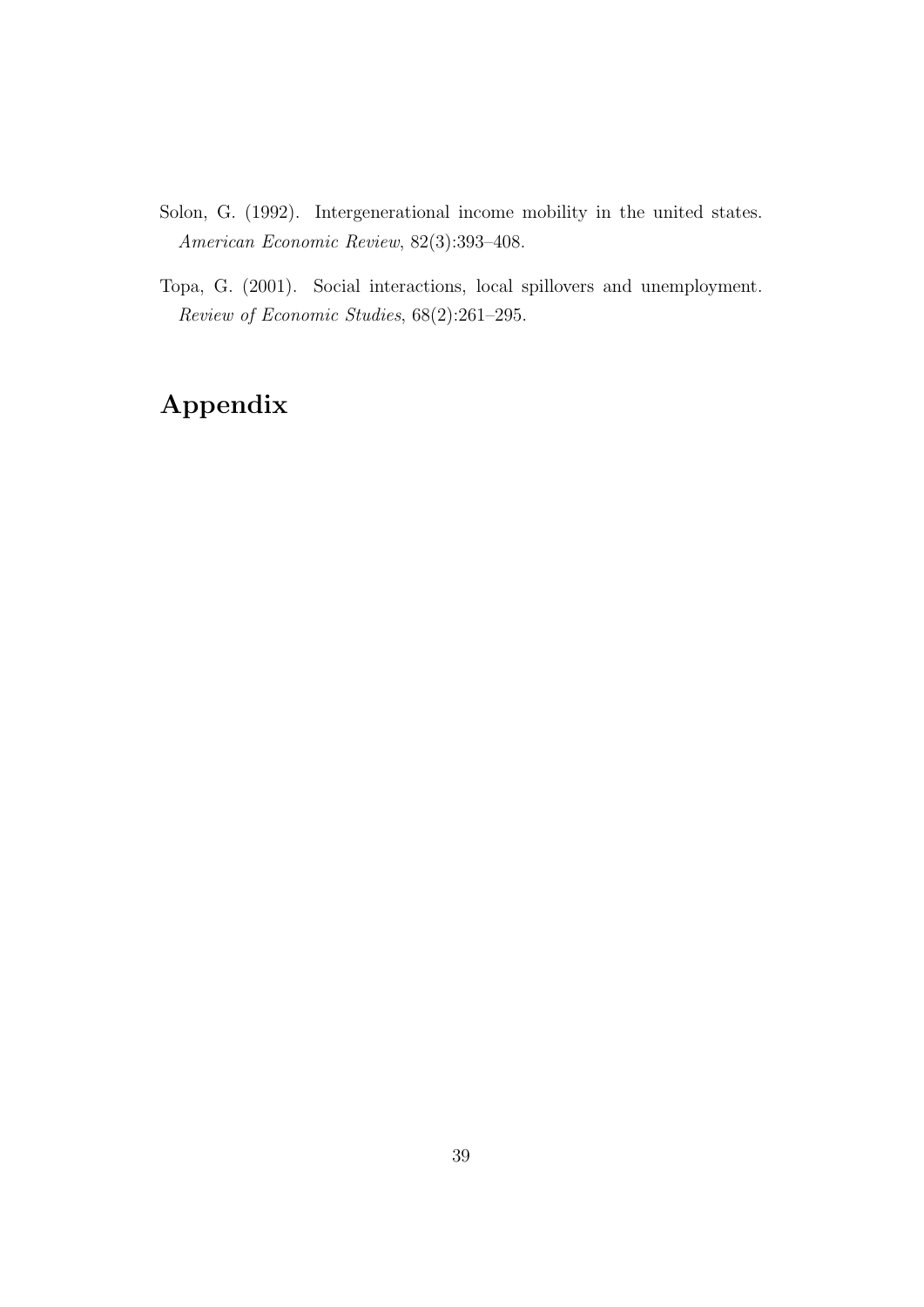| Major Occupations                                                          |               | No. of respondents |                 | No. of children |
|----------------------------------------------------------------------------|---------------|--------------------|-----------------|-----------------|
|                                                                            | Total         | Share              | Total           | Share           |
| Professional and technical specialty occ., self-employed and $w/o$ pay     | 137           | 2.27               | 151             | 2.52            |
| Professional and technical specialty occ. salaried and NA                  | 1143          | 18.96              | 1619            | 26.98           |
| Executive, administrative and managerial occ., salaried and NA             | 927           | 15.37              | 981             | 16.35           |
| Executive, administrative and managerial occ., self-employed and $w/o$ pay | 217           | 3.60               | 148             | 2.47            |
| Sales workers, not retail trade                                            | 344           | 02.70              | 413             | 6.88            |
| Sales workers, retail trade                                                | 342           | 5.67               | 271             | 4.52            |
| Administrative support occ., including clerical                            | 1160          | 19.24              | 691             | 11.52           |
| and repair occ. manufacturing<br>Precision production, craft,              | 253           | 4.20               | 201             | 3.35            |
| and repair occ. construction<br>Precision production, craft,               | 121           | 2.01               | 211             | 3.52            |
| and repair occ. all other and NA<br>Precision production, craft,           | 171           | 2.84               | 214             | 3.57            |
| Operatives, manufacturing                                                  | 308           | $\overline{11}$    | 236             | 3.93            |
| Operatives, all other and NA                                               | 174           | $2.89\,$           | 190             | 3.17            |
| Service and private household                                              | 492           | 8.16               | 443             | 7.38            |
| Handlers, equipment cleaners, helpers, and laborers manufacturing          | 28            | 0.46               | 38              | 0.63            |
| and laborers all other and NA<br>Handlers, equipment cleaners, helpers,    | 55            | 0.91               | $\overline{81}$ | 1.35            |
| Farmers and farm managers                                                  | 122           | 2.02               | $\Theta$        | 0.67            |
| Farm Laborers and farm foremen                                             | 34            | 0.56               | 47              | 0.78            |
| Military occupations                                                       | $\mathcal{C}$ | 0.03               | 25              | 0.42            |
| Observations                                                               |               | 6030               |                 | 6000            |

Table A.1: Main occupations of WLS respondents (in 1992) and their children (in 2004) Table A.1: Main occupations of WLS respondents (in 1992) and their children (in 2004)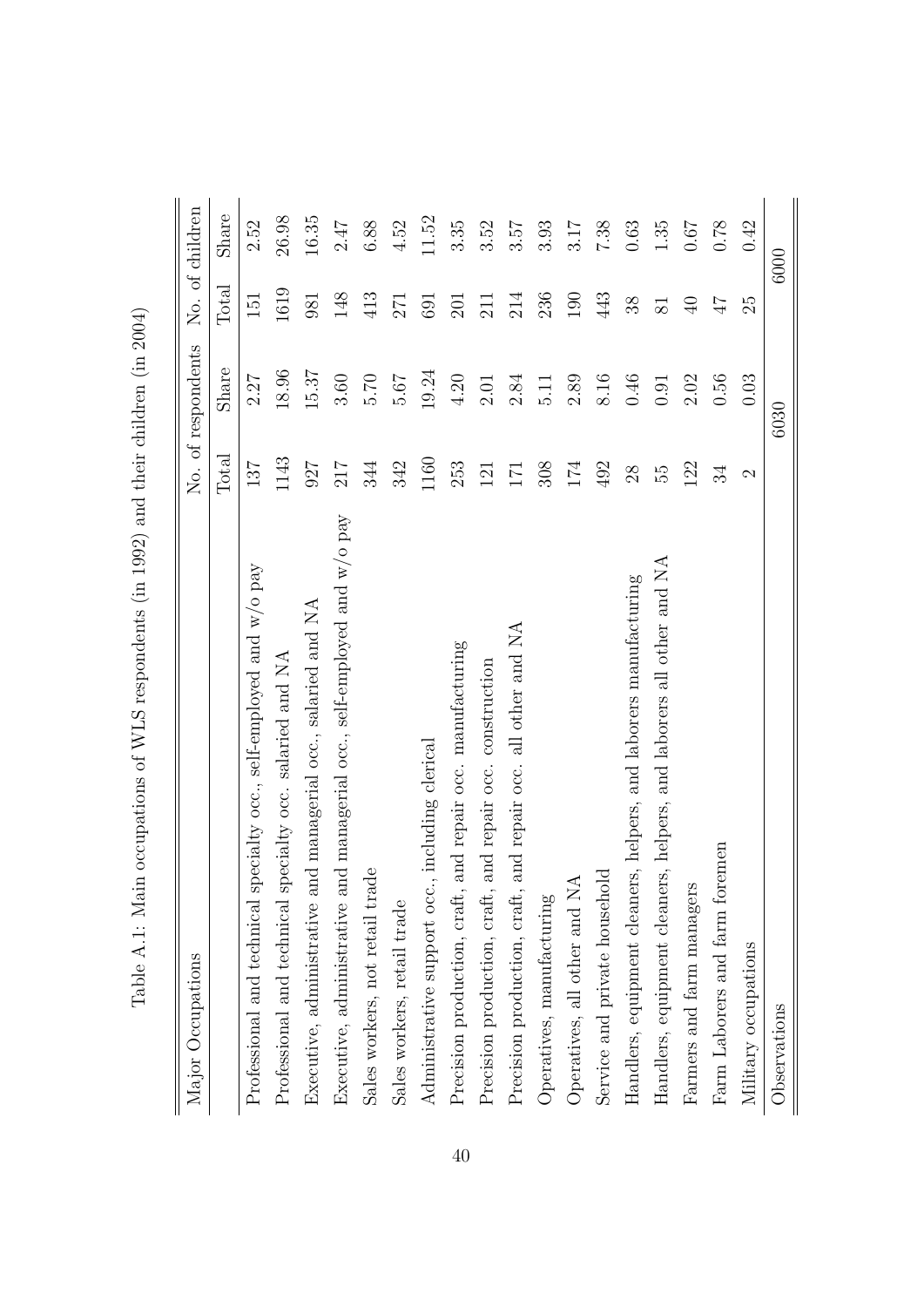| Number of              |           | (1)            | (2)            | (3)            | (4)      |
|------------------------|-----------|----------------|----------------|----------------|----------|
|                        |           | 0.250          | 0.189          | 0.0665         | $-0.157$ |
|                        | raw       | (0.518)        | (0.507)        | (0.503)        | (0.495)  |
| Recipr. connections    | corrected | 0.291          | 0.287          | $-0.0369$      | $-0.341$ |
|                        |           | (0.523)        | (0.512)        | (0.524)        | (0.516)  |
|                        |           | $0.838***$     | $0.816***$     | $0.588*$       | 0.342    |
|                        | raw       | (0.318)        | (0.312)        | (0.310)        | (0.305)  |
| In-degree              | corrected | $0.475**$      | $0.471**$      | 0.336          | 0.175    |
|                        |           | (0.216)        | (0.211)        | (0.211)        | (0.208)  |
|                        |           | $0.633***$     | $0.640***$     | $0.413*$       | 0.241    |
| Total connections      | raw       | (0.240)        | (0.235)        | (0.236)        | (0.232)  |
|                        | corrected | $0.534***$     | $0.536***$     | $0.372*$       | 0.214    |
|                        |           | (0.204)        | (0.200)        | (0.200)        | (0.198)  |
| Child characteristics  |           | N <sub>o</sub> | Yes            | Yes            | Yes      |
| Parent characteristics |           | N <sub>o</sub> | $\rm No$       | Yes            | Yes      |
| Parent outcomes        |           | N <sub>o</sub> | N <sub>o</sub> | N <sub>o</sub> | Yes      |
| Observations           |           | 5290           | 5290           | 5290           | 5290     |

Table A.2: Marginal effects on the child's earnings score (Raw and corrected friendship measures)

NOTE – The dependent variable is the child's earnings score measured in 2004. The independent variable of interest is number of friends for four different network measures measured in 1992 before and after correction. Each estimate involves OLS regressions based on one independent network variable with varying sets of controls. Child controls include gender, age and age squared. Parental controls include including gender, five personality traits and IQ test scores. Parental outcomes include earnings score and years of schooling. Standard errors are in parentheses; \* significant at 10% level, \*\* significant at 5% level, \*\*\* significant at 1% level.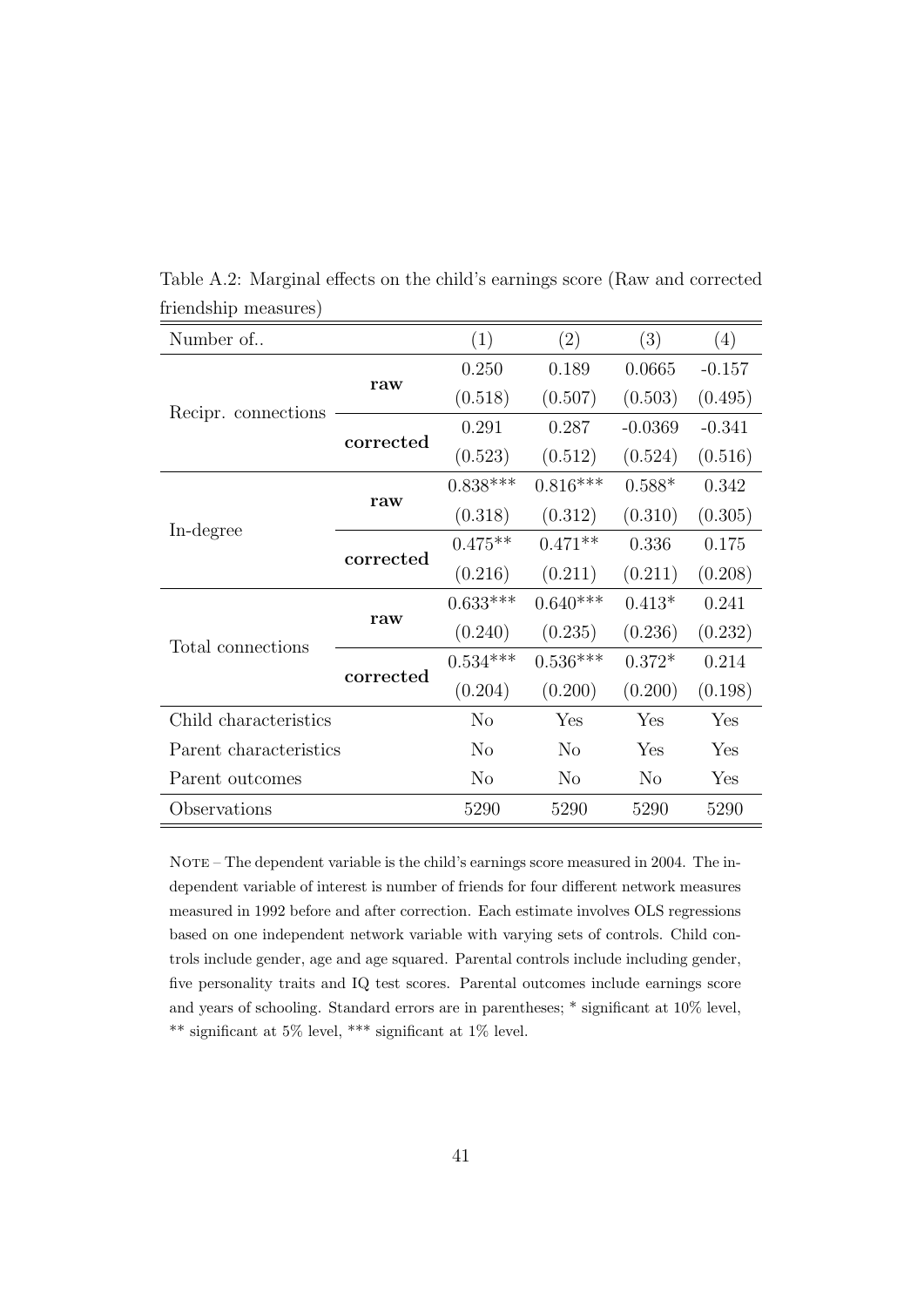| Number of              | (1)       | (2)         | (3)       | (4)      |
|------------------------|-----------|-------------|-----------|----------|
| Total connections      | $-0.0153$ | $-0.000448$ | $-0.0974$ | $-0.107$ |
|                        | (0.475)   | (0.465)     | (0.474)   | (0.470)  |
| Out-degree             | $-0.769$  | $-1.056$    | $-1.129$  | $-1.030$ |
|                        | (1.237)   | (1.210)     | (1.213)   | (1.206)  |
| Reciprocated           | 0.693     | 0.521       | 0.383     | 0.325    |
|                        | (1.798)   | (1.760)     | (1.763)   | (1.752)  |
| In-degree              | 0.121     | 0.159       | 0.0844    | 0.0603   |
|                        | (0.433)   | (0.424)     | (0.430)   | (0.427)  |
| Child characteristics  | No        | Yes         | Yes       | Yes      |
| Parent characteristics | No        | No          | Yes       | Yes      |
| Parent outcomes        | No        | No          | No        | Yes      |
|                        | 1562      | 1562        | 1562      | 1562     |

Table A.3: Marginal effects on the child's earnings score (FE-analysis)

NOTE – The dependent variable is the child's earnings score measured in 2004. The independent variable of interest is the number of friends for four different network measures measured in 1992. Each estimate involves FE regressions based on one independent network variable with varying sets of controls. Child controls include gender, age and age squared. Parental controls include five personality traits and IQ test scores. Parental outcomes include earnings score and years of schooling. Standard errors are in parentheses; \* significant at 10% level, \*\* significant at 5% level, \*\*\* significant at 1% level.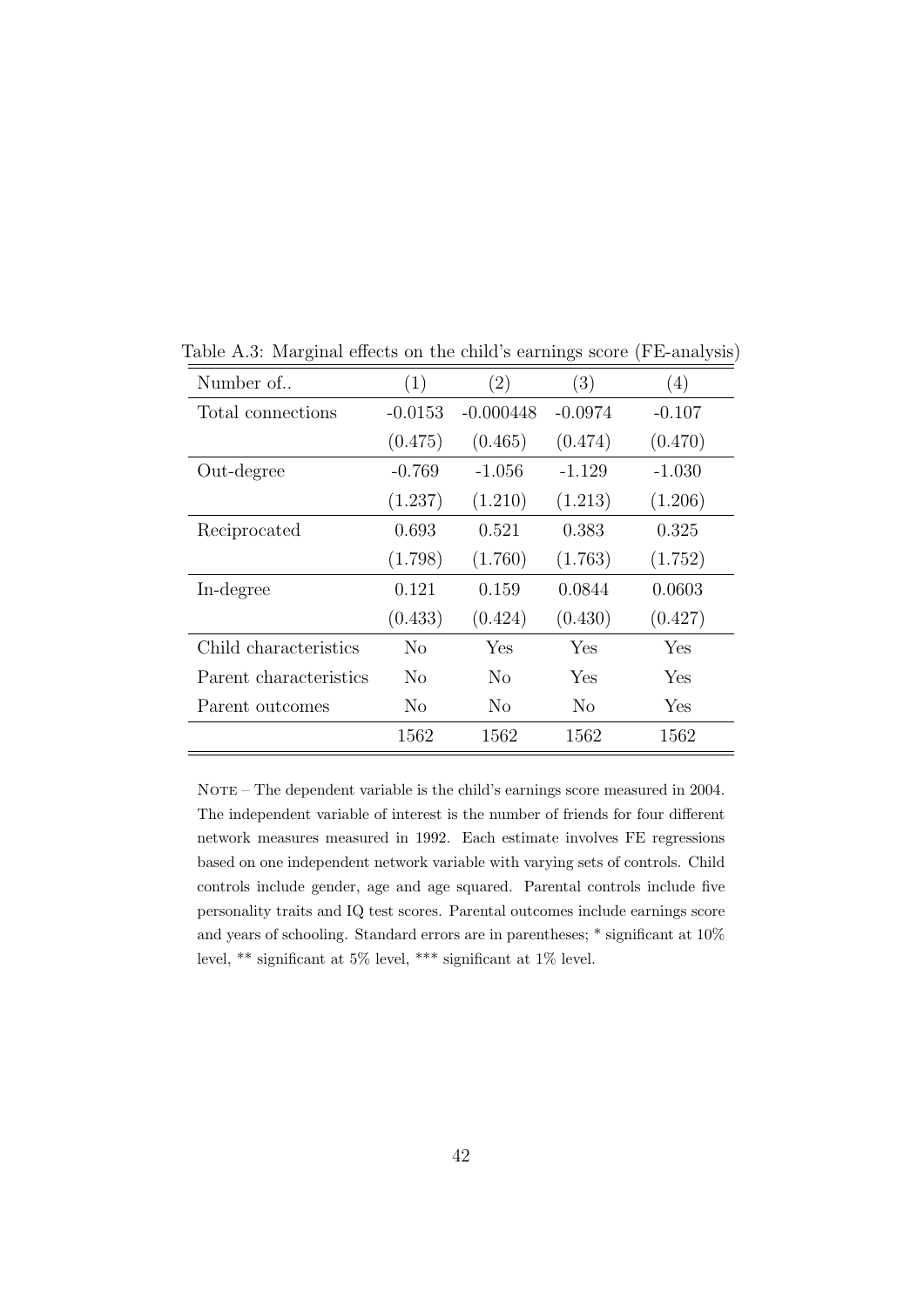| Av. earnings score of  | (1)            | (2)            | (3)         | (4)       |
|------------------------|----------------|----------------|-------------|-----------|
| Total connections      | $-0.170***$    | $-0.191***$    | $-0.159***$ | $-0.122$  |
|                        | (0.0572)       | (0.0563)       | (0.0582)    | (0.0999)  |
| Observations           | 1538           | 1538           | 1538        | 1538      |
| Out-degree             | $-0.0430$      | $-0.0656$      | $-0.0303$   | 0.0769    |
|                        | (0.0571)       | (0.0560)       | (0.0584)    | (0.0900)  |
| Observations           | 1327           | 1327           | 1327        | 1327      |
| Reciprocated           | $-0.0834$      | $-0.108*$      | $-0.0883$   | $-0.125$  |
|                        | (0.0614)       | (0.0599)       | (0.0629)    | (0.190)   |
| Observations           | 921            | 921            | 921         | 921       |
| In-degree              | $-0.102$       | $-0.117*$      | $-0.0972$   | $-0.0639$ |
|                        | (0.0632)       | (0.0613)       | (0.0630)    | (0.0932)  |
| Observations           | 1270           | 1270           | 1270        | 1270      |
| Child characteristics  | N <sub>o</sub> | Yes            | Yes         | Yes       |
| Parent characteristics | $\rm No$       | $\rm No$       | Yes         | Yes       |
| Parent outcomes        | No             | N <sub>o</sub> | No          | Yes       |

Table A.4: Marginal effects on the child's earnings score (FE-analysis)

NOTE – The dependent variable is the child's earnings score measured in 2004. The independent variable is the average earnings score of friends for four different network measures measured in 1992. Each estimate involves FE regressions based on one independent network variable with varying sets of controls. Child controls include gender, age and age squared. Parental controls include five personality traits and IQ test scores. Parental outcomes include earnings score and years of schooling. Standard errors are in parentheses; \* significant at 10% level, \*\* significant at 5% level, \*\*\* significant at 1% level.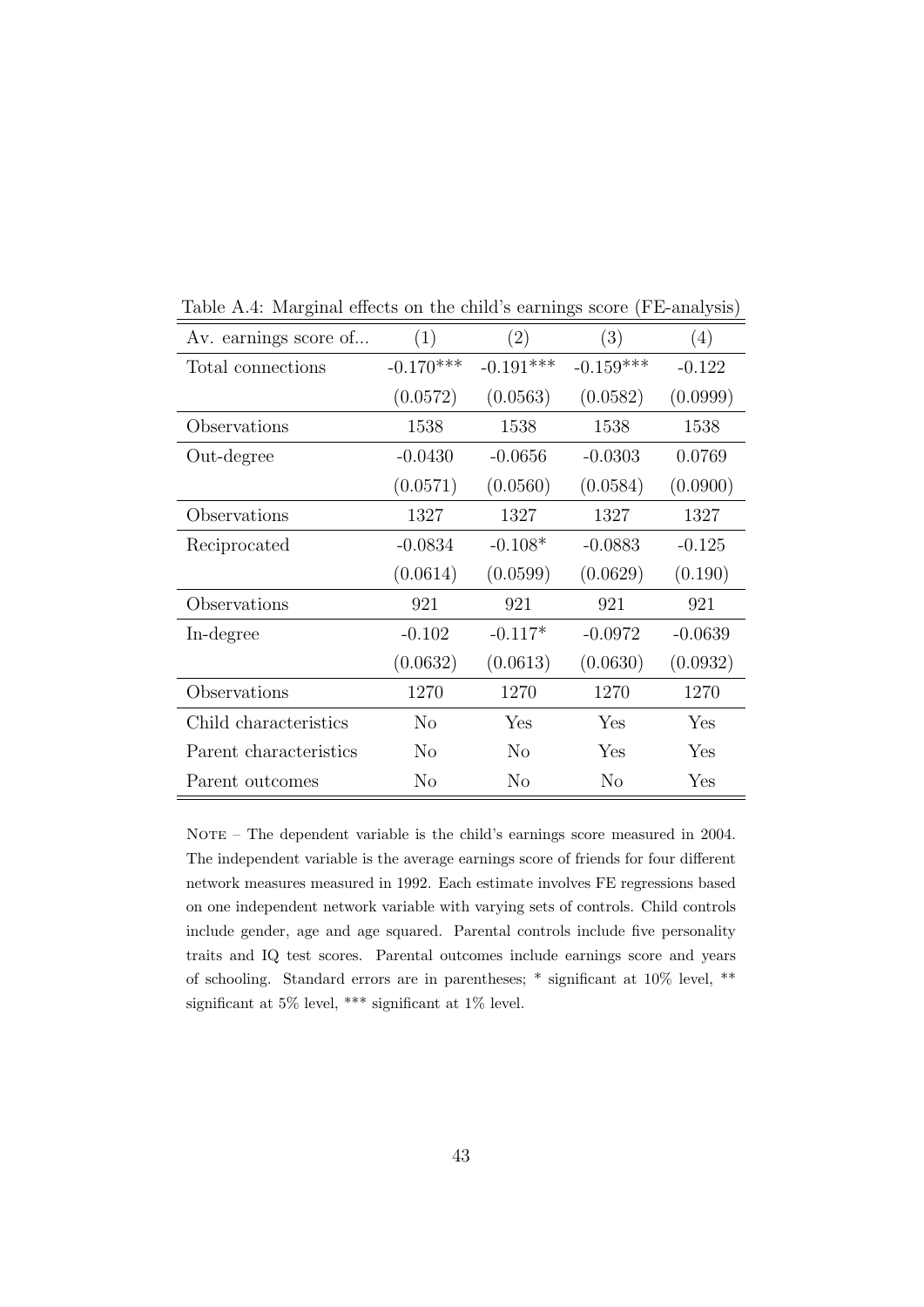| Number of              | (1)        | $\left( 2\right)$ | (3)       | (4)         |
|------------------------|------------|-------------------|-----------|-------------|
| Total connections      | $0.595***$ | $0.571***$        | $0.495**$ | $0.417**$   |
|                        | (0.205)    | (0.194)           | (0.195)   | (0.194)     |
| Out-degree             | 0.476      | $0.533*$          | 0.459     | 0.375       |
|                        | (0.303)    | (0.286)           | (0.289)   | (0.287)     |
| Reciprocated           | 0.835      | 0.727             | 0.668     | 0.497       |
|                        | (0.524)    | (0.496)           | (0.509)   | (0.506)     |
| In-degree              | $0.565***$ | $0.489**$         | $0.427**$ | $0.355*$    |
|                        | (0.217)    | (0.205)           | (0.206)   | (0.204)     |
| Child characteristics  | No         | Yes               | Yes       | Yes         |
| Parent characteristics | No         | No                | Yes       | ${\rm Yes}$ |
| Parent outcomes        | No         | No                | No        | Yes         |
|                        | 4909       | 4909              | 4909      | 4909        |

Table A.5: Marginal effects on the child's earning score in 1992

NOTE – The dependent variable is the child's earnings score measured in 1992. The independent variable of interest is the number of friends for four different network measures measured in 1992. Each estimate involves OLS regressions based on one independent network variable with varying sets of controls. Child controls include gender, age and age squared. Parental controls include including gender, five personality traits and IQ test scores. Parental outcomes include earnings score and years of schooling. Standard errors are in parentheses; \* significant at 10% level, \*\* significant at 5% level, \*\*\* significant at 1% level.